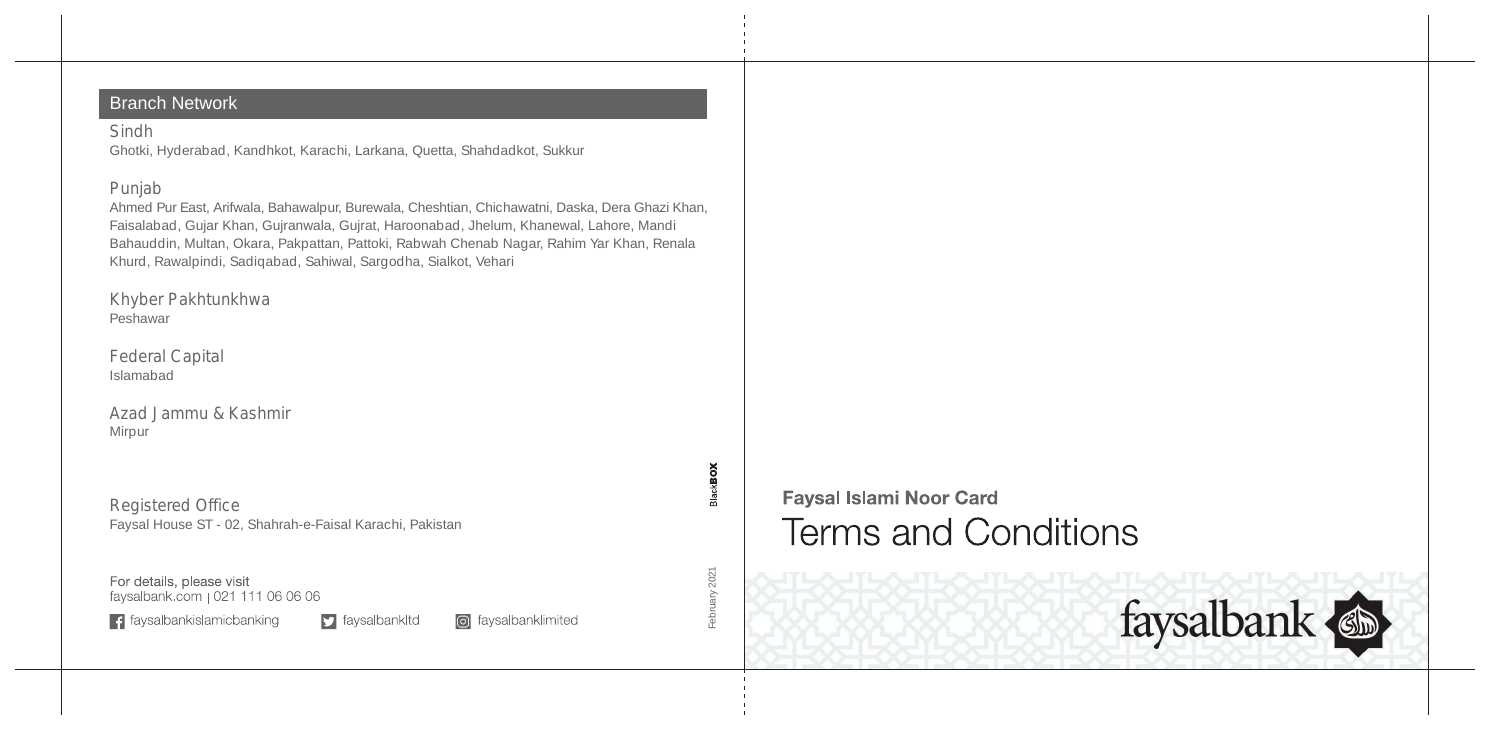#### 1. DEFINITIONS

"Accrued Profit" means profit amount due to the Bank from the Customer from Musawamah profit and subsequently demanded by the Bank;.

"Profit" means profit as specified in the Schedule of Charges which will apply to any Outstanding Balances.

"Agreement" means a musawamah finance agreement executed between the Bank and Customer;

"Application" means the application form for the Card facility as completed ,signed and submitted by the Customer to the Bank.

"ATM" means an automated teller machine or any card-operated machine or device whether belonging to the Bank or other participating banks or financial institutions or concerns or to the Visa Card or MasterCard global ATM Network, or the affiliated networks thereof, as the case maybe, which accepts the Card.

" CARD PIN" means the Personal Identification Number issued to a Cardmember to enable the Cardmember or a Supplementary Cardmember or selected by a Cardmember or a Supplementary Cardmember and generated through IVR (Interactive Voice Recording) to use the Card at Point of Sale (POS) or an ATM for a Cash Withdrawal.

"Bank" means Faysal Bank Limited.

"Card" means the applicable FBL Islami Noor Card, issued by the Bank, from time to time, to the Cardmember and shall include Supplementary and subsequently issued, renewal or replacement Cards, if any, unless the context otherwise requires.

"Customer Account" or"Card Account" means a Mudarabah based account, opened by the Bank for the purpose of extending the Card facility to the Customer under the Agreement and entering debits / charges incurred by or for the account of, and credits received by or for the Cardmember and Supplementary Cardmember, if any, under these Terms and Conditions and includes, without limitation all debits incurred resulting from Charges and / or Liabilities arising out of or in connection with any Card Transaction or otherwise.

"Cardmember" or "Customer" or "Card member" in relation to any Card means a person to whom the Card is issued by the Bank and shall also include every Supplementary Cardmember, if any.

"Card Transaction" means any payment made or Cash Withdrwal or any amount to be debited from the Card Account or any amount charged by the Bank or any Merchant for any goods, services and other benefits (including but not limited to accommodation or transportation, whether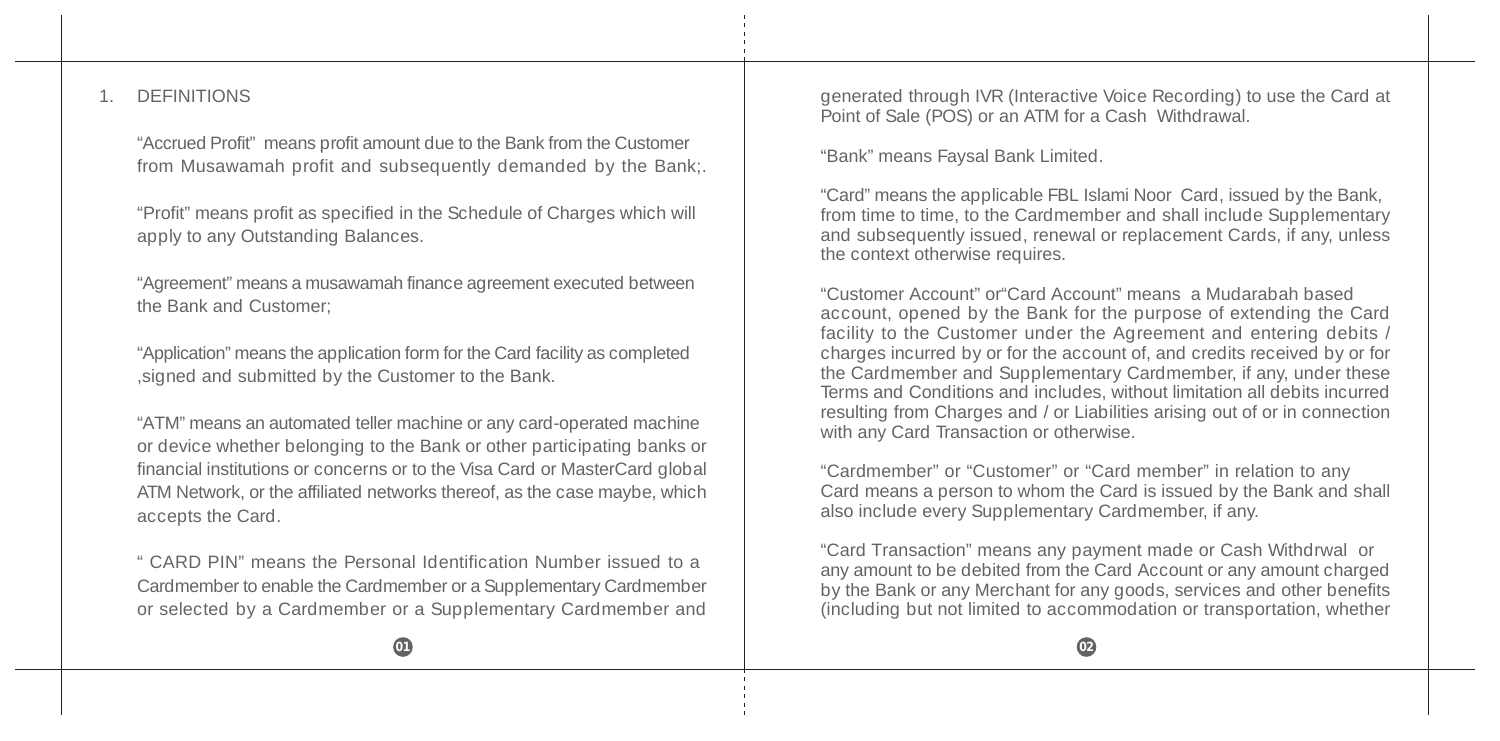or not utilized by the Cardmember) by or through the use of the Card or the Card numbers or the PIN or in any other manner by the Cardmember, including but not limited to mail, telephone or facsimile, e-mail, electronic message or through any other means of communication, order or reservation, authorized by the Cardmember or purported to have been authorized, regardless of whether a sales or Cash Withdrawal or other voucher or form is signed by the Cardmember.

"Cash Withdrawal" means amount of money in any currency availed or withdrawn by the Cardmember from the Bank, any participating financial instituion or ATM whether in cash or in any other form of payment.

"Card Absent Environment" means payment platform which accepts payment on Card without the Card being physically present such as internet or ecommerce

"Card Present Environment" means payment platform which accepts payment on Card while being physically present such as Point of Sale  $\hat{P}$ (POS) or ATM

"Charges" means the amount payable by the Cardmember to the Bank under the Terms and Conditions, including but not limited to all Card Transactions, annual fee (chip fee etc.) Accrued Profit other fees / charges as specified in the Schedule of Charges and all losses and damages incurred or suffered or sustained by the Bank arising from or relating to the issue or use of the Card or breach of these Terms and Conditions by the Cardmember or the Bank's enforcement or attempted enforcement

of its rights under the Terms and Conditions.

"Oustanding Balance" means the total debit balance outstanding on the Customer Account and payable by the Cardmember to the Bank, or the total credit balance stated in the Customer Account, as the case may be, according to the Bank's records on the date of issue of the Statement of Account including all Charges and Liabilities.

"Expiry Date" means the date of expiry specified by the Bank on the Card.

"Limit" means the maximum debit balance permitted by the Bank in the Customer Account for the applicable Card, if any, and notified by the Bank to the Cardmember from time to time.

"Liabilities" means any or all amounts payable whatsoever by the Cardmember to the Bank pursuant hereto and/or in relation to the Agreement (other than Charges) including Accured Profit and every type of exchange or other premium, fees, import duties and levies of whatever kind and / or amount such as Minimum Payment Amount, Musawamah Payment, , stamp duties, excise or other taxes on provision of outstanding amounts or finance or otherwise and losses incurred or sustained by the Bank, if any, arising or resulting from any governmental actions or policies which effectively prevent repayment of foreign currency charges of the Cardmember, and further including without limitation, costs, expenses, damages and legal costs and disbursements charged or incurred in connection with application and / or enforcement hereof.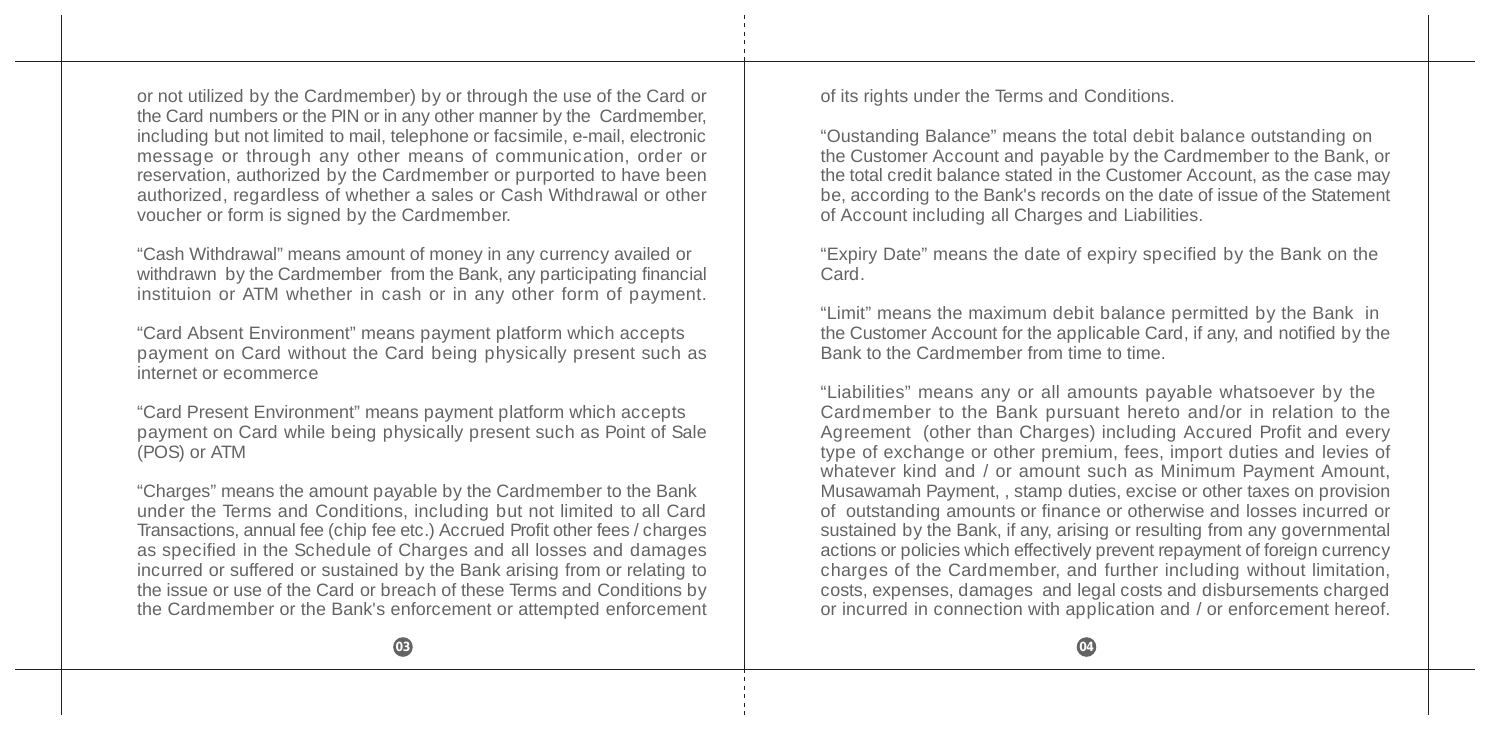"Merchant" means any person / entity supplying goods and / or services and / or other benefits who accepts the Card or the Card numbers as a means of payment or reservation by the Cardmember for execution of the Card Transaction pursuant to an agreement with the Bank.

"Minimum Payment required" means either 5% of the Outstanding Balance and Liabilities or a minimum payment amount which the Bank may, at its sole discretion, specify in the applicable Statement of Account, plus if the Bank so computes the Minimum Payment Amount of any previous Statement of Account unpaid by the Cardmember

"Month" means calendar month.

"Multiple Limit" means total lLimit approved for a Cardmember on all of his / her Cards colectively.

"Musawamah Contract" means a contract between the Customer and the Bank relating to and supporting the Agreement and the Card facility Limit;

"Musawamah Price" means amount payable by the Customer to the Bank under the Agreement and Musawamah Contract;

"Musawamah Payment" means a demand by Bank for a payment, at its sole discretion, in the event of a delay in payment of an amount beyond a Payment Required Date or due date, or payment made by the Customer which is less than the minimum payment required under the

Terms and Conditions and the Agreement.

"Total Payment Required" Means the total outstanding balance on the Card Account and payable by the Cardmember to the Bank, or the total credit balance stated in the Card Account, as the case may be, according to the Bank's records on the date of issue of the Statement of Account including all Charges and Liabilities

"Payment Required Date" means the date specified in a Statement of Account by which date payment of the Minimum Payment required or the Outstanding Balance is to be made by the Cardmember to the Bank.

"Rupee", "Pak Rupee" or "Rs" means Pakistani Rupee Currency under these Terms and Conditions.

"Schedule of Charges" or "SOC" means the document prescribing Musawama Payment, Charges and other fee(s) applicable to including but not limited to the Card, Card Transactions and / or Customer Account, issued by the Bank bi- annually to the Cardmembers and the said schedule is also available at the Bank branches and updated on website of the Bank bi-annually. The Schedule of Charges shall form a part of the Terms and Conditions.

"Statement of Account" means the Bank's monthly or other periodic Statement of Account sent to the Cardmember showing particulars of the Outstanding Balance and Minimum Payment required due on the Customer Account and payable to the Bank on Payment Required Date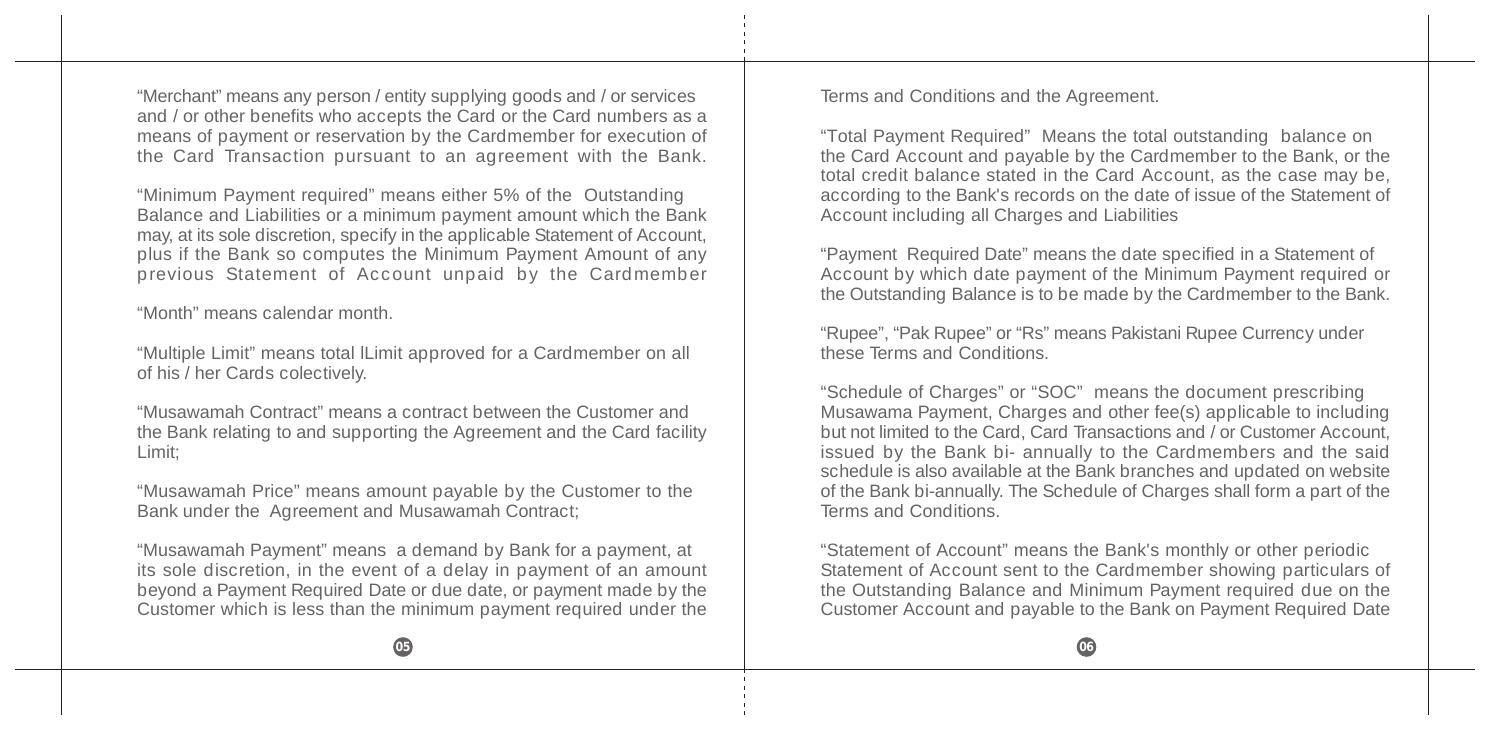and brief particulars of Charges and other Liabilities, as the case may be.

"Supplementary Card" means the Supplementary Visa Card or the Supplementary MasterCard and / or any other Card issued by the Bank

"Terms and Conditions" mean the terms and conditions applicable to the Card;

on the Application of the Cardmember to the Supplementary Cardmember and shall include subsequently issued renewal or replacement Supplementary Cards, if any, unless the context otherwise requires.

"Supplementary Cardmember" means the person who is issued a Supplementary Card.

"T PIN" means the Personal Identification Number issued to the Cardmember to enable the Cardmember, a Supplementary Cardmember or selected by a Cardmember or the Supplementary Cardmember and generated through IVR to use the telephone banking facilities made available by the Bank.

"Validity Date" means the validity date specified by the Bank on the Card.

"US Dollar" means currency of the United States of America. In these

Terms and Conditions unless the context otherwise requires:

- i. Words importing only the singular number shall include the plural number and vice versa.
- ii. Any reference to a Cardmember includes where the context permits any or all heirs / executors, administrators and successors-in-interest.
- iii. The headings to the clauses herein shall not be taken into consideration in the interpretation or construction of these

# 2. COLLECTION OF THE CARD

- 2.1 The Cardmember's Application shall be a request to enter into the Agreement that the Bank may, in its sole discretion, accept and both the above mentioned offer and the acceptance shall be subject to the Agreement and these Terms and Conditions. Upon the Bank's acceptance of the Cardmember's Application, execution of Agreement and subsequent issuance of the Card, under the Terms and Conditions hereunder, the Card may be collected by the Cardmember or sent by courier to the Cardmember's billing address. All renewed and replaced Cards thereafter will be sent by courier to the Cardmember's last known billing address, However, any other communication / letters shall be sent to the Cardmember at the alternative address in case of return of mail from the last known billing address of the Cardmember.
- 2.2 The Cardmember (s) reserve the right to ask for a copy of the Application

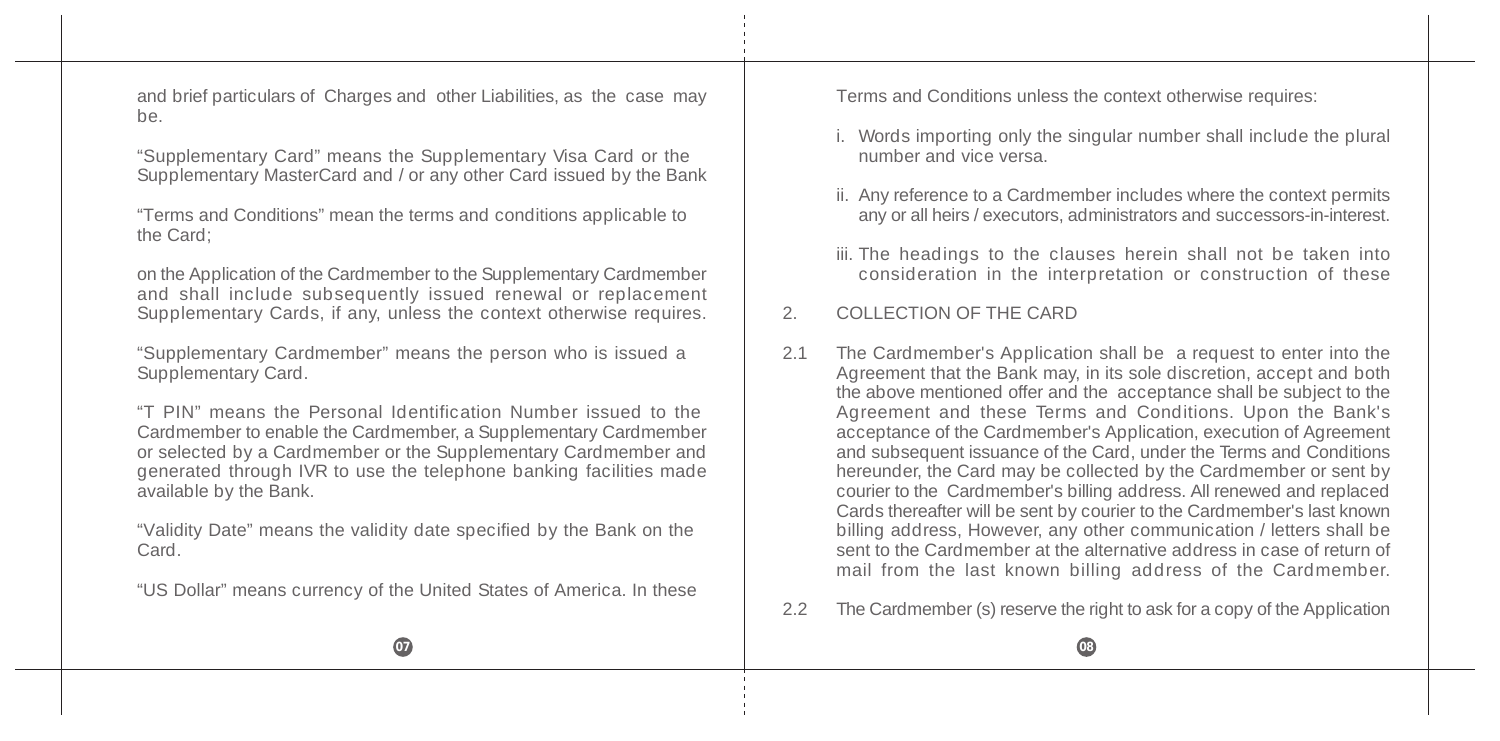form and the related documents which the Cardmember signed as part of the Agreement with the Bank. The Cardmember can retain the Application form and the related documents for their record or discard them under their own responsibility.

- 2.3 On receipt of the Card, the Cardmember, and as applicable, the Supplementary Cardmember(s) shall immediately sign on the signature space on the Card and his or her retention or use of the Card shall be deemed as confirmation of the Cardmember's and as applicable, Supplementary Cardmember(s) agreement to these Terms and Conditions and they shall take all steps and precautions to ensure that no loss to the Bank is caused through misuse or fraud relating to use of the Card.
- 2.4 For the purpose of commencing any Card Transaction or in order to activate the use of the Card, the Bank may in its sole discretion require the Cardmember upon receiving the Card to communicate agreement to activation for the use of the Card by the contact number registered on our system or in such other manner as the Bank may specify.
- 2.5 The Cardmember agrees to ensure that each Supplementary Cardmember reads and understands the Terms and Conditions and Schedule of Charges and amendments thereto made from time to time as the Cardmember is liable for the use of the Supplementary Card by the Supplementary Cardmember and the Charges arising thereby on the Customer Account of the Cardmember.

### 3. RESTRICTIONS IN USE OF THE CARD

- 3.1 The Card is not transferable and no person other than the Cardmember (or any duly authorized Supplementary Cardmember) is permitted (and the Cardmember shall not permit any other person) to use the Card for Charges and / or Card Transactions or identification or for any other purpose whatsoever. The Cardmember shall not use the Card before the Validity Date or after the Expiry Date.
- 3.2 The Cardmember shall be responsible for the safe custody of the Card and shall ensure the same in case of the Supplementary Card. Any loss, theft of the Card, or handing over the Card to a unauthorized person in any manner shall be the exclusive responsibility of the Cardmember under the Terms an Conditions and the Cardmember shall be responsible to pay for all Charges incurring due to the aforementioned circumstances except where the Cardmember / Supplementary Cardmember has duly notified the Bank immediately after loss, theft or handing of the Card to an unauthorized person and consequently the Customer Account is blocked by the Bank.
- 3.3 The Cardmember shall be bound by these Terms and Conditions and shall be fully liable for all, Charges, Outstanding Balance and Liabilities as per the Terms and Conditions, Agreement and SOC and agrees that the Card may only be used by the Cardmember (or any duly authorized Supplementary Cardmember) within the Limit for Card Transaction and to obtain the facilities, benefits and services made available by the Bank, financial institution, participating bank or any Merchant from time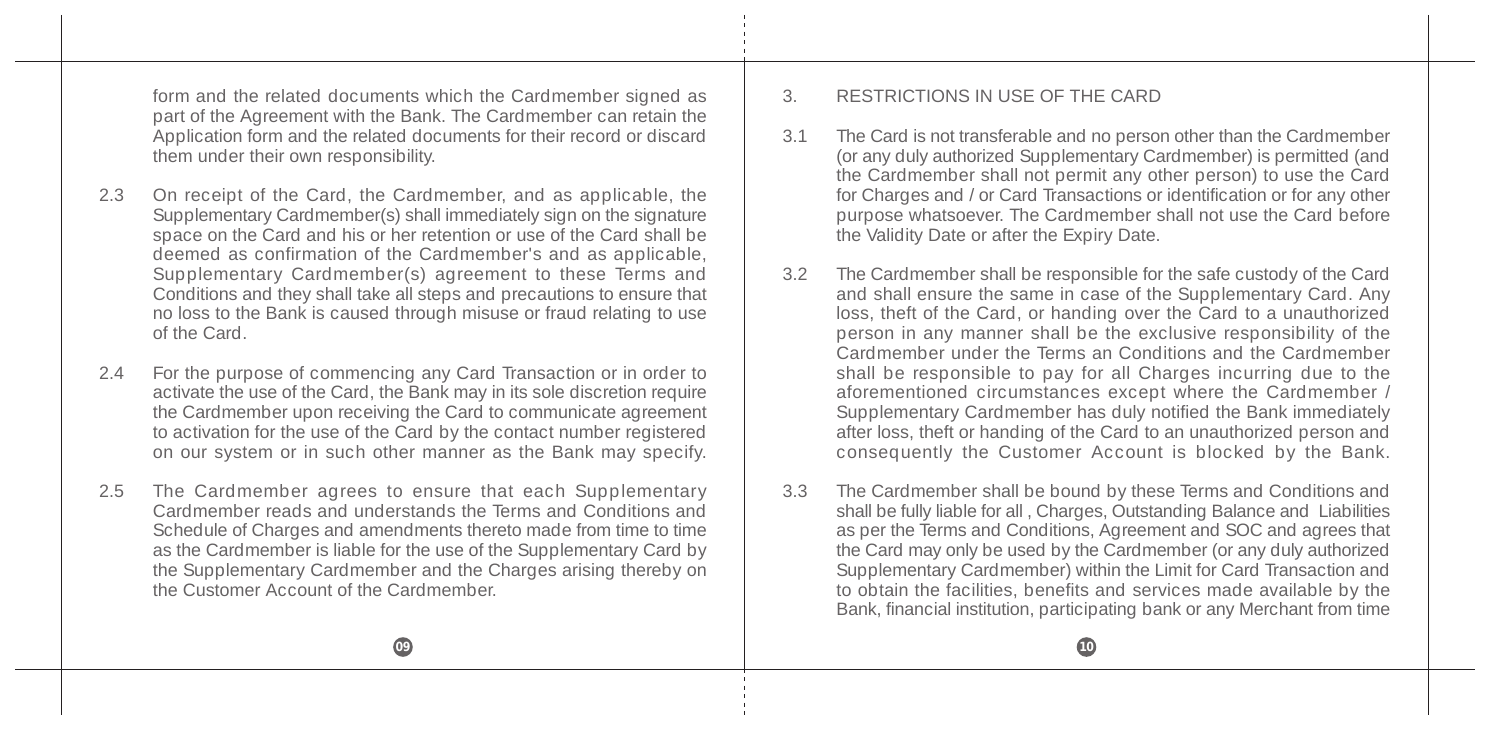to time.

- 3.4 Notwithstanding that Cardmember's Limit has not been exhausted, the Bank may have the right, at any time and without liability to the Cardmember or the Supplementary Cardmember, to withdraw or restrict the Cardmember's or Supplementary Cardmember's right to use the Card or the Customer Account, to refuse to authorize any Card Transaction or decrease the Limit or modify or terminate any of the facilities and benefits made available to the Cardmember. Such action may be taken by the Bank in respect of all Cardmembers generally or only a specific Cardmember notwithstanding that the Cardmember may not be in default of any of these Terms and Conditions and the Agreement. The Bank also reserves the right to decrease / block the Limit in case the Customer defaults in making payments of the amounts specified in the Statement of Account of Card or any other financial facility extended by the Bank or any other bank.. Customers will be informed of any of the aforesaid actions taken by the Bank through correspondance .
- 3.5 The Cardmember and Supplementary Cardmember shall be bound to immediately notify the Bank of any change or imminent change in any information that he / she may have provided in his / her Application form or other information provided to the Bank and respectively agree to provide any other information, documents or particulars if requested by the Bank at any time. The Cardmember and Supplementary Cardmember also agree to immediately notify the Bank of any occurrence or imminent occurrence of any event that may be relevant to the Terms

and Conditions subject to which he or she becomes the Cardmember, including but not limited to:

- a. His intention or plan to reside outside Pakistan.
- b. Any change in the Cardmember's particulars or other information as stated in the Application form or any other information or particulars notified to the Bank from time to time, including any change in the Cardmember's residential or office address or in his employment or his position with his employer, as the case may be.
- 3.6 a. Neither the Cardmember nor the Supplementary Cardmember shall either use the Card or the Supplementary Card or allow any third party to use the Card or the Supplementary Card for any purpose or transaction prohibited by law or otherwise which shall include without limitation gambling, cryptocurrencies and/or virtual currencies and the Bank in its sole discretion may decline such transactions which shall without limitation include transactions carried out through the internet or any other way.
	- b. In the event that the Cardmember or a Supplementary Cardmember either uses the Card or the Supplementary Card or allows any third party to use the Card or the Supplementary Card for any purpose or transaction prohibited by law or otherwise as indicated in clause above then the Cardmember, the Supplementary Cardmember or the third party, as the case may be, who used either the Card or the Supplementary Card for any purpose or transaction prohibited by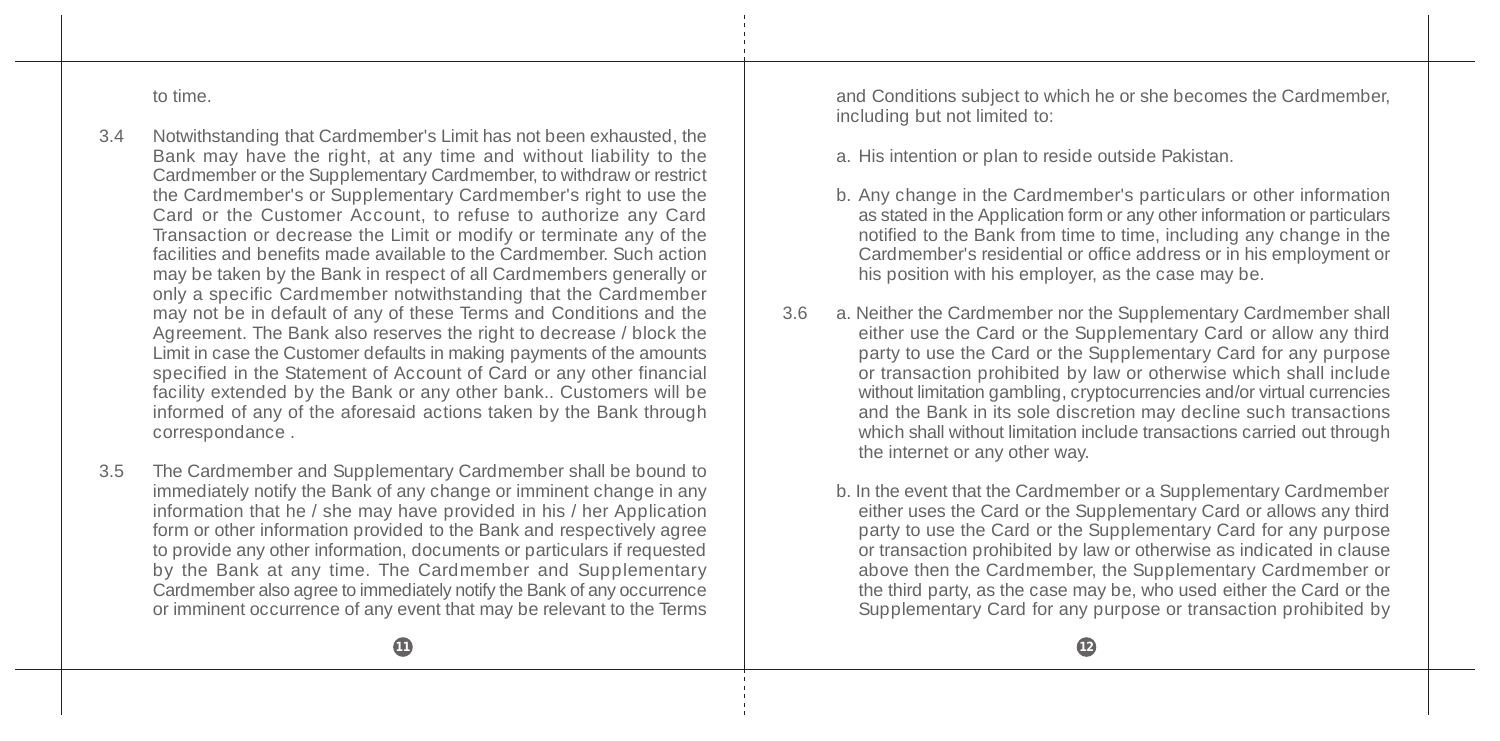law shall be exclusively responsible/ liable under the law for using the Card or the Supplementary Card for any purpose / transaction prohibited by law. The Bank shall have no liability / responsibility of whatsoever nature and howsoever arising on account of either the Card or the Supplementary Card being used for a purpose / transaction prohibited by law or otherwise. In the event that the Bank shall incur any loss, damage or expense as a result of either the Card or the Supplementary Card being used for any purpose or transaction prohibited by law or otherwise then the Cardmember and / or the Supplementary Cardmember shall immediately reimburse the Bank for the full amount of the aforesaid loss, damage or expense.

- 3.7 The Card shall at all times be and remain the property of the Bank. The Cardmember agrees to be bound by all other Terms and Conditions governing the use of other facilities or benefits which may from time to time be made available in connection with the Card and any variations or amendments thereto which the Bank may improve from time to time at its discretion.
- 3.8 The Bank shall have the right to refuse to authorize any Card Transaction without assigning any reason therefore. Further the Bank shall be entitled to stop providing services and facilities to the Cardmember in any city or country with prior notice to the customer. It shall be the Cardmember's responsibility to inform the Bank prior to undertaking any foreign travel to check whether the Bank is providing services regarding the Card in the particular country(ies) where he or she intends to visit.
- 3.9 The Cardmember, as the case may be, declares that the aggregate amount of clean financing facilities availed by him or her from the Bank and other banks, in his / her own name shall at no time exceed particular amount as prescribed by the State Bank of Pakistan from time to time.
- 3.10 The Cardmember can have multiple Cards however the multiple / collective limit of all the Cards shall not exceed the approved Limit for the said Cardmember.
- 3.11 The Card shall be used for personal use only and shall not be used for speculative purposes such as real estate or capital markets.
- 3.12 The Card can only be used for personal transactions and the Cardholder cannot make any third party transaction or business transaction on his / her personal Card. Further the Cardmember is not allowed to deposit any amounts in his / her Customer Account which is excessive to his / her total Limit.
- 3.13 The Bank has not authorised the use of the Card or licensed individuals for the issuance, sale, purchase, exchange or investment in virtual currencies/coins/tokens.
- 4. THE CUSTOMER ACCOUNT
- 4.1 The Bank shall be entitled to claim and receive from the Cardmember any Charges and Liabilities as per SOC payable by the Cardmember under these Terms and Conditions and the Cardmember shall be liable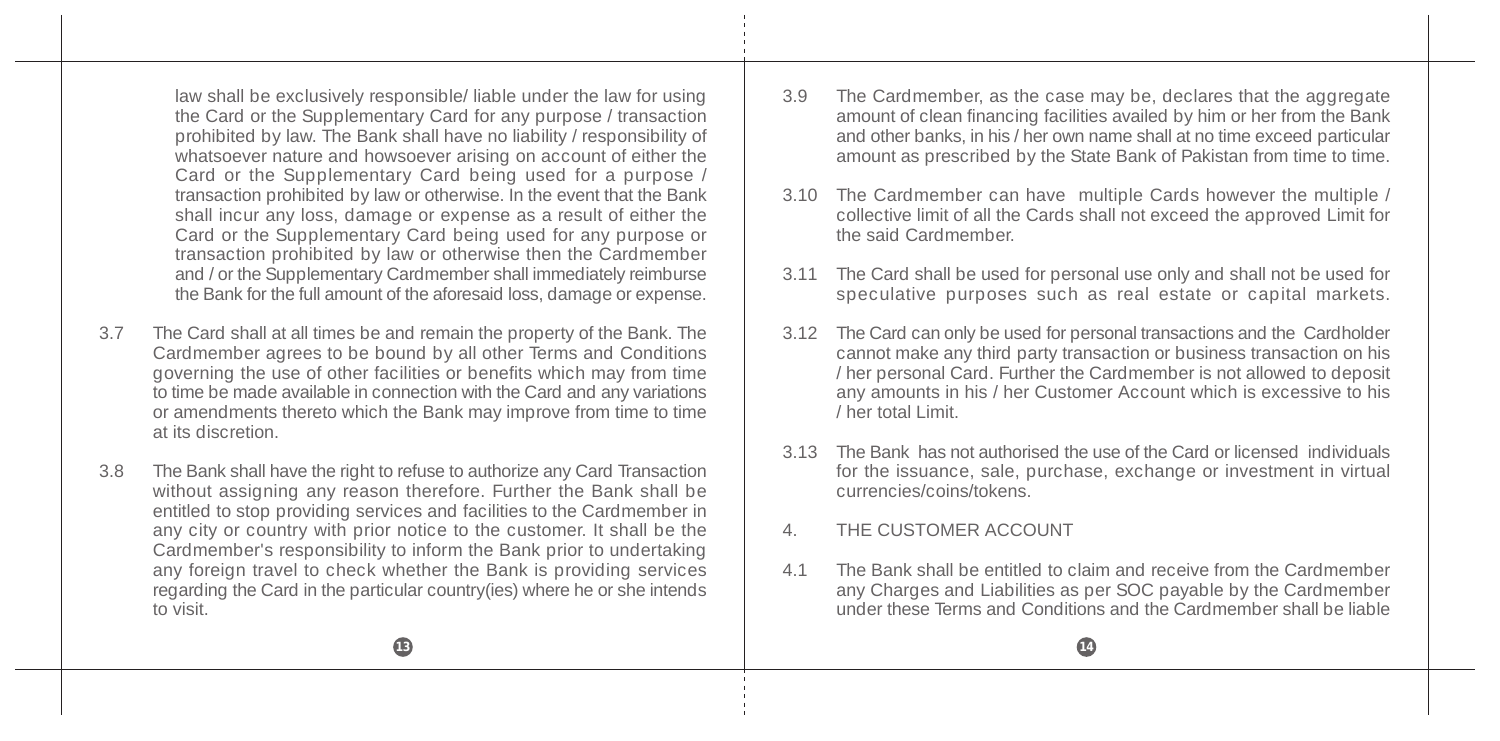to pay to the Bank all such amounts regardless of the manner in which the Card Transaction is conducted or instructions are issued by the Cardmember / Supplementary Cardmember in relation thereto. The Cardmember shall be responsible to pay to the Bank all amounts incurred pursuant to clause 3.2 above. In addition, the Bank shall be entitled to claim and receive all losses or damages incurred or sustained by the Bank arising from or relating to the issue or use of the Card (or any indemnity herein or otherwise be given) or a breach of these Terms and Conditions by the Cardmember. In case the Cardmember is holding an account with the Bank, the Bank shall be entitled, to debit that account to recover any amount that may be due to the Bank under this clause or under any other Term or Condition. Cardmember consent will be required to make automatic monthly deduction(s) from the account stated aforesaid and pay such deducted proceeds to settle the Outstanding Balance or Minimum Payment Amount .

4.2 All foreign transactions will be converted from base currency (Non Rupees) to US Dollars on the international exchange rate applied by the Franchise Rules of VISA/MasterCard in order to settle a Card Transaction and the Bank is therefore authorised to purchase US Dollars from the "Open Market" and to debit Card member account in PKR rupees using the open market US Dollar purchase rate. Fx conversion charges will also be applicable on all foreign currency Card Transactions as per Bank's SOC. The Cardmember and Supplementary Cardmember reserve all rights to dispute or question any rate of exchange so applied by the Bank.

- 4.3 The Bank shall issue NOC (No Objection Certificate) to the Cardmember on permanent settlement / closure of the Customer Account
- 4.4 On permanent Customer Account block by the Bank or voluntary account closure request by the Cardmember, any excess amount in the Customer Account at the time of closure shall be refunded to the Cardmember by the Bank through a pay order.
- 5. PAYMENT
- 5.1 The Bank shall every month send the Statement of Account to the Cardmember at the Cardmember's last known billing address or in case of return of mail from the last known billing address or can be sent at the alternative address upon Cardmember(s) request. The Cardmember shall pay in the case of a debit Outstanding Balance at least the Minimum Payment Amount stated therein not later than the Payment Required Date.
- 5.2 In the event that the Cardmember does not receive the Statement of Account, where error does not lie at Bank's end , the Bank shall not be liable to the Customer and obligations of the Customer under the Agreement, Musawama Contract, SOC and these Terms and Conditions shall continue to accrue and for the purpose of calculation and establishment of the date on which a payment under the Terms and Conditions is required and the fact that, for whatever reason, the Cardmember does not receive the Statement of Account on time or at all, the same shall not free him/her from his/her obligation to make the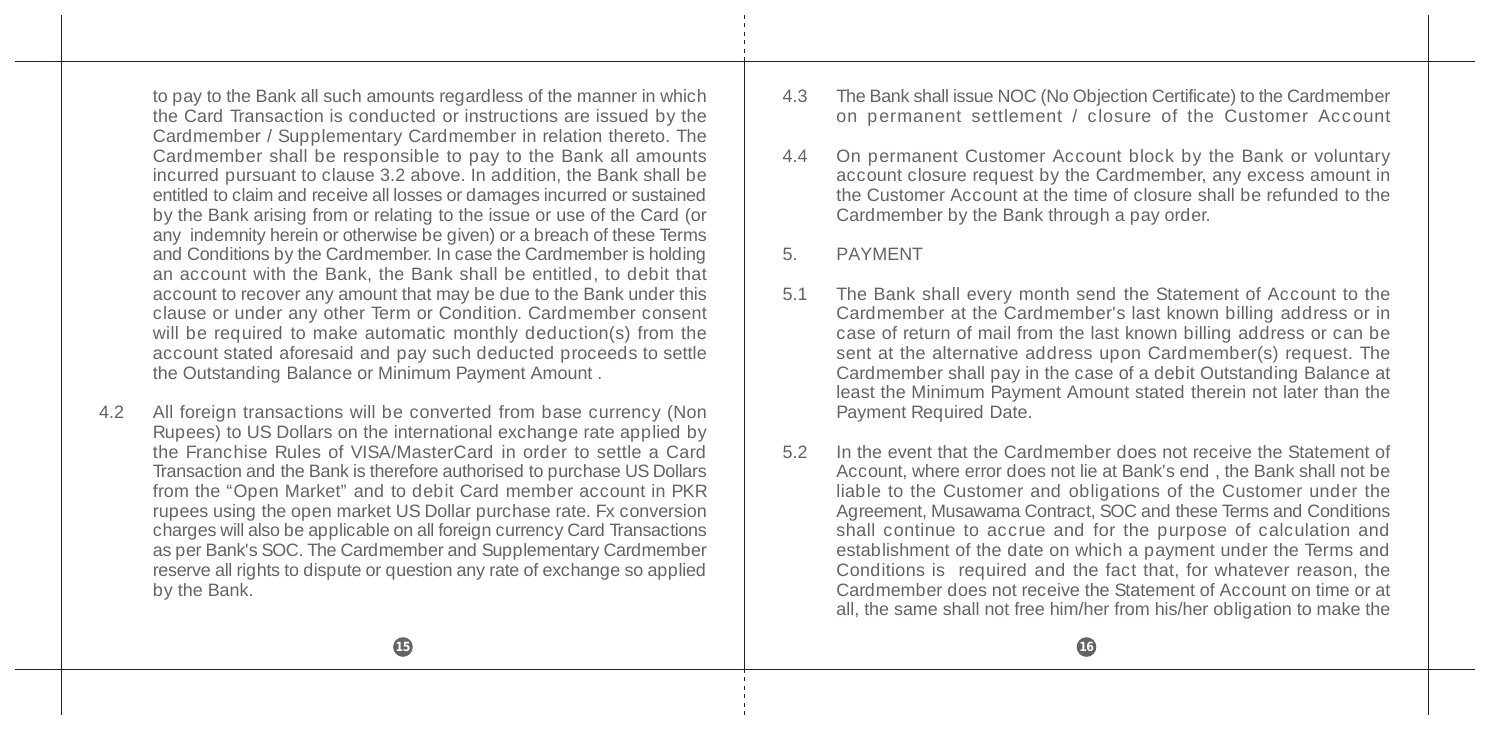required payments to the Bank on time and also his/her continuous obligation to show reasonable diligence to ensure that all payments required by the Bank from him / her are made by Payment Required Date. Cardmember can place request for the change in monthly billing cycle as per his convenience and billing cycles offered by the Bank.

- 5.3 If the Cardmember effects full payment of the Total Payment Required in the Customer Account on or before the Payment Required Date subject to collection of the required Accured Profit and other applicable Charges payable under clause 6.2 below, for the period covered by the relevant Statement of Account, the Bank will not demand accrued Profit.
- 5.4 If the Cardmember pays the Minimum Payment Amount or any amount less than the [Total Payment Required ] by the Payment Required Date, , then the Bank will demand Accured Profit which will be communicated to Cardmember through Statement of Account . For Card Transactions that are not covered by the any payment made by the Cardmember against a Statement of Account, Bank will demand Accured Profit from the Card Transaction date to the date the next Statement of Account is generated. The Cardmember agrees to pay Accrued Profit communicated to Cardmember through Statement of Account) on the Outstanding Balance payable to the Bank per month.
- 5.5 If the Cardmember fails to pay at least the Minimum Payment Amount on or before the applicable Payment Required Date, in addition to outstanding amounts then required and payable, the Cardmember

agrees to make payment of a Musawammah Payment as the Bank may specify through the Schedule of Bank Charges or through written notice to the Cardmembers detailed in the Statement of Account for the applicable period.

- 5.6 If the Cardmember fails to pay the Minimum Payment Amount in any previous Statement of Account by the Payment Required Date stated therein then, and without prejudice to the Bank's rights and remedies, the Cardmember shall pay to the Bank, in addition to paying the applicable Minimum Payment Amount for the current Statement of Account, all arrears in the Minimum Payment Amount payable for earlier periods and any and all Musawamah Payments, or other fees relating thereto and all other applicable Charges as per SOC by the Payment Required Date specified in the current Statement of Account.
- 5.7 All payments to be made by the Cardmember shall be in Pak Rupees. The Cardmember agrees to make payment to the Bank in Rupees of non-Rupee Outstanding Balance in respect of an international Card Transaction and related Charges converted at such rate of exchange as the Bank shall specify for this purpose. It is hereby clarified that international Card Transactions include internet based transactions in any foreign currency.
- 5.8 In addition to the amount payable by the Cardmember, the Bank shall charge the Cardmember as per prevailing Schedule of Charges and debit to the Customer Account a dishonoured payment / return cheque fee, if any cheque or other payment order / instruction issued by the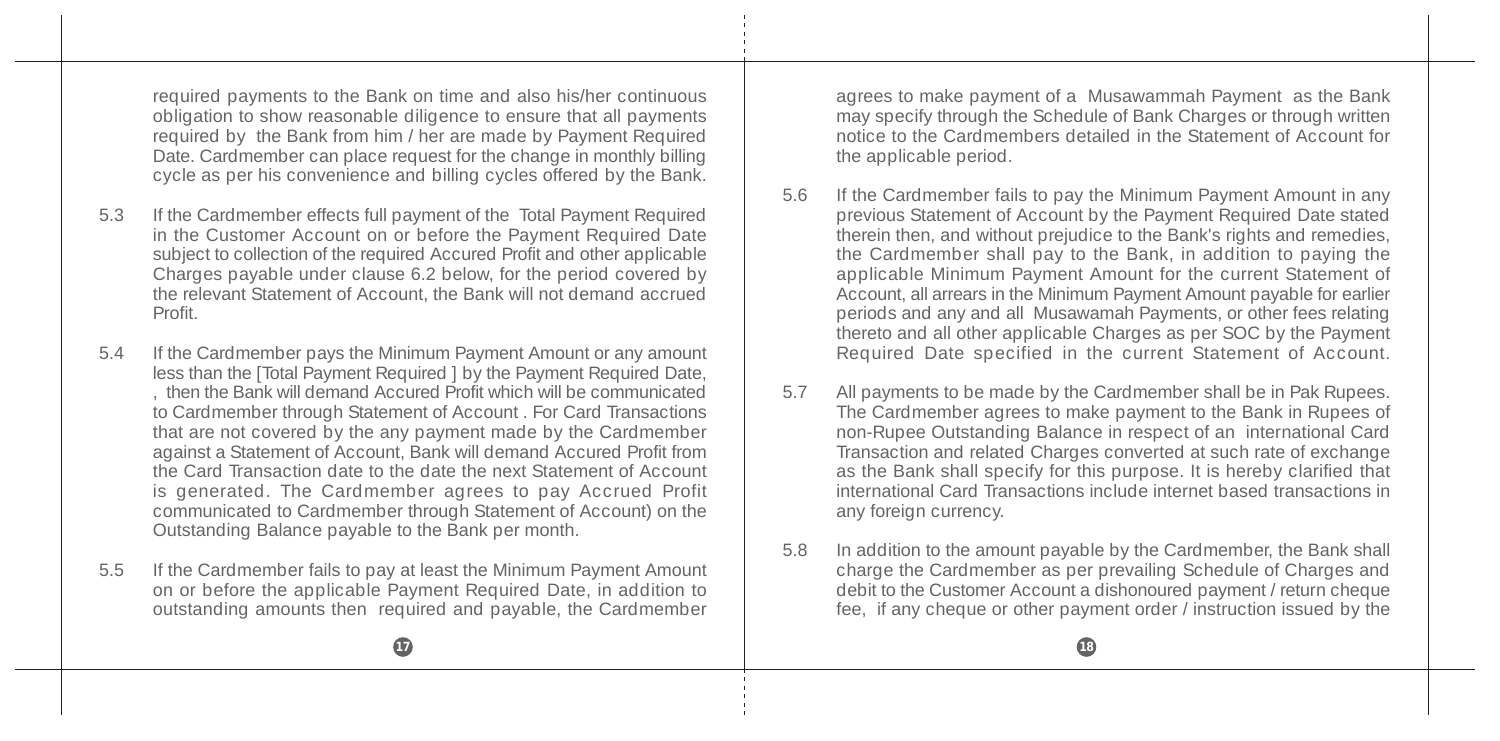Cardmember or Supplementary Cardmember or any other party to the Bank is not honoured for any reason whatsoever in relation to payments for current or other Statements of Account. However, the Bank shall be entitled to intimate the Card member about payment instruction within two working days upon dishonored/returned cheque. The following without limitation shall be deemed dishonoured payments (i) the Bank receives a cheque(s), draft(s) or other payment instrument from the Cardmember / Supplementary Cardmember or any third party which is not honoured in full, or (ii) the Cardmember, Supplementary Cardmember or any third party makes payment to the Bank, or with other financial institution / bank is not honoured in full due to insufficient funds in the said account. However, payment of fee for amount for dishonoured payment / return cheque shall not discharge him / her from the liability under the law for dishonouring of the cheque issued by him / her

- 5.9 All payments received by the Bank from the Cardmember or Supplementary Cardmember may be applied in and towards payments of I) non paid fees & Services Charges. II) profit, III) principal- (a) Installment Plan (b) CashTtransactions, (c) balance transfer , (d) retail Card Transaction . IV. unbilled Card Transaction as per current Statements of Account in such order of priority as the Bank may deem fit.
- 5.10 The Bank's rights against the Cardmember and / or Supplementary Cardmember shall not be determined, affected, or prejudiced by, and all amounts payable to the Bank, actual or contingent or joint or several

shall immediately become due or payable upon the death, insolvency or insanity of the Cardmember and / or Supplementary Cardmember, and the Cardmember and / or Supplementary Cardmember shall immediately cease to be Cardmembers and their heirs, executors, receivers etc. shall return to the Bank all Cards cut into two halves with the chip damaged and make full payment as required to the Bank.

- 5.11 In case of any unjustified usage of Card or transaction the Bank may demand return/cancellation of the Card and or immediate payment of all amounts outstanding under the Customer Account at any time without giving any reason or a 30 day notice and without any liability towards the Cardmember notwithstanding that the Cardmember may not be in default of these Terms and Conditions.
- 5.12 The Bank shall only credit the Customer Account with a refund in respect of a Card Transaction or any payment made to the Customer Account or any other credit due to the Cardmember in accordance with it's usual practice if and when the Bank receives such refund in Pakistan. Any refund, payment or credit to the Customer Account shall not be remitted to the Cardmember unless otherwise decided by the Bank but shall be applied towards the reduction of the Cardmember's Charges or other Liabilities incurred or debited to the Customer Account.
- 5.13 In the event of an attachment order over the Cardmember's assets being issued, insolvency or death, or upon demand by the Bank or any reason whatsoever,or in the case of breach of these Terms and Conditions, the Cardmember shall settle his / her debit balances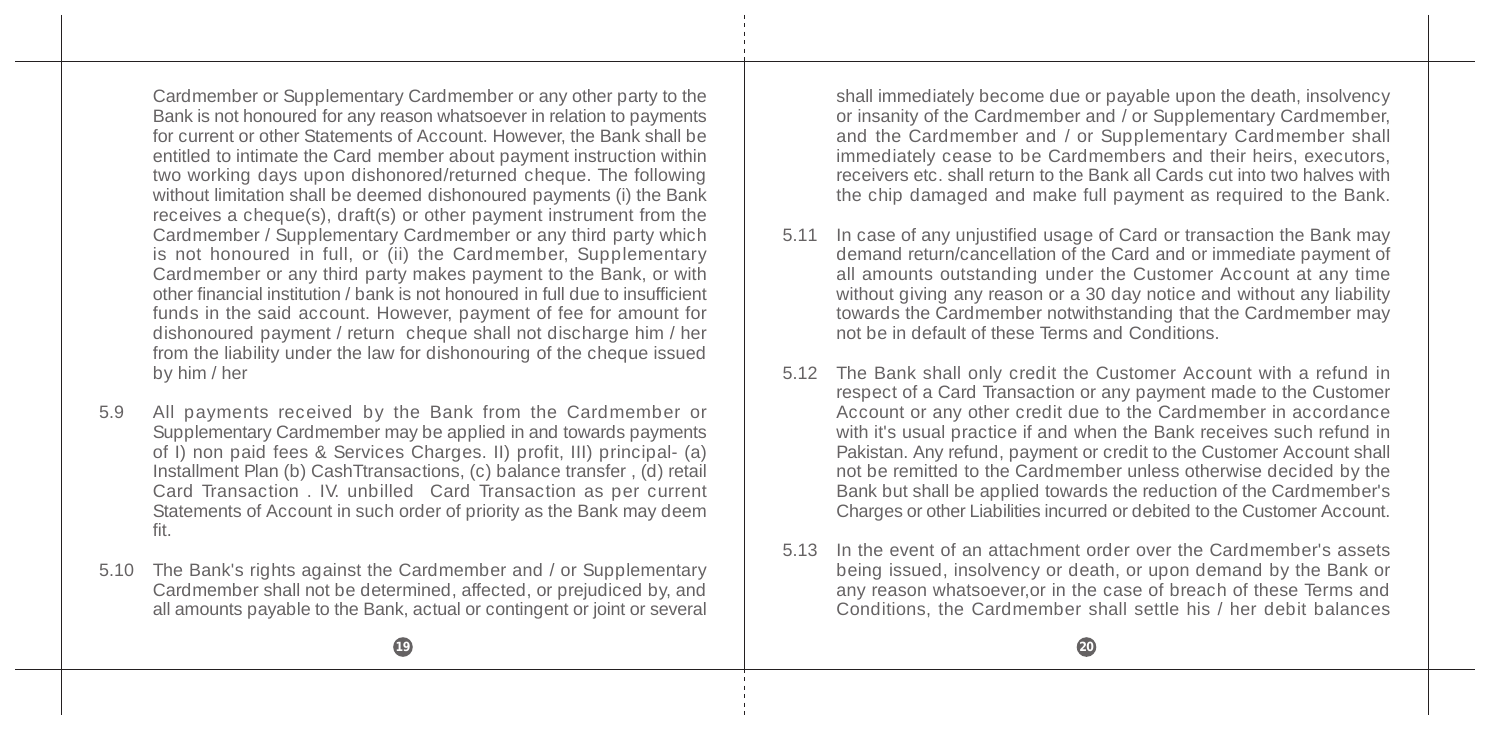immediately. This commitment shall bind the heirs and successors of the Card member..

- 5.14 In the event payment for purchase of a foreign airline ticket is made through the Card, the amount billed by the airline is treated as a foreign currency transaction. The Card Transaction amount, billed by the airline in foreign currency, will be subject to all applicable rules and procedures of the Bank for conversion of foreign currency into Rupees, based on the exchange rate being used by the Bank at the time of the conversion.
- 5.15 The Bank may update on bi-annual basis and impose charges in relation to various services and / or features in relation to the Cards on Cardmembers as per rates notified either through the Schedule of Charges which is updated on bi-annual basis and available at all branches of the Bank and website or by the Bank giving notice of the same in writing.
- 5.16 The Cardmember shall not deposit cash in excess of the amount due on their Card Account. In case there is cash in excess of Rs. 50,000/ in the Cardmember's Customer Account, the Cardmember will be notified through SMS to claim refund of the excess amount by calling Customer Interaction Centre at 111 06 06 06. In case, the Cardmember does not claim refund of the amount and the amount is retained in the Customer Account, a letter will be sent to the Cardmember to adjust the excess amount within 15 days. On Cardmembers request the amount will be refunded through either pay order( after deducting the pay order charges as per Schedule of Charges) or internal transfer to

the Cardmembers account. The Card will be temporarily blocked in the event that the Cardmember does not claim refund of the excess amount despite notification by the Bank.

5.17 The Bank shall not ensure that the Payment Required Date does not fall on a holiday due to sighting of moon, since the Bank's system does not support holidays due to sighting of moon. In case of the Payment Required Date falling on public holiday due to sighting of moon, the Cardmember shall make payments before Payment Required Date.

### 6. DISPUTED ITEMS

6.1 In case of disputed Card Transactions, the Cardmember should send the Bank a written request within 14 days of current eStatement of Account date (address) to:

Mailing address: Complaint Management Unit Faysal Bank Limited, ST-2, Shahrah-e-Faisal, Karachi.

- 6.2 If such a request is not sent within 14 days of the Statement of Account date, the Card Transaction would be deemed to be authentic and Cardmember would be bound to make payment for the entire amount.
- 6.3 When you write to the Bank, please provide the following information for each disputed Card Transaction (i) Card Transaction date (ii) Card Transaction description (Merchant name) (iii) US Dollar amount (if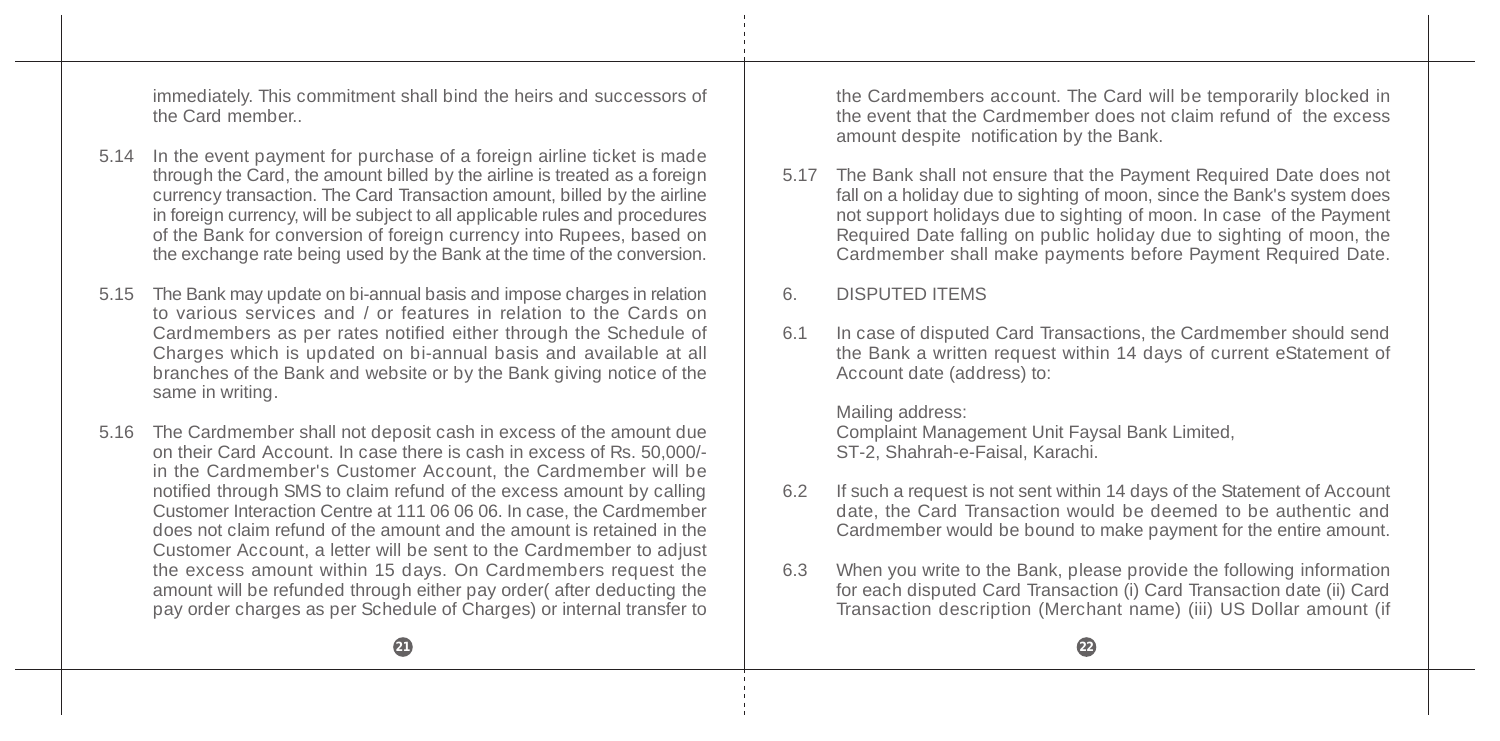international) (iv) Pak Rupee amount. No disputed Card Transaction will be entertained if all related supporting documents are not provided and if it is received 14 days after the Statement of Account date.

- 6.4 All transactional disputes related to, MasterCard 3D Secure authenticated transactions, or other disputes relating to a Customer denying that the Customer carried out the disputed Card Transaction, the Bank will conduct an investigation in accordance with the relevant rules and regulations of Mastercard and the decision of the Bank in this regard will be final and binding. The entire disputed amount will be borne by the Cardmember if the Bank comes to a decision that the Cardmember's claim/dispute is not genuine.. However, all transactional disputes, for all Supplementary Cardmembers shall be entertained, provided the dispute form is signed by both the Cardmember and Supplementary Cardmember.
- 6.5 In case the investigation carried out by the Bank in response to the disputed transaction request by the Cardmember, turns out to be against the Cardmember (i.e. fault on the part of the Cardmember) the Bank shall pass all the charges imposed by the / acquirer (for document retrieval etc.) to the Cardmember
- 7. CASH WITHDRAWAL
- 7.1 The Bank may in its discretion, amend or withdraw the Cash Withdrawal facility at any time by notifying the Customer. Subject to the aforesaid, if the Bank so approves, the Cardmember or the Supplementary

Cardmember may use the Card to obtain Cash Withdrawal up to the limit decided by the Bank from time to time, at the counters of the Bank, other participating bank counters, financial institutions or ATMs, which accept the Card.

The Bank shall charge Profit on each Cash Withdrawal, if payment for Cash Withdawal is not made in full within the required date for each billing cycle, from the date of each Cash Withdrawal until the date of full payment at the rate of Profit specified in the Schedule of Charges per month .

### 8. SUPPLEMENTARY CARD: CARDMEMBER'S LIABILITY

8.1 On application of the Cardmember the Bank may issue a Supplementary Card to any person as nominated by the Cardmember and approved by the Bank. All Supplementary Cards including renewal and replacement Cards will be sent in accordance with clause 2.1 to the Cardmember's last known billing address at the sole risk of the Cardmember. If a Card is issued to a Supplementary Cardmember, the Cardmember must ensure that the Supplementary Cardmember adheres to these Terms and Conditions, since the Cardmember alone is liable to the Bank for all Charges and Liabilities and other costs and expenses incurred or payable by the Cardmember and / or the Supplementary Cardmember. The Limit assigned to the Cardmember is inclusive of the Limit of the Supplementary Cardmember and the Cardmember and the Supplementary Cardmember shall not permit the total of the Charges incurred under or through their respective Card to exceed such Limit.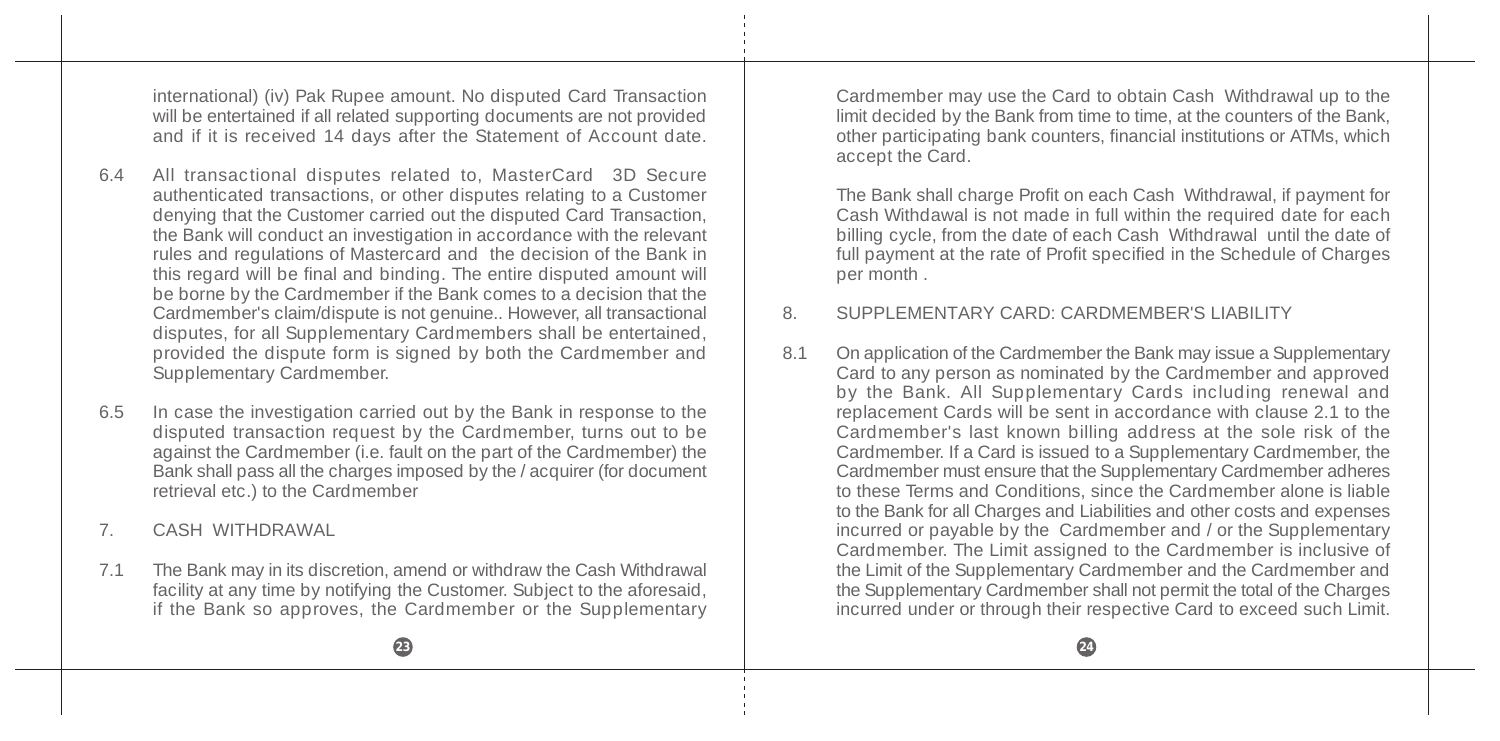8.2 The undertakings, Liabilities and obligations of the Cardmember to the Bank and the Bank's rights herein shall not be affected in any way by any dispute or counter claim or right of set-off which the Cardmember and the Supplementary Cardmember may have against each other, the Cardmember shall be liable to pay the Bank for all Charges and Liabilities incurred by the Supplementary Cardmember (notwithstanding any legal disability or incapacity of the Supplementary Cardmember which would otherwise preclude such liability). The Cardmember hereby indemnifies the Bank against any losses, damages, Liabilities, costs and expenses whether legal or otherwise, incurred or suffered by the Bank by reason of any breach of these Terms and Conditions by the Supplementary Cardmember.

8.3 Any payment made by the Cardmember or the Supplementary Cardmember to the Bank shall be used towards reduction of the debit balances in the Customer Account in accordance with clause 5 but the Cardmember shall continue to remain liable for any outstanding post-payment debit balances, if any, in the Customer Account.

9. PIN

The Bank may issue an Card PIN to the Cardmember for the use at POS or any Bank ATM or for Phone Banking facility made available by the Bank. The Cardmember agrees that:

9.1 The Card PIN and T PIN will be generated by the Cardmember to enable the Cardmember or a Supplementary Cardmember or selected by a Cardmember or a Supplementary Cardmember and generated through IVR (Interactive Voice Recording) to use the Card at POS or an ATM for a Cash Withdrawal.

- 9.2 The Cardmember shall not disclose the Card PIN and / or T PIN to any person and shall take every reasonable precaution to prevent discovery of the Card PIN and / or T PIN by any person;
- 10. LOSS OF CARD / DISCLOSURE OF PIN
- 101. The Cardmember / Supplementary Cardmember undertakes not to allow the Card PIN or T PIN to be disclosed to and / or misused by anyone else. If the Card is lost or stolen or the Card PIN and / or T PIN is disclosed to any third party in whatsoever manner, or the Card is handed over by the Cardmember to a third person, the Cardmember shall immediately notify the said loss, theft or disclosure with all material particulars including Card numbers and / or PIN to the Bank in writing or call Customer Interaction Centre and shall require the Bank to close / block such Customer Account. The Cardmember shall be responsible for all consequences if the Cardmember fails to comply with provisions of this clause.
- 10.2 The Cardmember agrees that the Bank has the right to recover all unauthorized Charges, provided, however, that the Cardmember is not liable for any unauthorized Card Transaction made subsequent to reporting such loss, theft or disclosure of PIN if there is due notification by the Cardmember of such loss, theft or disclosure to the Bank as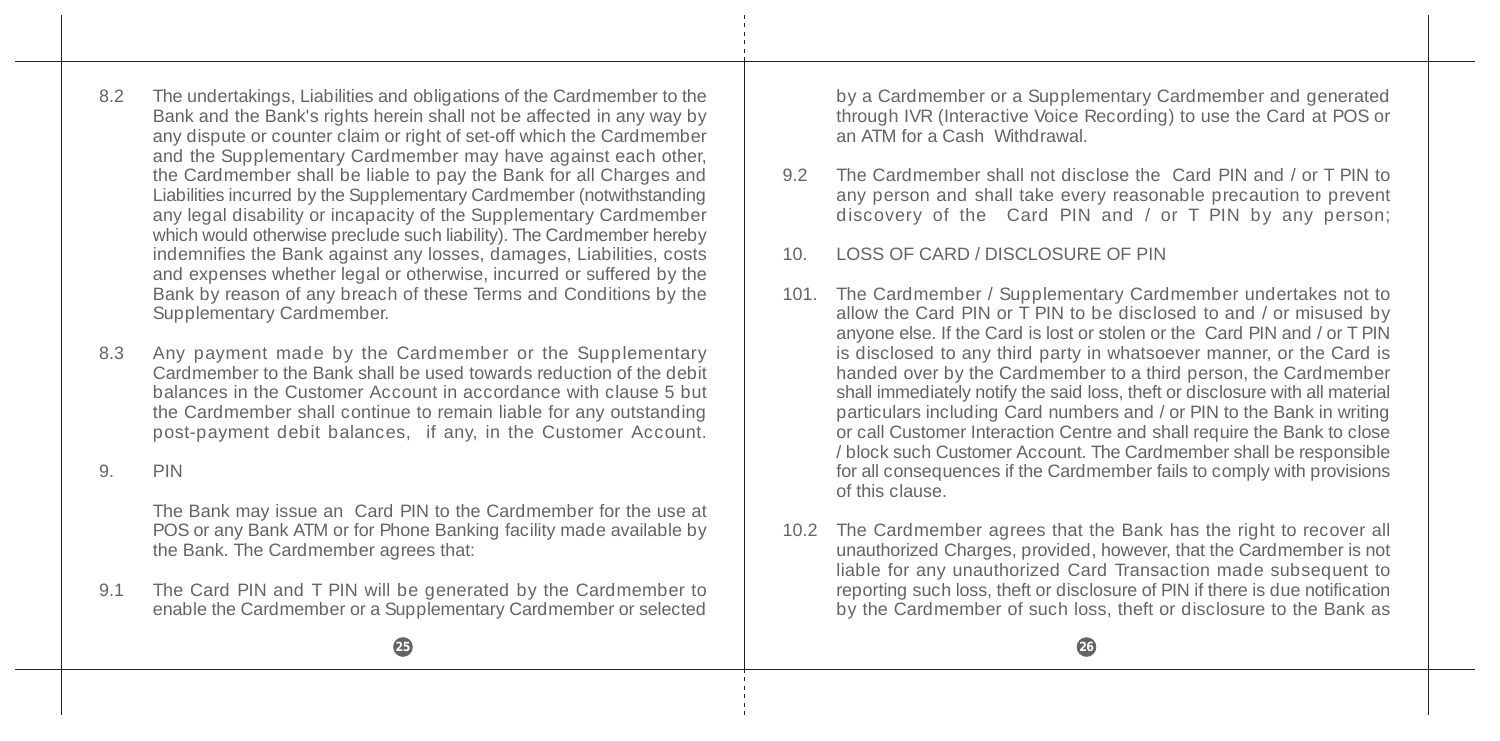specified herein above, on condition that such loss, theft or disclosure is not due to the negligence or default of the Cardmember and / or the Supplementary Cardmember and the terms of clauses 11.1 and 11.3 have been complied with by the Cardmember to the satisfaction of the Bank.

- 10.3 Any lost or stolen Card subsequently recovered by the Cardmember shall immediately be returned to the Bank cut in half without any further use. The Cardmember shall not use the PIN after reporting to the Bank of the disclosure of the same to any third party.
- 10.4 The Bank may, in its absolute discretion, issue a replacement Card for any lost or stolen Card on these Terms and Conditions
- 10.5 If the Cardmember has a complaint or any problem with respect to the Cardmember's monthly Statement of Account, the Cardmember is required to contact the Bank at once and the Bank will endeavour to resolve the Cardmember's problem. If the Cardmember is aware of any unauthorized or fraudulent transaction the Cardmember must inform the Bank via submitting a written request within 14 calendar days after receiving of Statement of Account. The Bank may be contacted 24 hours a day at 111 06 06 06.

If the problem cannot be resolved immediately to the satisfaction of the Cardmember and the Bank:

(i) the Bank will advise the Cardmember in writing of the Bank's

procedures for investigation and resolution of the complaint; and

- (ii)if the Bank asks the Cardmember for a written confirmation/evidence or statement regarding the Cardmember's dispute, the Cardmember agrees to give the Bank one.
- 10.6 Except as required by law, the Bank is not responsible for goods or services charged with the Card, or if a merchant refuses to accept the Card. Merchants may impose their own additional restrictions on using the Card, and the Bank is not responsible for this. The Cardmember must raise any claim or dispute directly with the merchant concerned and subject to any law to the contrary, the Cardmember may not withhold payment from the Bank because of such claim or dispute.
- 10.7 Subject to applicable law, the Cardmember agrees that if the Bank fails to carry out any of its obligations in connection with the Cardmember's Customer Account or the Cardmember's use of the Card, the Bank may provide a reversal of such Charges if the Bank is at fault upon investigation,otherwise the Bank will not be liable for that loss or cost. In particular, the Bank will not be liable for consequential loss or any other loss or damage not directly and naturally resulting from the failure including damages which may flow from special circumstances. In any event, the Bank will not be responsible for losses or costs caused by any third party including (for example only) resulting from mechanical or systems failure affecting such third parties.



**27 28**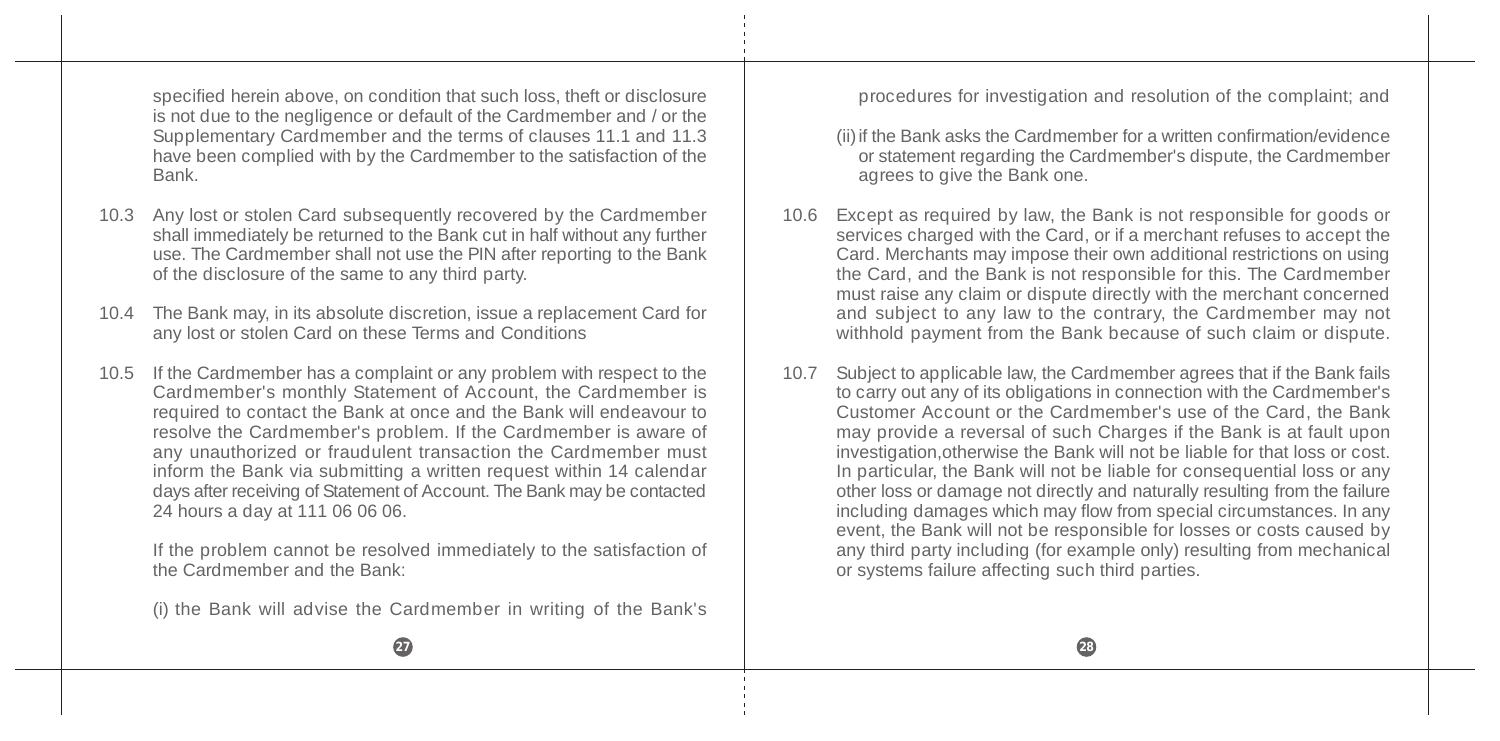#### 11. TERMINATION

- 11.1 The Cardmember may at any time inform the Bank of his / her intention to close the Customer Account and to terminate the use of all Cards by giving a prior notice in writing and returning all Cards cut into two halves and ensuring the chip is damaged to the Bank. The Customer Account shall be closed only after the receipt by the Bank of all Cards cut in half and after full payment to the Bank of all due and outstanding Charges and Liabilities and all other costs and expenses in relation to the Customer Account.
- 11.2 The Cardmember and the Supplementary Cardmember may at any time terminate the use of any Supplementary Card issued to such Supplementary Cardmember by giving notice in writing or by calling our Cutomer Interaction Centre at 111 06 06 06 and returning the relevant Supplementary Card cut into two halves and ensuring the chip is damaged to the Bank. In such event, the Cardmember including the Supplementary Cardmember whose use of the Card has been terminated, shall continue to remain jointly and severally liable to the Bank for all Charges and Liabilities and all other costs and expenses in relation thereto in accordance with these Terms and Conditions. except that the Supplementary Cardmember whose use of the Card has been terminated shall not be liable for all Charges and Liabilities incurred by the Cardmember and other Supplementary Cardmembers, if any, and / or after the Bank's receipt of the Supplementary Card duly cut into two halves and ensure the chip is damaged.
- 11.3 The Bank may, at any time, recall or cancel all or any Card(s) with or without giving any prior notice to the Cardmember and the

Supplementary Cardmember. The Cardmember and the Supplementary Cardmembers shall immediately, after such recall and cancellation, return such Card(s) cut into two halves and ensuring the chip is damaged to the Bank and make fullpayment of all Charges and Liabilities and all other costs and expenses in relation thereto to the Bank.

- 11.4 If the use of all or any Card(s) is terminated under clause 11.1 or clause11.3, all Charges and Liabilities of the Cardmember and or Supplementary Cardmember whether actual and contingent shall become immediately due and payable to the Bank. The Cardmember and the Supplementary Cardmember shall be fully liable to the Bank for all Charges and Liabilities until the Bank is in receipt of all Cards cut into two halves and ensure the chip is damaged and full payment from the Cardmember and / or the Supplementary Cardmember for all outstanding Charges and Liabilities and other costs and expenses in connection therewith. The Bank shall not be liable to refund the annual membership fees and any part thereof to the Cardmember in the event of termination of use of the Card(s) and the relevant Customer Account(s).
- 11.5 The Cardmember shall terminate the Card and Customer Account according to the provisions of this clause 11 in case he / she does not agree to any of the Terms and Conditions subject to the condition that all amounts accrued, due and payable till the time of such termination shall be paid to the Bank by the Cardmember before such termination. However, continuing the usage of the Card in any manner shall be deemed that the Cardmember agrees and accepts the Terms and Conditions and shall remain responsible to fulfill his / her obligations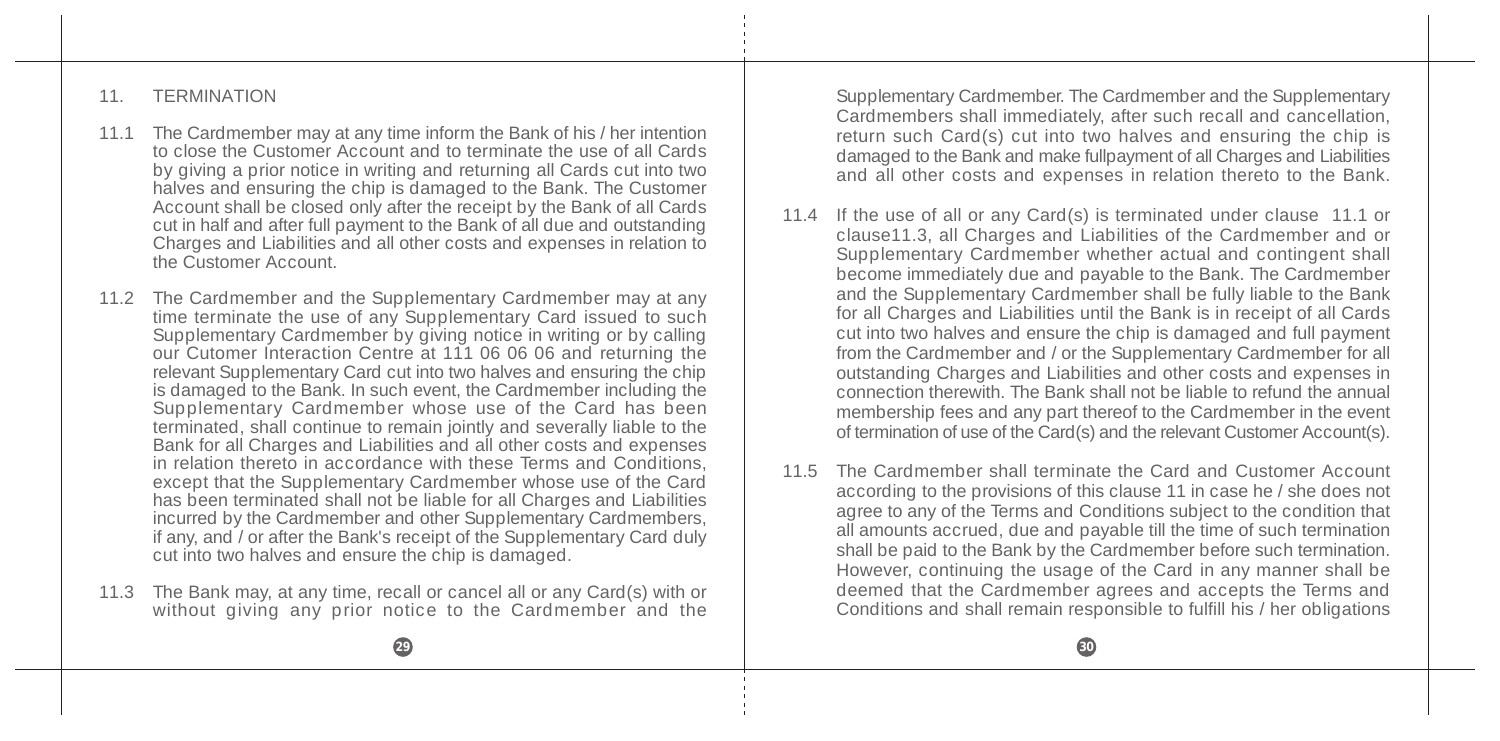hereunder.

#### 12. EXEMPTION, EXCLUSION

- 12.1 The Bank is not liable for any loss or damage howsoever incurred or suffered or sustained by the Cardmember or the Supplementary Cardmember by reason of any merchant or participating bank or financial institution or ATM or other party refusing to allow a Card Transaction or accept the Card or the Card numbers or the PIN or to extend or provide Cash Withdrawal up to the Limit.
- 12.2 The Bank is not liable in any manner for the quality, quantity, sufficiency, acceptability of goods , fulfillment of any term of the warranty and / or services reserved or purchased by the use of the Card or for any breach or non-performance of any Card Transaction by a merchant. In the event of any dispute between the Cardmember and the Bank or any merchant or any other person, the Cardmember's liability to the Bank shall not in any way be affected or reduced or suspended by such dispute or counter claim or right of set-off which the Cardmember may have against such Merchant, participating bank, financial institution or other person.
- 12.3 The Bank is not liable in any way to the Cardmember for any loss or damage of whatever nature or arising from any disruption due to any failure or defect in any ATM or other machine or communication system or facilities or data processing system or transmission link or due to or from any industrial or other dispute or any other thing or cause beyond

the control of the Bank.

- 12.4 In case of decline of any facility, reward or service the Cardmember or the Supplementary Cardmember understands that the same depends upon the service provider or the co-brad partner in which case the Bank acts as a facilitator only and as such any recourse will be subject to the concurrence of the service provider or the co-brand partner except in case where there is a misstatement on part of the Bank.
- 12.5 If the Customer has any dispute, complaint or claim whatsover against the Bank, relating to the Card, then the resourse of the Customer is exclusively against the Bank and the subsidiaries, affiliates and parent company of the Bank shall not be liable in any manner whatsover to the Customer in respect of such disputes, complaint or claims.

### 13. VARIATION OF TERMS

13.1 The Bank may change, add or delete any of these Terms and Conditions, including without limitation to the generality to the foregoing, the Terms relating to payment, Charges and fees, and accordingly notify the Cardmembers by inclusion in the Statement of Account or through a letter intimating 30 day prior such amendment in the Terms and Conditions / Schedule of Charges as the case may be or displaying such amendment on the website of the Bank. Such changes, additions or deletions shallbe effective from any date as specified by the Bank or, if contained in the Statement of Account, from the date of the Statement of Account unless otherwise notified.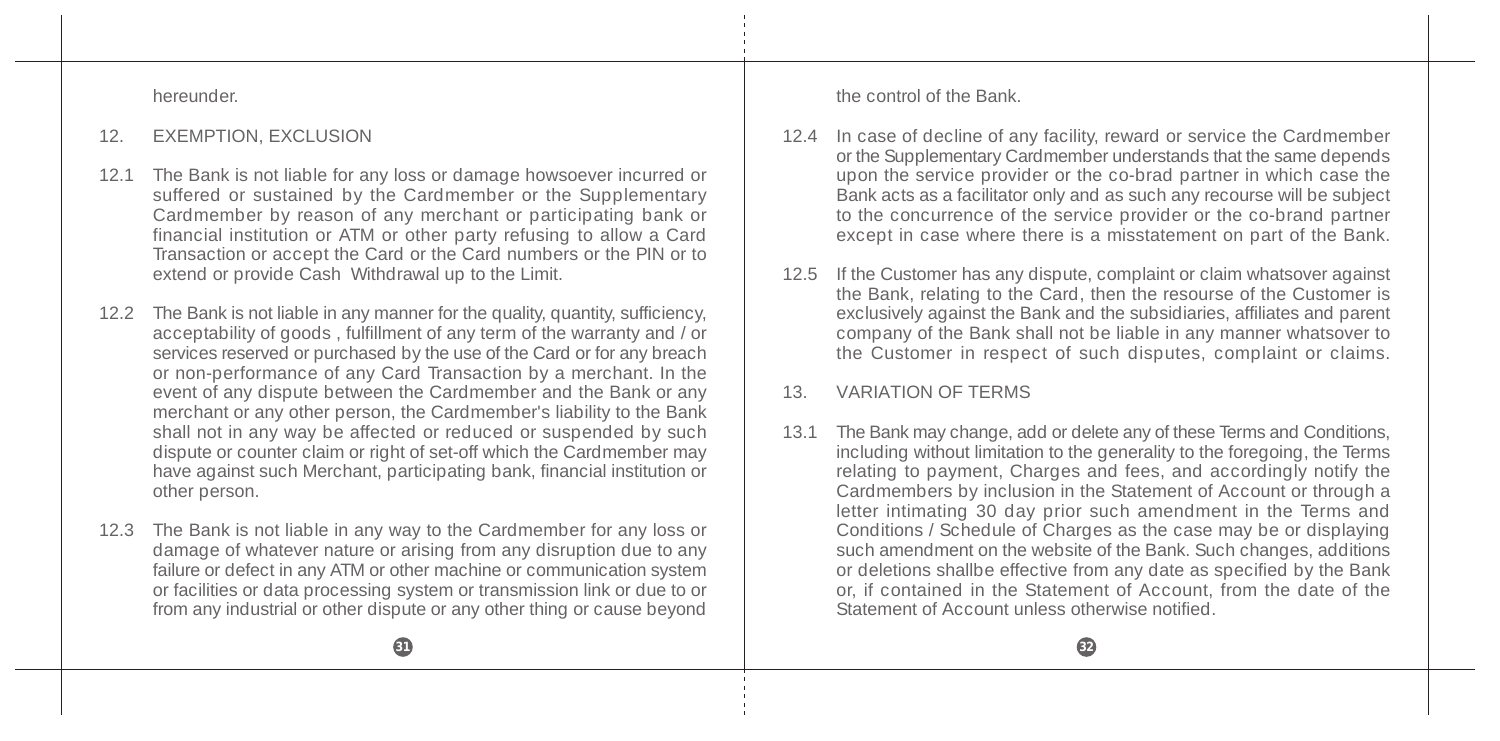13.2 Retention by the Cardmember of the Card after the Cardmember's receipt of any changes, additions or deletions in these Terms and Conditions after the 30 day notice period expires pursuant to clause 13.1 shall constitute notice of the Cardmember's acceptance of such amended Terms and Conditions without reservation. In the event of Cardmember's non-acceptance of such Terms and Conditions as amended, the Cardmember must immediately terminate and stop the use of the Card in accordance with clauses 11.1 and 11.4

# 14. DISCLOSURE

The Cardmember hereby irrevocably and unconditionally authorizes the Bank to disclose any information relating to the Customer Account and the use of the Card of any Cardmember to any third party as the Bank deems fit in its absolute discretion including without prejudice to the generality of the foregoing to any merchant, participating bank, financial institution, credit information bureau(s) or any of the Bank's branches worldwide and related or affiliated concerns or any member of the International VISA or MasterCard network as the case may be or to any person or concern or authority as the Bank may, in its sole discretion, deem appropriate.

15. NOTICES

15.1 All Cards, notices, Statements of Account demands or any other communication under these Terms and Conditions (hereinafter collectively called "Communications") may be delivered personally or by courier or be sent by ordinary post to the last known billing or other addresses of the Cardmembers and such Communications shall be deemed to have been served on the Cardmember on the day of the delivery, if delivered by hand, and on the next business day after posting, if sent by courier. All Communications under these Terms and Conditions sent to the Cardmember shall be deemed to be Communications sent also to the Supplementary Cardmember.

15.2 Notwithstanding the aforesaid, the Bank shall be entitled to rely and act on any notices, requests or instructions which are given by the Cardmember through written request ( and which are given orally via recorded lines) through Customer Interaction Centre, and action on the Bank's part pursuant to such notices, requests or instructions shall be binding on all Cardmembers and the Bank shall not be liable for any loss or damage incurred or suffered or sustained by any Cardmember as a result of such action.

### 16. INDEMNITY

16.1 The Cardmember undertakes and agrees to indemnify the Bank and hold it harmless against any loss, damage, liability, cost and expense, whether legal or otherwise, claim or action which the Bank may incur by reason of these Terms and Conditions, except where Bank is responsible for the loss or damage (including any loss incurred or suffered or sustained by the Bank in the event of any government restrictions imposed on foreign exchange transactions or on payments by a Cardmember in foreign currency through any mode whatsoever.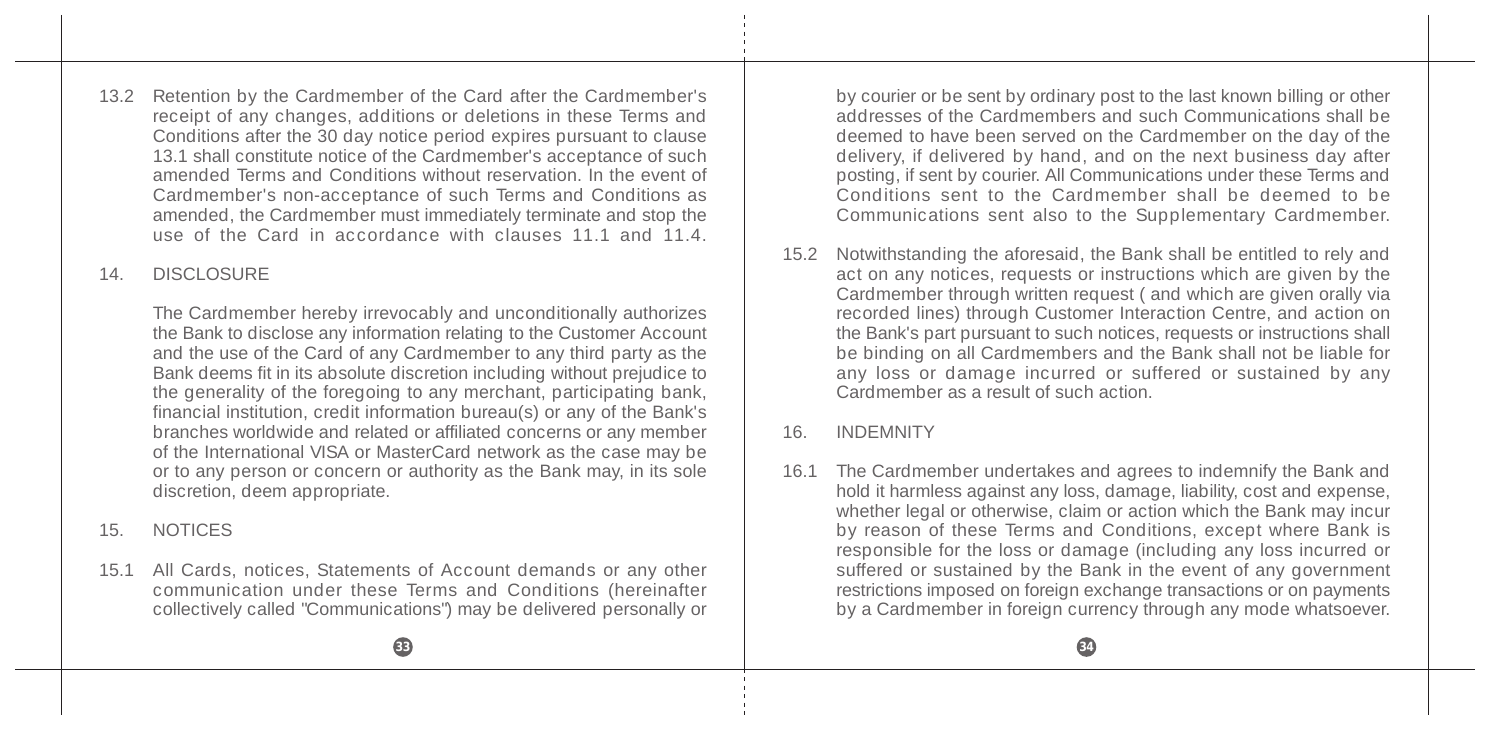All costs and expenses including legal costs and disbursements of every expense incurred by the Bank in enforcing or seeking to enforce or apply these Terms and Conditions or otherwise, shall be debited to the Customer Account and shall be paid as Liabilities by the Cardmember on demand.

- 16.2 In consideration of the Bank agreeing to act on theCardmember's oral instructions specified through the telephone in respect of such facilities as may be offered by the Bank from time to time, the Cardmember on behalf of himself / herself (including his / her heirs and successors), hereby agrees and undertakes not to make any claim against the Bank as a consequence of, or in respect of, the provision by the Bank to the Cardmember of any of the Bank's telephone banking facilities. The Cardmember further undertakes to indemnify the Bank and hold the Bank harmless against losses, costs, damages, claims, actions, proceedings, demands and expenses that may be suffered, incurred or sustained by the Bank as a result thereof.
- 16.3 The Cardmember hereby confirms that any oral instructions given by him / her in respect of the Phone Banking Services shall be taperecorded and monitored by the Bank, and that the same may be produced as evidence in a court of law or a tribunal in the event of any disputes between the Bank and the Cardmember.
- 16.4 The Cardmember further undertakes not to deny the genuineness of any such oral instructions, and agrees that the Bank may suspend any action or ignore any such instructions, if the Bank in its absolute

discretion deems fit.

- 16.5 The Cardmember agrees that the Bank may debit any of the Cardmember's and / or Supplementary Cardmember(s) account(s) with the Bank for all costs, charges or other amounts, which may be incurred as a consequence of, or in respect of,the provision by the Bank to the Cardmember of any Phone Banking Services facilities.
- 16.6 The Cardmember further understands and accepts that compliance by the Bank with the aforesaid oral instructions shall be subject to the internal policies of the Bank, which may be altered from time to time.
- 16.7 The Bank shall not be liable if it is unable to perform its obligation under the Terms and Conditions whether directly or indirectly due to the failure of any equipment, communication system, industrial dispute, war or act of God or anything outside the control of the Bank, and further, the Bank shall not be responsible for any delay in the transmission by the Merchant or any other third party to the Bank of the Card Transaction, or other data in connection with the same whatsoever.

### 17. RIGHT OF SET-OFF

17.1 The Bank may at any time and without further notice or liability in any manner to the Cardmember combine or consolidate any one or all accounts / deposits of the Cardmember with the Bank or any branch. affiliate or subsidiary (whether current or saving deposit or of any other nature and in whatever currency in Pakistan) and / or set-off or apply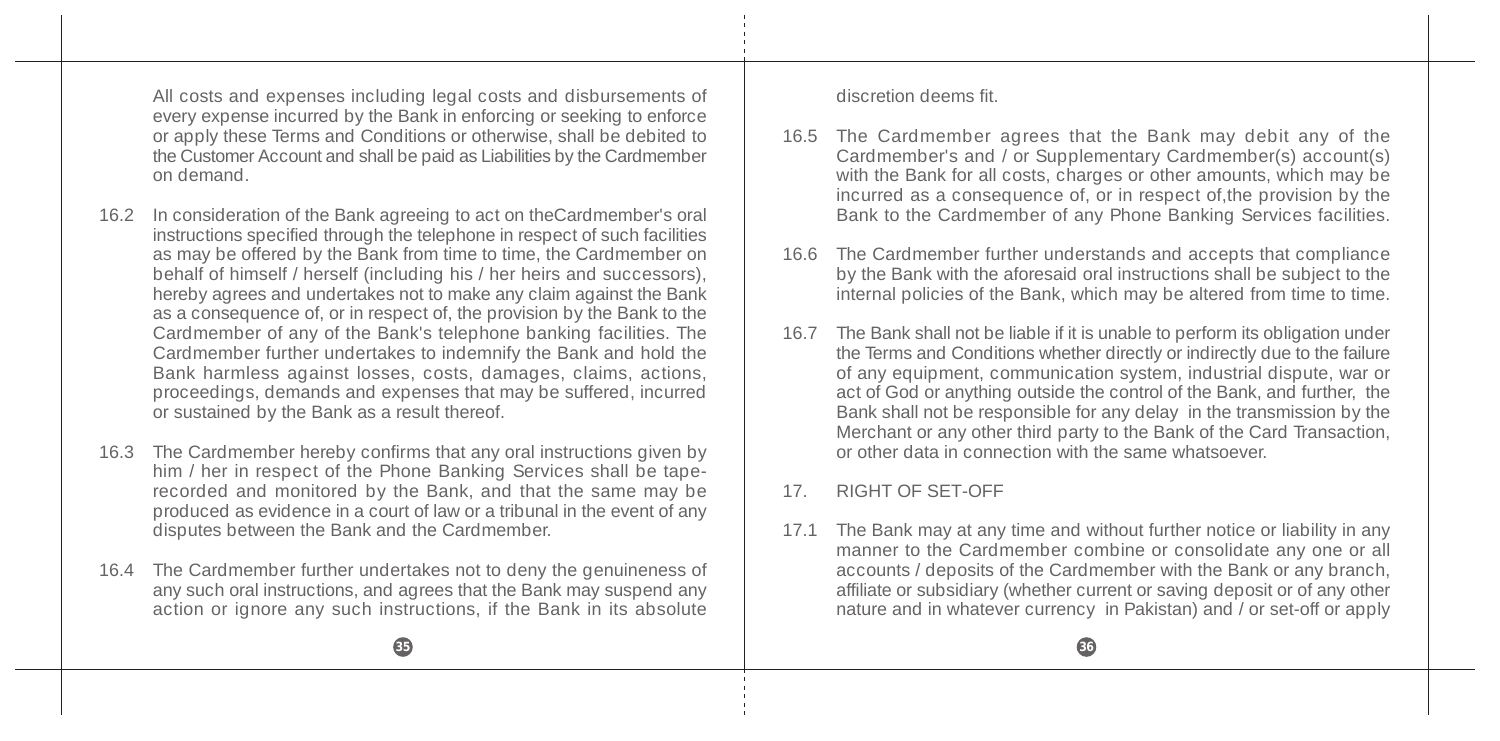or adjust any money standing to credit of any one or more of such account in / or towards satisfaction of the outstanding balance of the Customer Account. Where such combination, consolidation and / or set off requires the conversion of one currency into another, the Bank shall be entitled to effect such conversion at such rate of exchange prevailing on the day of such combination, consolidation and / or setoff as the Bank may apply in accordance with the Bank's usual banking practice in such connection and all exchange risks, losses, premium, commission and other Bank Charges shall be borne by the Cardmember.

- 17.2 The Bank's right against the Cardmember and / or Supplementary Cardmember shall not be determined, affected or prejudiced by, and all amounts payable to the Bank, actual or contingent or joint or several, shall immediately become due and payable upon the death of the Cardmember and / or Supplementary Cardmember.
- 17.3 The Bank's right to set-off and all transactions authorized by the Cardmember and / or supplementary Cardmember before their death shall continue to subsist till the Bank is informed in writing about such death. Upon receiving this information the Card and the Customer Account will be blocked for new transactions.
- 17.4 The Bank will not be obliged to allow any operation or withdrawal except on the production of a succession certificate or other appropriate court order, from a court of competent jurisdiction. The legal heirs will be notified of the balance and the Bank shall be entitled to make the required adjustments before release of the funds in their favour by the

Bank.

#### 18. WAIVER

The Bank may at any time waive either unconditionally or otherwise any of these Terms and Conditions or any default or breach of the Cardmember provided that such waiver is given in writing by the Bank, save as aforesaid, no condoning or excusing of and no neglect or for bearance on the part of the Bank of the default or the breach of these Terms and Conditions shall operate as the waiver of the Bank's rights and powers and no waiver shall be inferred from or implied by anything done or not done by the Bank unless expressed in writing by the Bank. Any waiver if given in writing shall operate only as waiver of the particular matter to which it relates and shall not operate as a waiver of any of these Terms and Conditions.

### 19. FULL FORCE AND EFFECT

These Terms and Conditions shall remain in full force and effect until the Bank acknowledges receipt of all Cards cut into two halves and ensure the chip is damaged and full payment of the Cardmember's and Supplementary Cardmember's Charges and Liabilities payable to the Bank and other costs and expenses related thereto.

#### 20. SEVERANCE

Each of these Terms and Conditions shall be severable and distinct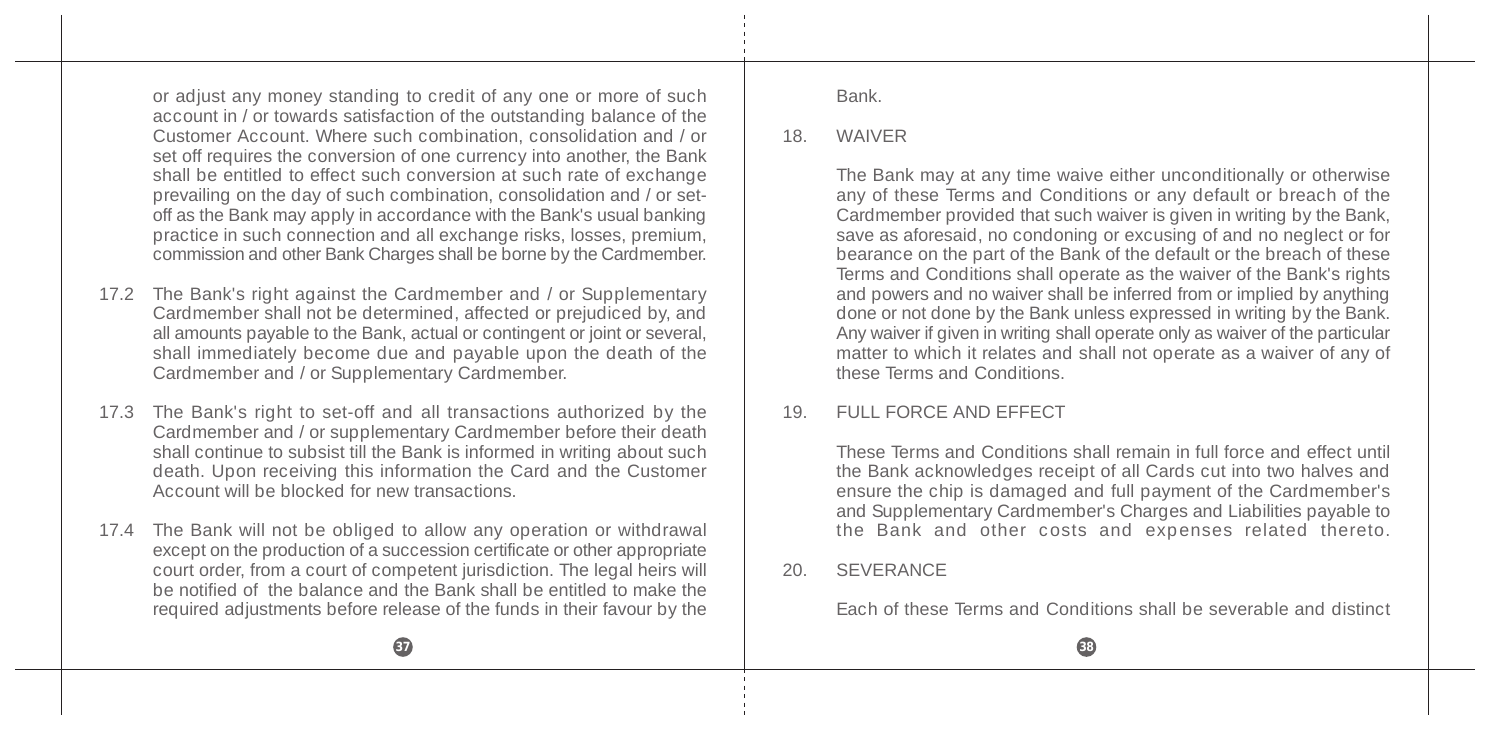from one another and if at any time any one or more of such Terms and Conditions is or becomes invalid, illegal or unenforceable, the validity, legality or enforceability of the remaining provisions shall not in any way be affected or impaired thereby.

# 21. TAXES AND OTHER GOVERNMENT LEVIES / DUTIES

- 21.1 The Cardmember and the Supplementary Cardmember hereby agree to reimburse the Bank for payment of any stamp duties and / or excise or other similar taxes or levies or imports or excesses payable in connection with any finances or facilities provided by the Bank to the Cardmember.
- 21.2 The Bank shall collect advance tax, at the time of transfer of any sum remitted outside Pakistan, on behalf of any person who has completed a Card Transaction, outside Pakistan at the rate of 1% per transaction for Filer and 3 % per transaction for Non-Filer or at any other rate in force at the relevant time. This will be applicable on all payments remitted abroad such as foreign travel, lodging, shopping, online shopping from merchants outside Pakistan etc.
- 21.3 In case of charge back/disputes/fraud, the bank will not be liable to reverse the tax charged. The Customer will contact tax authorities for tax reversal. However, the Customer can request the Bank to provide tax certificate.

#### 22. RENEWAL OF CARD

The Bank may issue a new card or cards as per the procedure specified in clauses 23 and 24 hereinbelow. However, the Bank reserves the right not to reissue a card or renew the Card. The Cardmember shall continue to remain bound by these Terms and Conditions and any amendments thereto.

#### 23. RENEWAL OF AGREEMENT

The Bank may at its sole discretion, or on expiry of a Card, or utlization of 80% of Musawamah Profit offer to renew the Agreement and unless the Cardmember informs the Bank that the Cardmember wishes to discontinue the Card, the Cardmember undertakes and agrees to execute a fresh Agreement as and when notified by the Bank through verbal or written communication.

### 24. LIMIT ENHANCEMENT

In case of limit enhancement request, the Cardmember hereby agrees and undertakes to enter into a new Agreement with the Bank for the Card facility as per the terms and conditions of the Agreement and these Terms and Conditions as the same may be modified or amended from time to time.

#### 25. GOVERNING LAW

These Terms and Conditions are governed by and shall be construed in accordance with the substantive and procedural laws of Pakistan

**39 40**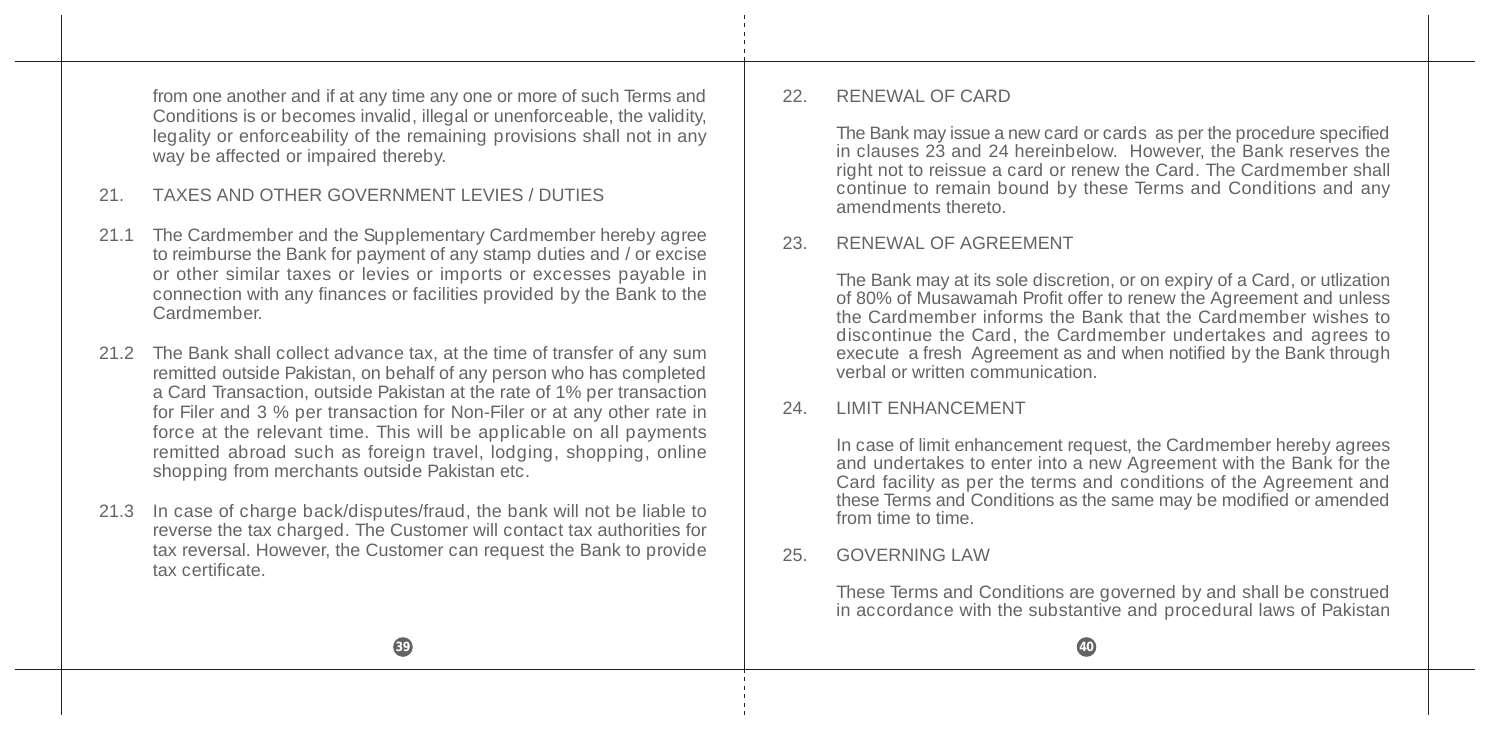and the Cardmember hereby submits to the courts of competent jurisdiction in Pakistan.

### 26. PAYABLE COLLECTIONS

- 26.1 Bank reserves the right to contact you through any mode of communication to recover the Outstanding Balance, as per SBP Fair Debt Collection Guidelines. This includes visiting you as soon as you miss a payment and remain overdue.The visit shall be undertaken in a lawful manner to recover the outstanding amount and the Bank will ensure that the Card member are not contacted at an inconvenient time.Proper disclosure of identity, reason to call, name of the Bank and purpose of the call will be clearly mentioned.
- 26.2 As per SBP Fair Debt Collection Guidelines, Cardmember will be intimated 14 days prior regarding overdue payment via letter/SMS before the Bank visits the Cardmembers residence/ business place. Bank also reserves the right to contact your family, friends, neighbours, employer or other third parties if you are out of contact for 30 calendar days post missing a payment. In case you are contacted but you still remain delinquent, the Bank reserves the right to provide your information to the third parties mentioned above to recover the outstanding payments as long as you remain overdue.

INSTALL MENT PLAN

**DEFINITIONS** 

"Installment Plan" means any retail transactions (minimum of PKR 5,000), balance transfer from other Cards only principle amount (minimum of PKR 5,000) once for the one conventional card, dial a draft (pay order of a minimum PKR 5,000), Installment Plans with 0% Profit rate offered on specific products and for specific payment tenures which will be communicated to the Cardmember from time to time, for which the Cardmember utilises the available Limit and repays the Transaction amount in Monthly Installments according to the Installment Plan terms and conditions.

"Installment Plan Term / Period" means the number of monthly installments as selected by the Cardmember at the time of availing the Installment Plan.

"Installment Plan Service Fee / Charge" means fee as the Bank may specify bi-annually through the Schedule of Charges or through written notice to the Cardmember and payable by the Cardmember in relation to the Card Transaction made and / or converted into the Installment Plan .

"Installment Plan Profit Amount" means the Musawamah Profit to be paid by the Cardmember in respect of an Installment Plan booked by Cardmember;

"Installment Plan Amount" means the total amount which is to be paid in Installment Plan Monthly Installments under the Installment Plan

**41 42**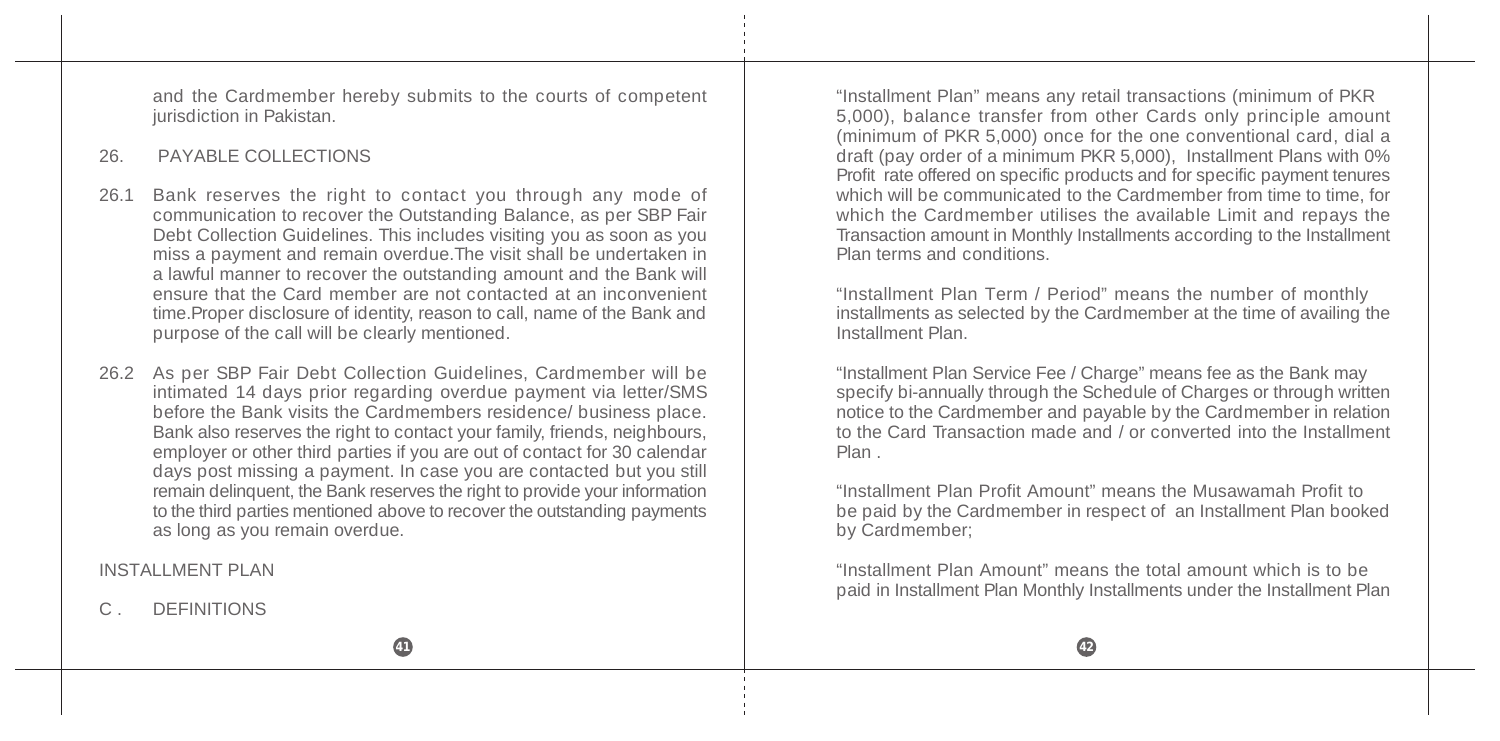"Installment Plan Monthly Installment" means an equal monthly installment payable by the Cardmember which is computed by dividing the Installment Plan Amount by the Installment Plan Period, which also includes Profit on a monthly basis.

"Card Terms and Conditions" means the Terms and Conditions applicable to the Card. All capitalised terms not defined herein shall have the same meaning ascribed to them in the Terms and Conditions.

# 2. GENERAL

The Bank may in its discretion, amend or withdraw the Installment Plan facility at any time by notifying the Customer. Subject to the aforesaid, the purpose of the Installment Plan is to enable the Basic Cardmember to purchase / acquire goods and services through a Card Transaction using the Limit on the Card or converting the Outstanding Balance in respect of the Card, and to make payments in Installment Plan Monthly Installments in accordance with the terms hereof and the Card Terms and Conditions.

### 3. ELIGIBILITY

The Installment Plan is offered exclusively to the Cardmember subject to the condition that payments against his / her Card are regular and made on or before the Payment Required Date as per the Card Terms and Conditions and the Cardmember has an available Limit on the Customer Account. All goods and services and / or CardTransactions

made within or outside Pakistan can be converted into the Installment Plan subject to the Card Terms and Conditions and the terms and conditions applicable to Installment Plan.

### 4 AVAILING THE INSTALL MENT PLAN

- 4.1 The Cardmember may avail the InstallmentPlan by calling the Bank's Contact Centre at 111 06 06 06 and inform them of the details pertaining to the Installment Plan including the amount to be booked (minimum amount of PKR 5,000), choosing from the Installment Plan Term / Period of 3 to 60 months (in multiples of 6). Subject to the Bank's approval the Cardmember may avail the Installment Plan in accordance with the terms hereof and the Card Terms and Conditions.
- 4.2 The Bank shall process and authorize an Installment Plan provided that the amount is within the available Limit. The Installment Plan Amount plus the Installment Plan Profit Amount (which is the Installment Plan Monthly Installment amount) for the month will be displayed on Statement of Account separately. Additionally, the remaining accumulative principal balance of all Installment Plans booked by the Cardmember on the Card will appear separately towards the bottom of the Statement of Account.
- 4.3 The Cardmember shall pay the Installment Plan Amount by way of the Installment Plan Monthly Installment in accordance with the terms hereof and the Card Terms and Conditions.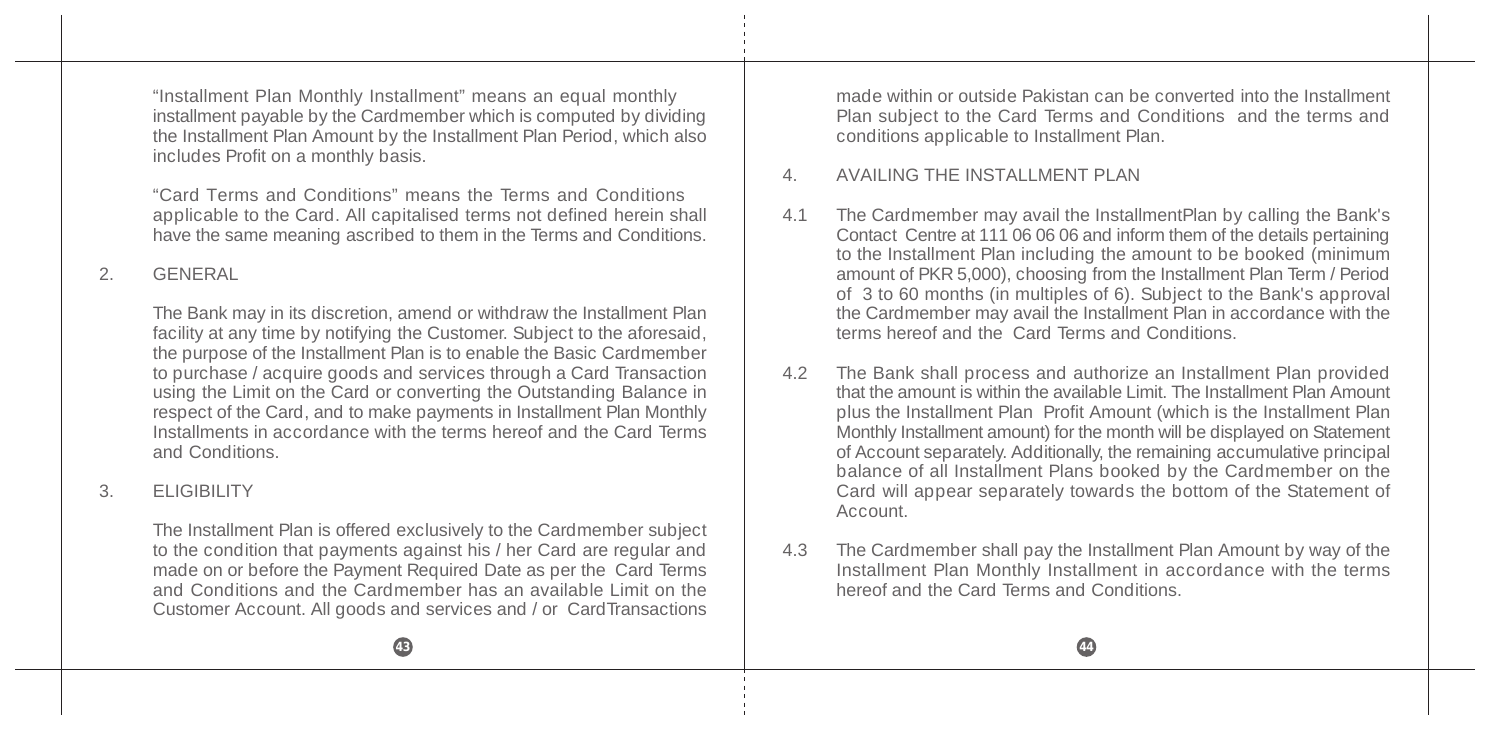A Cardmember may avail multiple Installment Plans as are permitted by the Bank under the Cardmember's Limit.

### 5. BILLING AND PAYMENT OF INSTALLMENT PLAN

- 5.1 The Installment Plan Monthly Installment shall be billed to the Cardmember starting immediately from the next Statement of Account after the date of availing the Installment Plan and every month thereafter until the Installment Plan Amount is settled and paid in full by the Cardmember.
- 5.2 Where a Cardmember avails the Installment Plan, the Minimum Payment Amount on the Statement of Account shall include the Installment Plan Monthly Installment .
- 5.3 If the Cardmember pays less than the Minimum Payment Amount on the Payment Required Date specified in the Statement of Account, the Cardmember shall become liable to pay Profit in accordance with the Card Terms and Conditions.
- 5.4 The Cardmember may change the Installment Plan Period subject to payment by the Cardmember of applicable Installment Plan Processing Fee. The Card member at any time may pay the Installment Plan Amount in full or early terminate the Installment Plan before the end of Installment Plan Period.
- 5.5 In case the Card is cancelled or terminated under the Card Terms and

Conditions, the Installment Plan will stand terminated automatically and the Card member shall be liable to pay the remaining Installment Plan Amount, immediately upon receipt of the Statement of Account.

### 6. LIABILITY FOR PRODUCT AND SERVICE

The Bank shall not be liable for any damage or loss incurred by the Cardmember arising out of the purchase, delivery, installation, use or otherwise of the good(s) and / or service(s) under the Installment Plan or for any negligence on the part of the manufacturer, supplier, merchant or any service provider involved in the aforesaid actions nor shall the Bank be responsible in any way for the quality of the good(s) and or service(s) purchased or acquired under the Installment Plan or otherwise. Any complaint as to the quality of good(s) purchased or service(s) acquired through the Installment Plan shall be referred to the merchant and shall not affect the Cardmember's obligations under the Installment Plan.

# 7. MODIFICATIONS, AMENDMENTS AND CANCELLATIONS

7.1 The Bank is entitled at any time by giving 30 days notice and without any liability to the Cardmember in any manner whatsoever to terminate the Installment Plan or cancel or vary its benefits or features, or vary or add or delete any of the Installment Plan terms and conditions. The Bank is also entitled to determine the minimum amount allowed under the Installment Plan.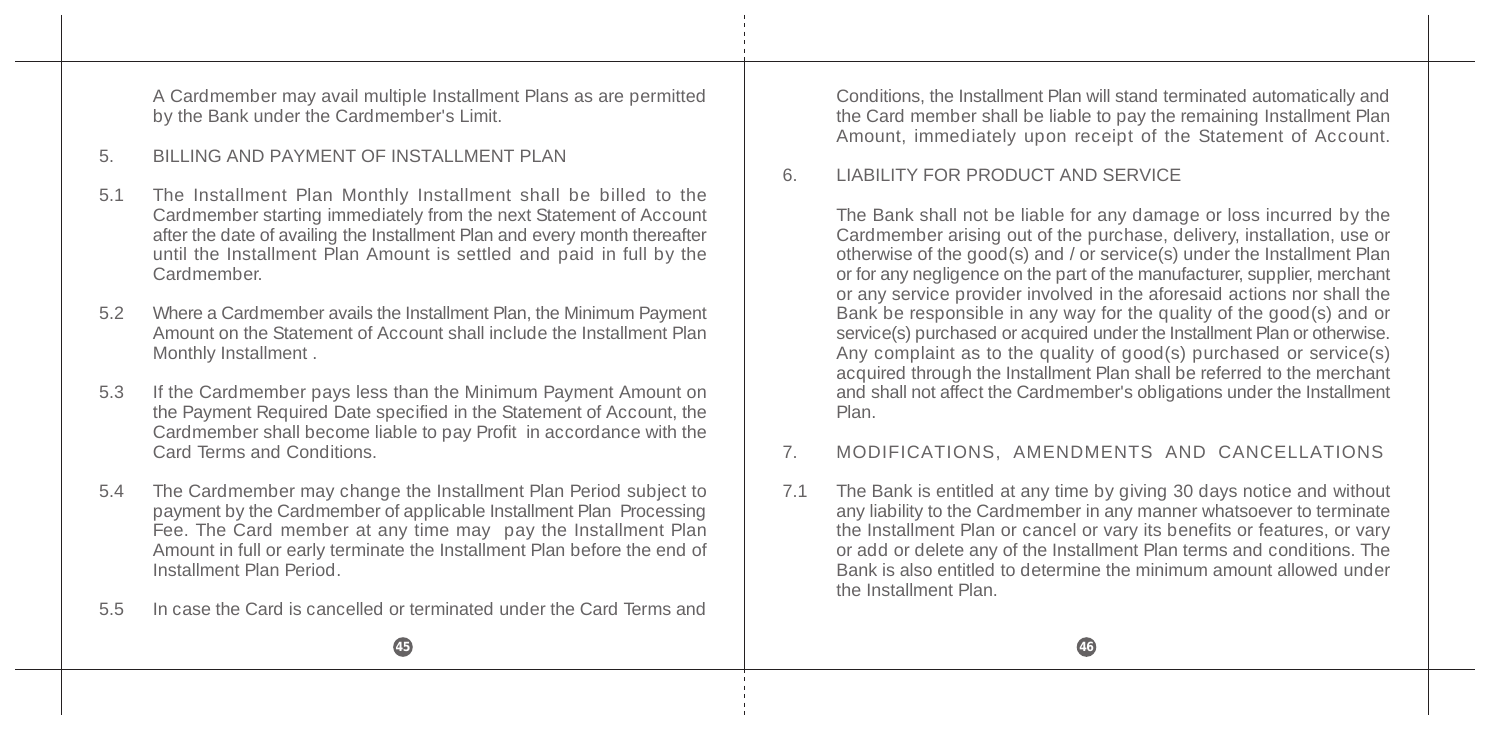7.2 The Cardmember is entitled at any time, with prior notice to the Bank to terminate the Installment Plan.

- 7.3 The Bank reserves the right to disqualify any Cardmember from further participation, if in its judgment, the Cardmember has in any way violated the Installment Plan terms and conditions and / or the Card Terms and Conditions and / or any reason that the Bank deems fit without assigning any reason whatsoever.
- 7.4 The Bank shall be entitled to disallow / refuse instructions submitted by the Cardmember under the Installment Plan without assigning any reason whatsoever.

### 8. FORCE MAJUERE

- 8.1 The Bank shall not be liable if it is unable to perform its obligation under the Installment Plan Terms and Conditions whether directly or indirectly due to the failure of any equipment, communication system, industrial dispute, war or act of God or anything outside the control of the Bank. Without prejudcie to the generality of the forgoing, the Bank shall not be responsible for any delay in processing of the application by the Cardmember for the Installment Plan.
- 8.2 These Installment Plan terms and conditions shall be without prejudice to the Card Terms and Conditions governing the issue of and use of the Card, and the Card Terms and Conditions shall also to be applicable to the Installment Plan. If at any time, dispute arises in connection with

the Installment Plan or Installment Plan terms and conditions, the Bank's decision in connection with the same shall be final and binding.

8.3 The Bank shall not be responsible for any breach of obligation on the part of a Merchant who has agreed to provide goods including failure to provide goods of a certain description quanity or quality or failure to provide within a stipulated time or failure to provide the goods at all. Similarly, the Bank will not be responsible for breach of any obligation by a Merchant from whom the Customer intends to or has availed services.

### FACILITY PROTECTION,

#### Terms and Conditions:

The rights and obligations of any Cardmember subscribing to Card Facility Protectione (hereinafter called the "Scheme") shall be governed by the terms and conditions set forth herein below. By virtue of this Scheme, Faysal Bank Limited (hereinafter called the "Bank") aims to offer, through a takaful company of its choice, certain protection to those Cardmembers who are subscribingto this Scheme in any of the following events (as defined hereinbelow) arising due to natural or accidental causes:Death, Terminal Illness, Permanent Total Disability Temporary Total Disability Critical Illness (in case of Credit Protection) in accordance with the referenced terms and conditions and the Group Family Participants' Takaful Fund under EFU Family Takaful Waqf Fund (hereinafter referred to as the 'Waqf Fund').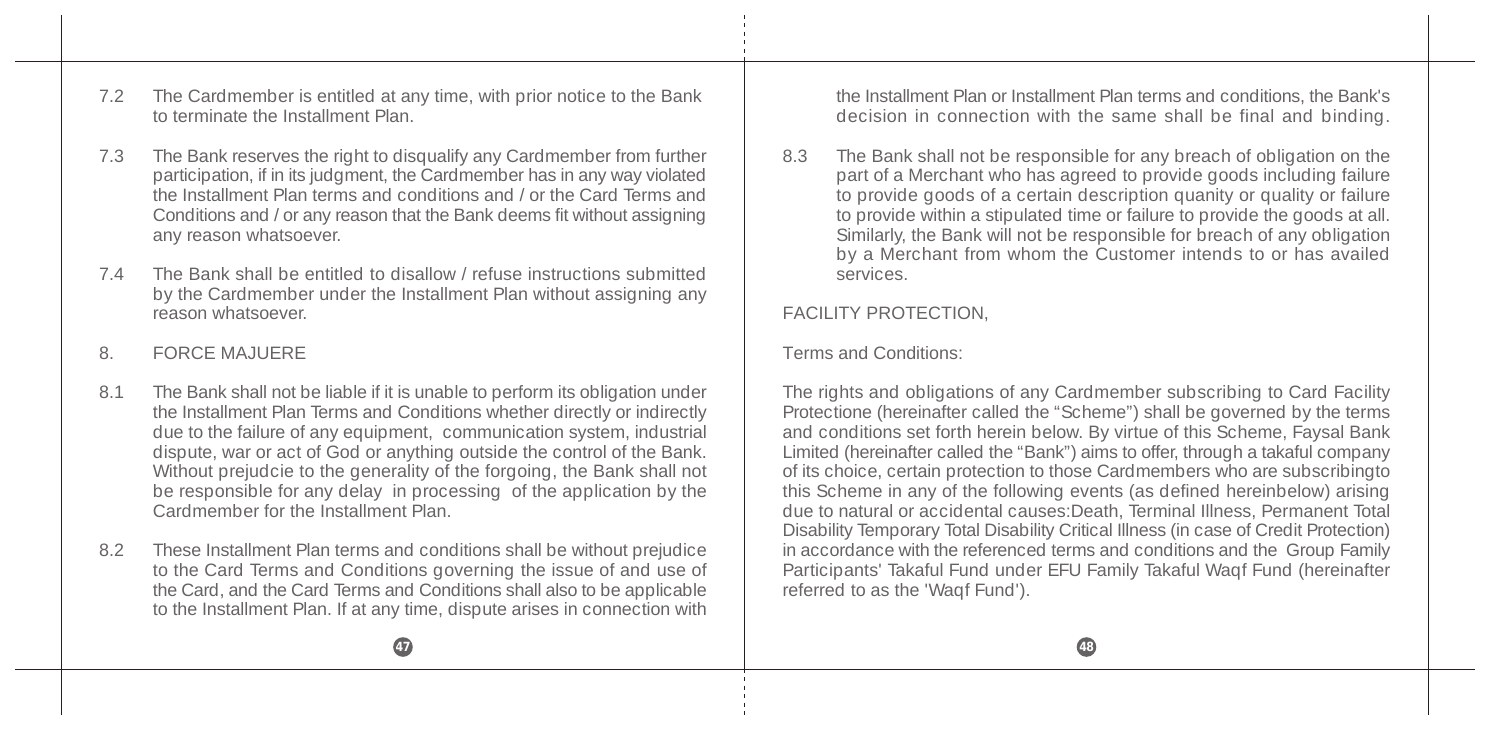#### DEFINITIONS RELATING TO THE SCHEME

Except where inconsistent with the subject matter or context, the singular includes the plural and the masculine the feminine, and vice versa in both cases. Capitalised terms used in relation to the Scheme shall have the following meaning and if not defined below, shall have the same meaning as attributed to the terms in the defintions applicable to the Terms and Conditions of the FBL Islami Card ("Card Terms and Conditions");

"ACCIDENT" means bodily injury which is caused solely by violent, external and accidental means and resulting directly and independently of all other causes.

"BANK" means Faysal Bank Limited hereinafter called Assured.

"CARDMEMBER" means a customer of Faysal Bank's Islamic Card Facility.

"COMMENCEMENT DATE" shall be the date this policy takes effect.

"CONTRIBUTORY TAKAFUL" means Takaful coverage for which the individual Participant contributes toward.

"FACILITY" means the card facility or other form of financial accommodation provided to Cardmember under the Islamic Card by the Bank.

"CARD" means Faysal Bank's Islamic Card only, which has been nominated as the facility to which the family Takaful cover is to apply.

"CRITICAL ILLNESS" means a disease or sickness first occurring after the Commencement Date or occurring prior to that date, provided that advice or treatment for that disease or sickness was not sought or obtained from a medical practitioner, chiropractor, naturopath, or any other practitioner of a similar kind within twelve months immediately prior to the Commencement Date.

"DEATH" means death by injury or sickness.

"ELIGIBLE CARDMEMBER" means a Cardmember who is eligible for family takaful cover under this Policy in accordance with Clause 4.

"GROUP FAMILY PARTICIPANTS' TAKAFUL FUND" means the collective fund hereinafter referred as GFPTF under the Window Takaful Operator's Waqf Fund into which all Group Family Takaful Contributions for Takaful Death Benefits as well as Takaful Additional Benefits are pooled. The benefits of GFPTF belong to the Participants with certain conditions for their mutual help and GFPTF is managed by the Window Takaful Operator as Wakeel under the Islamic Concept of Wakalah.

"INDEBTEDNESS" at the time of Death, Permanent Total Disability, Critical Illness, or Terminal Illness means the closing balance(s) of the last Card statement(s) of the Bank in respect of covered Member prior to the Event giving rise to the claim plus amount of any authorized Card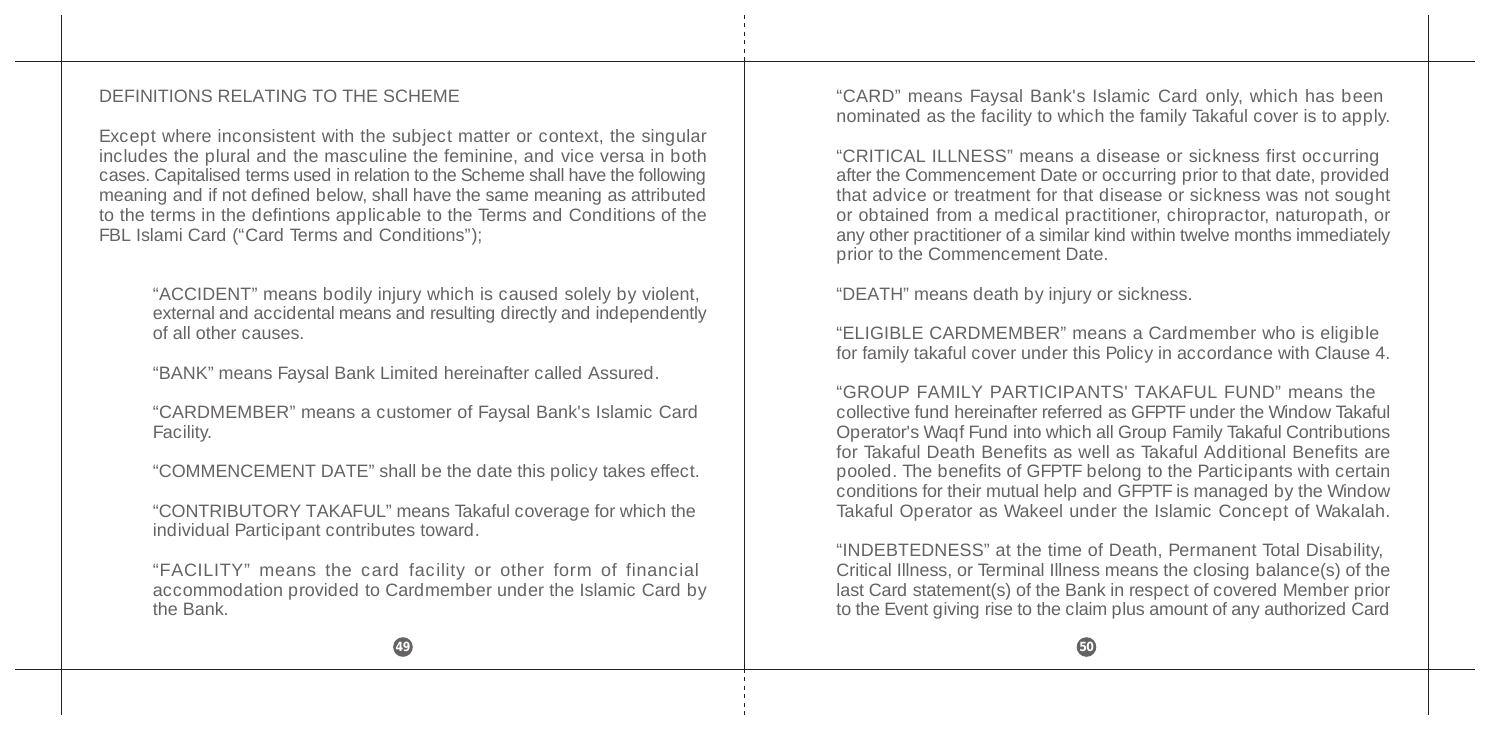transaction made prior to the Event giving rise to the claim not included in that statement. The Indebtedness shall not exceed the total amount outstanding on the Card.

Provided if a Temporary Total Disability Benefit was being paid, the Indebtedness shall be reduced by an amount equal to reduction in the outstanding balances as a result of the Temporary Total Disability Benefit which have subsequently been paid.

"INJURY" means bodily injury resulting from an Accident occurring after the Commencement Date.

"MONTHLY INSTALLMENT" means "Minimum Payment Amount" payable to the Bank by the Member as set out in the last billing statement issued prior to the occurrence of the Event giving rise to the claim.

"PARTICIPANT" means an Eligible Cardmember who is included in this policy upon successful Acceptance of Cover defined in Clause 14 hereinafter called Member

"PERMANENT TOTAL DISABILITY" means a Member having been permanently and totally disabled for six consecutive months as a result of Injury or Sickness which prevents the Member from engaging in any occupation for which he is reasonably qualified by training, education and experience and provided that the Window Takaful Operator is satisfied that he will be so rendered indefinitely.

"POLICY PERIOD" means the period of one month beginning from the Commencement Date or any Renewal Date.

"RENEWAL DATE" means any subsequent monthiversary of the Commencement Date.

"SICKNESS" means sickness or disease contracted for the first time after the Commencement Date.

"TAKAFUL CONTRIBUTION" means periodic contributions paid into the Group Family Participants' Takaful Fund for Takaful Death Benefit as well as Takaful Supplementary Benefits (if any).

"TEMPORARY TOTAL DISABILITY" means inability, due to Injury or Illness, of the Member to engage in his own occupation or employment for a period exceeding forty-five days and provided the Member is not otherwise gainfully employed or in receipt of any payments from his employer (including sick pay) or any Social Security organization.

"TERMINAL ILLNESS BENEFIT" means a medical condition which in the opinion of a relevant specialist(s) approved by the Insurer would result in the life span of the Member being reduced to a period of not more than six months after the diagnosis of such a medical condition.

"TRANSACTION" means any retail purchase, cash withdrawal, installment plan or revolving balance.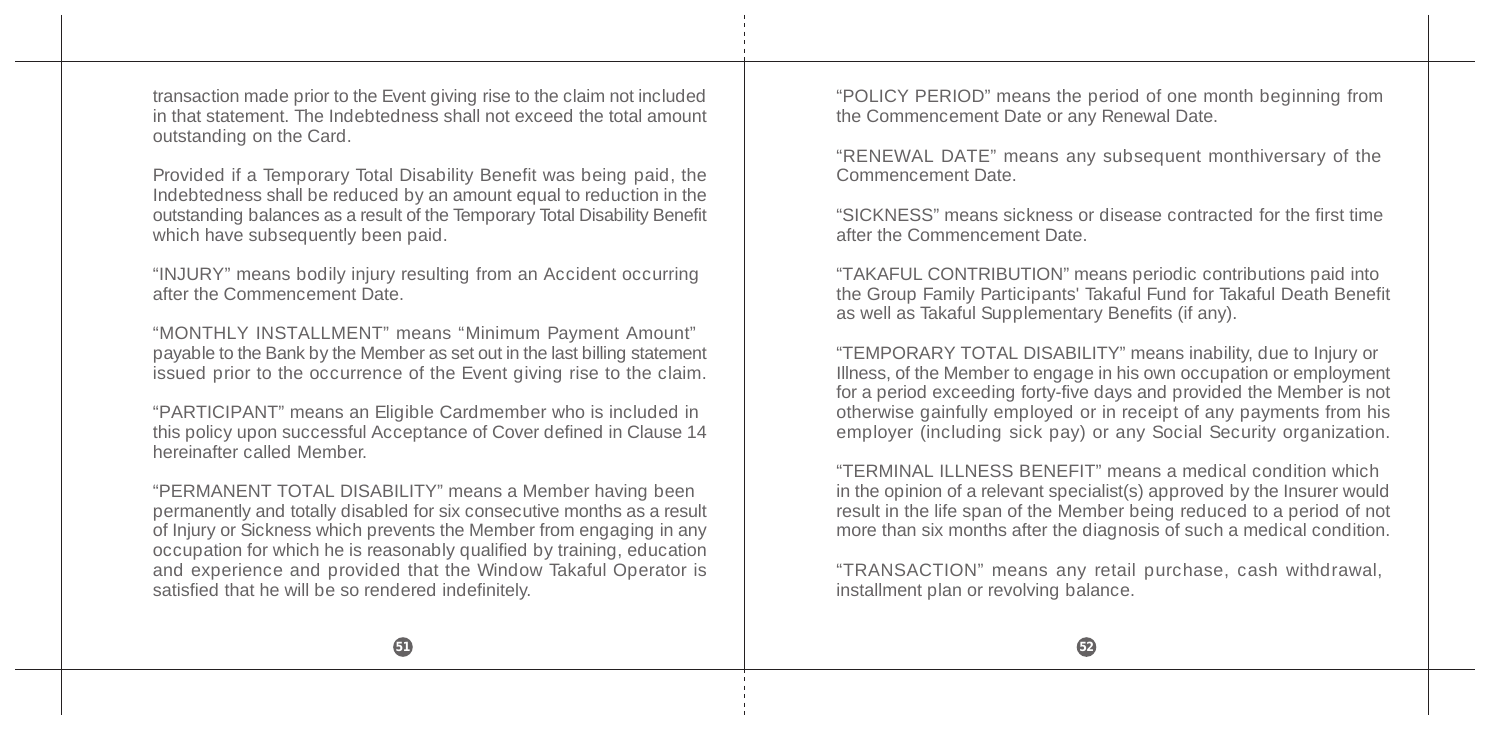"WINDOW TAKAFUL OPERATOR" means EFU Life Assurance Limited -WTO.

"WINDOW TAKAFUL OPERATOR'S FEES" means the fees required to cover expenses of underwriting, administration and general management of the GFPTF.

"WAQF DEED" means the Deed of Waqf Settlement establishing the irrevocable Waqf Fund called EFU Family Takaful Waqf Fund.

"WAQF RULES" means the Rules made under Waqf Deed related to the GFPTF. The Waqf Deed and the Waqf Rules shall collectively be called, in this document, as Waqf Rules. The Waqf Rules are available at the Head Office of the Window Takaful Operator.

Words importing the singular number include the plural number and vice versa and words of masculine gender shall include the feminine unless the context otherwise requires.

#### 1. MASTER CONTRACT

These Provisions and Conditions constitute the Master Policy between the Window Takaful Operator and the Participant. No one except an Appointed Signatory is authorized to modify this Policy, or extend the time for takaful contribution payment, to waive any lapse or forfeiture, to waive any of the Window Takaful Operator's rights or requirements

or to bind the Window Takaful Operator by making any promise or by accepting any representation or information. The Window Takaful Operator shall not be bound by any promise or representation heretofore or hereafter given by any person other than the authorized representative and such approval be endorsed hereon.

#### 2. AMENDMENT OF THIS POLICY

This Policy may be amended or changed at any time, without the consent of the Members covered hereunder, upon written request made by the Bank and agreement by the Window Takaful Operator. Any Amendment or change to this Policy shall be binding on all Members whether covered under this Policy prior to or on after the date such amendment or change becomes effective.

#### 3. ELIGIBILTY

The Cardmembers eligible for cover are the present and future Basic Cardmembers of the Bank's Card facility who are within the Eligibility Age Range (i.e. for enrolment: 18 to 69 years, and for coverage if enrolled prior to 69 years: 75 years). Existing Cardmembers will be eligible as from the Commencement date. Future Card Members will become eligible from the date of issue of the Card. Supplementary card members are not eligible for cover.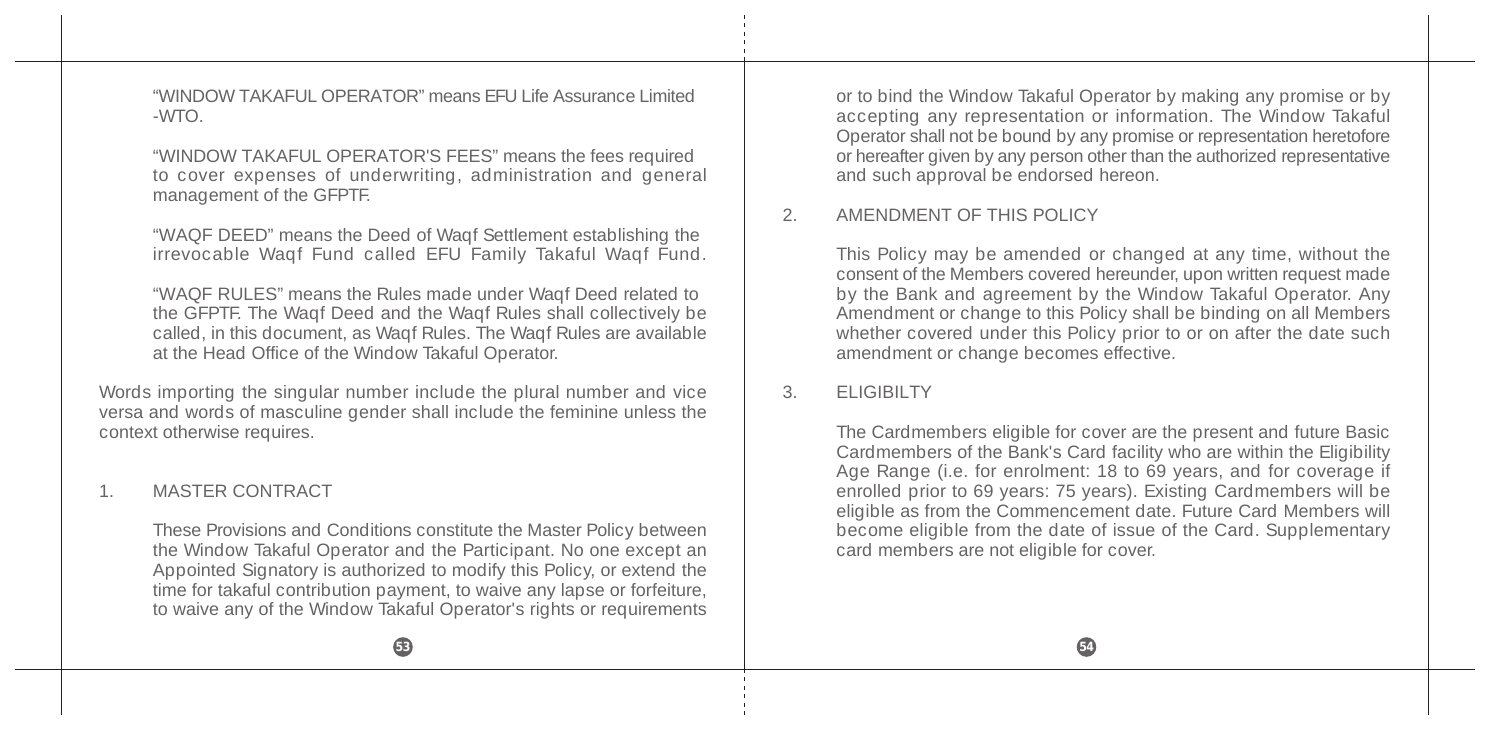### 4. EVIDENCE OF AGE

Evidence of age of a Member satisfactory to the Window Takaful Operator will be required before any benefit in respect of him is paid under this Policy and if after commencement of the takaful cover hereunder the date of birth of any Member is found to have been incorrectly notified to the Window Takaful Operator, the Window Takaful Operator shall notify the Bank of the adjustment to be made under this Policy in respect of such incorrect notification. No benefit whatsoever shall be payable under the Policy if the correct age of the Member is found to be more than 75 years. Identity Card will be considered an authentic proof of age. If Identity Card is not available then Birth Certificate will be considered. If both Identity Card and Birth Certificate are not available then Matriculation Certificate or any other satisfactory evidence which the Window Takaful Operator may specify will be considered as acceptable proof of age.

# 5. AMOUNT AND CALCULATION OF CONTRIBUTION

Takaful contribution is charged to the Member at the rate of 0.69 for every Rs. 100 on the closing balance shown on the Card Statement each month. The Window Takaful Operator may however, by giving notice in writing to the Bank, modify rates as it thinks fit. The revised rates would be applicable from the following month.

# 6. (A) TAKAFUL CONTRIBUTION PAYMENT METHODOLOGY

Takaful Contribution shall be received by direct debit at the rate of 0.69% on monthly closing balance shown on the last Card statement.

The rates applicable under this Policy shall be 69 paisa for every Rs. 100 per month of the closing balance amount shown on the last statement.

### 6. RENEWAL

This Takaful Policy will be renewed automatically upon deduction of required takaful contribution by direct debit every month unless cancelled by individual customer or Bank. If cancelled by Bank then cover will cease for all covered members immediately following the cancellation date.

### 7. FREE LOOK PERIOD

It is the period of fourteen (14) calendar days from the Commencement Date during which a customer has the right to examine the terms of this takaful policy and to cancel the coverage for any reason without penalty. Takaful Contribution (if any) paid during Free Look Period of 14 days will be refunded in full without penalty, the takaful coverage is cancelled from inception and considered never to have been in effect, and no claims will be paid. Where a customer cancels the Policy beyond Free Look Period, Clause 9 shall apply.

### 8. CANCELLATION

If a Member cancels the coverage any time beyond the allowed free look period whilst the Policy is in full force then subject to terms and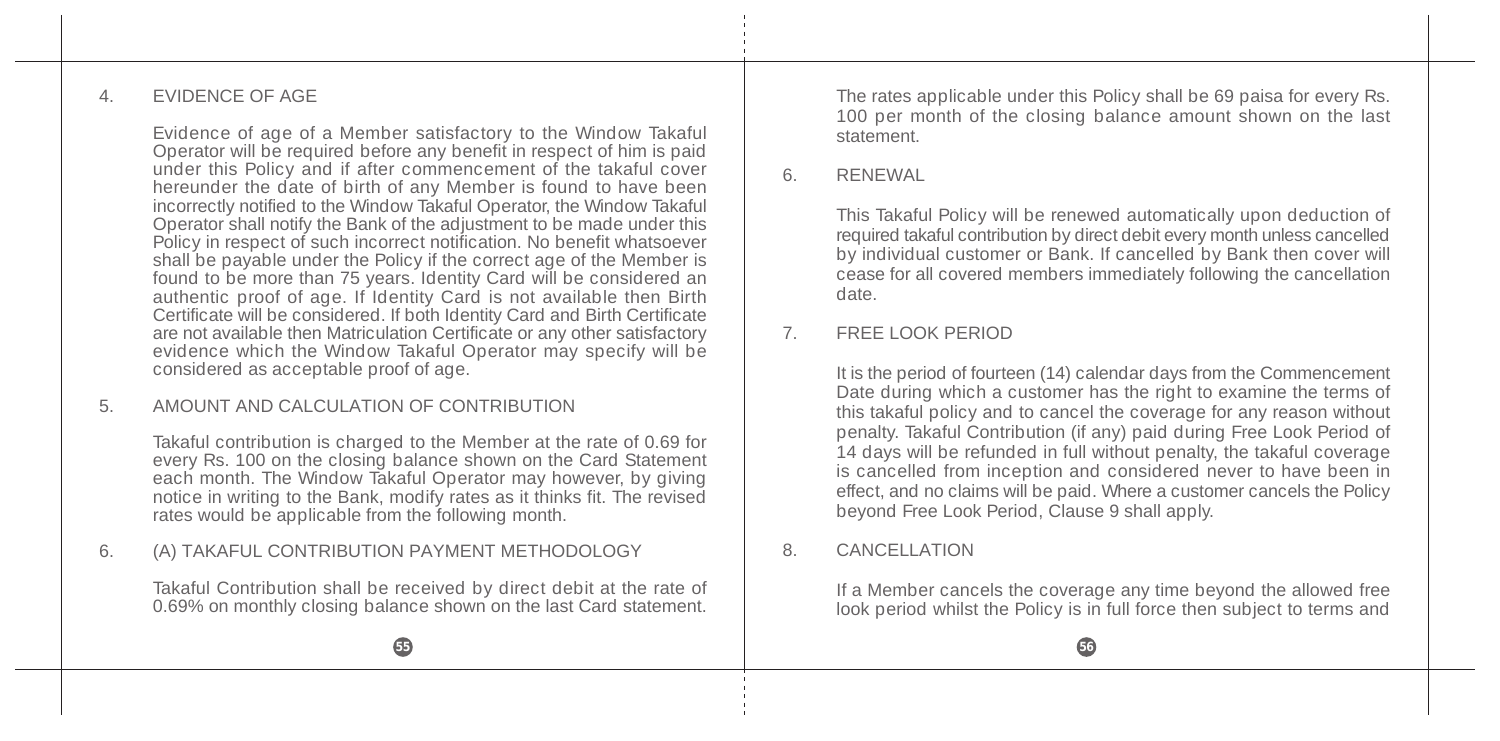conditions of the Policy such cancellation shall be made effective from the following calendar month and any takaful contribution charged already prior to the cancellation request date shall not be waived or refunded. The customers who wish to cancel the coverage will submit his request with the Bank in writing or over recorded telephone line on designated helpline number of Bank.

### 9. BENEFITS/COVERAGES

Upon receipt of due proof in writing that the Member has whilst the Policy is in full force and effect, suffered Events set out hereunder, the GFPTF managed by the Window Takaful Operator subject to the exclusions, terms and conditions shall pay the following Benefits:

### a) Death Benefit

The amount of Member's Indebtedness plus credit charges on the indebtedness for a maximum period of two months subject to maximum Rs. 3,000,000 after the date of death.

#### b) Additional Accidental Death Benefit

In the event of death of the Member due to injuries caused solely by violent, external and accidental means and there is evidence of visible contusion or wound on exterior of the body except in the case of drowning or of an internal injury revealed by an autopsy, and that such death occurred within 90 days of the accident solely as a result of same injury and not as an indirect result of any fit, physical defect, illness or disorder, the GFPTF managed by the Window Takaful Operator shall pay an amount equivalent to Member's Indebtedness subject to maximum Rs. 3,000,000, in addition to the Death Benefit under this Policy.

#### c) Permanent Total Disability Benefit

On Permanent Total Disability of the Member due to Accident or Sickness, the GFPTF managed by the Window Takaful Operator shall pay the amount of Member's Indebtedness plus credit charges on the indebtedness for a maximum period of two months after the date of Permanent Total Disability. The benefit will be paid after six consecutive months of disability. Permanent Total Disability means inability of the Member to engage in any occupation for which he is reasonably qualified by education, training and experience. Benefit will become payable 6 months after the onset of disability.

#### d) Temporary Total Disability Benefit

In the event of Temporary Total Disability due to Accident or Sickness, the GFPTF managed by the Window Takaful Operator shall pay the amount of the Monthly Installment during the disability period upto maximum of twelve months. No Temporary Total Disability Benefit shall be payable for the first forty-five  $(45)$  days of any period of Temporary Total Disability Benefit.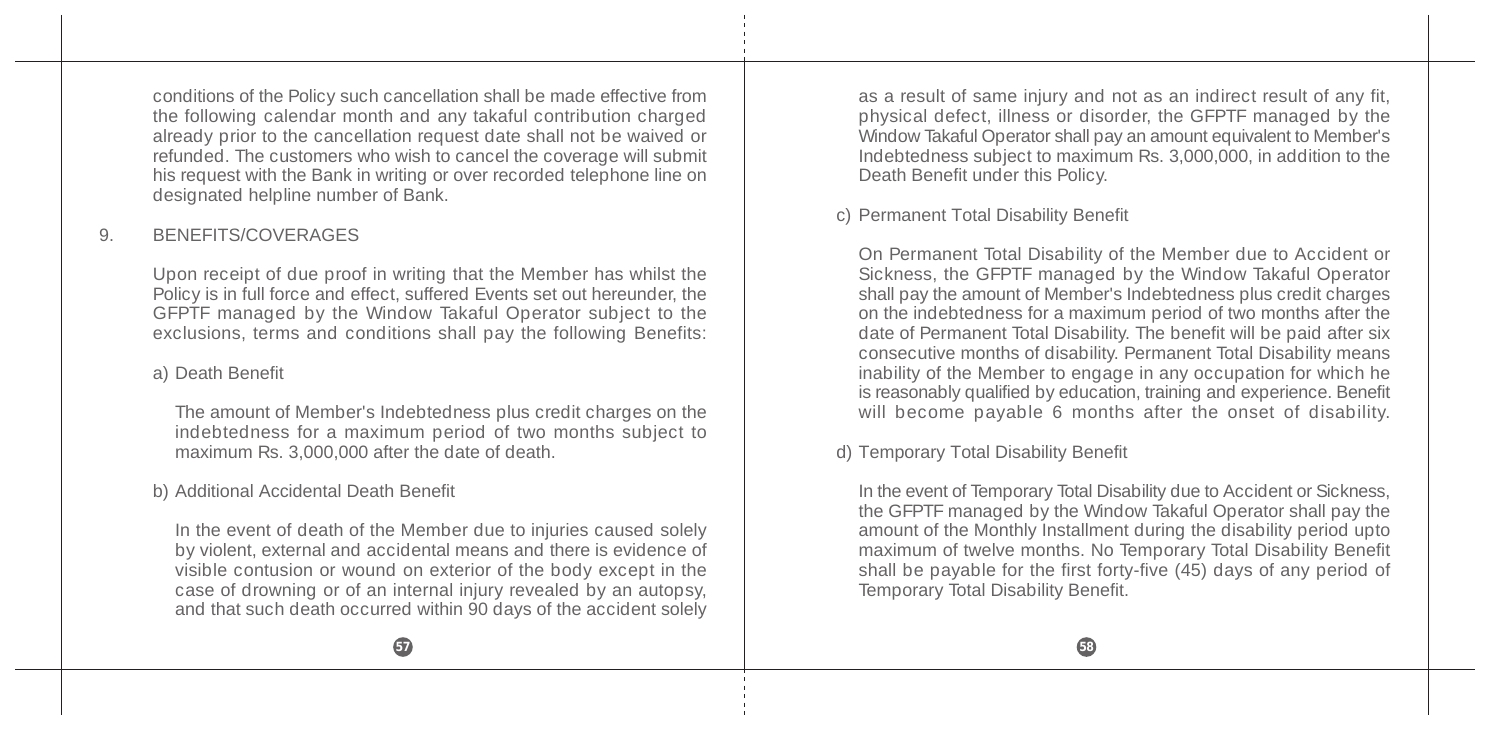#### e) Terminal Illness Benefit

If the Member is diagnosed with a Terminal Illness (as defined in Clause 1 of these provisions and conditions), the GFPTF managed by the Window Takaful Operator shall pay the amount of Member's Indebtedness plus credit charges on the indebtedness for a maximum period of two months after the date of diagnosis of such illness. Payment of Terminal Illness Benefit shall absolve the Window Takaful Operator of liability against each death benefit and additional accidental death of the same Member.

f) Critical Illness Benefit

If the Member is diagnosed with any of the critical illnesses defined in this Policy, the GFPTF managed by the Window Takaful Operator shall pay the amount of Member's Indebtedness plus credit charges on the indebtedness for a maximum period of two months after the date of diagnosis of such illness.

No Critical Illness Benefit shall be payable if the critical illness occurs within three months of the commencement date or if death occurs within thirty days (30) days of the critical illness(s). Critical Illnesses are listed hereunder:

a) Cancer

A disease manifested by the presence of a malignant tumor characterized by the uncontrolled growth and spread of malignant cells, and the invasion of tissue. Diagnosis has be confirmed by a specialist and evidenced by definite histology. The term cancer also includes leukemia and malignant diseases of the lymphatic system such as Hodgkin's disease.

Excluded are:

- Any CIN stage (cervical intraepithelial neoplasia)
- Any pre-malignant tumour
- Any non-invasive cancer (cancer in situ)
- Prostate cancer stage 1 (T1a, 1b, 1c)
- Basal cell carcinoma and squamous cell carcinoma
- Malignant melanoma stage IA (T1a N0 M0)
- Any malignant tumour in the presence of any Human Immunodeficiency Virus.
- b) Heart Attack (Myocardial Infarction)

The death of a portion of the heart muscle as a result of inadequate blood supply to the relevant area. Diagnosis has to be confirmed by a specialist and evidenced by all of the following criteria:

**59 60**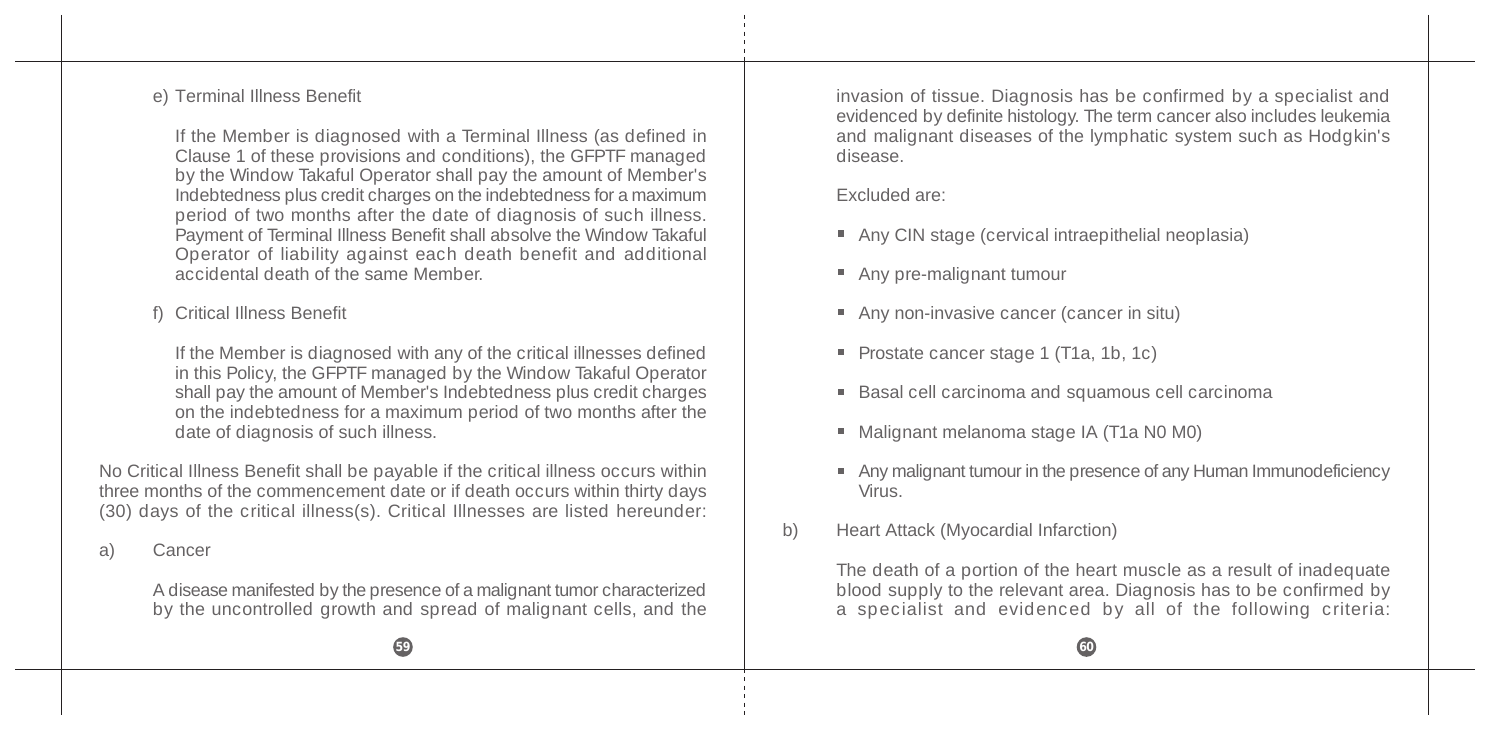- a history of typical chest pain
- new characteristic electrocardiogram changes
- elevation of infarction specific enzymes, Troponins or other biochemical markers

#### Excluded are:

- Non-ST-segment elevation myocardial infarction (NSTEMI) with only elevation of Troponin I or T
- Other acute Coronary Syndromes (e.g. stable/unstable Angina pectoris)
- Silent myocardial infarction
- c) Stroke

Any cerebrovascular incident producing permanent neurological sequelae and including infarction of brain tissue, hemorrhage and embolization from an extra cranial source. Diagnosis has to be confirmed by a specialist and evidenced by typical clinical symptoms as well as typical findings in CCT Scan or MRI of the brain. Evidence of neurological deficit for at least 3 months has to be produced.

Excluded are:

- Transient ischemic attacks (TIA)
- Traumatic injury of the brain
- Neurological symptoms due to migraine
- Lacunar strokes without neurological deficit
- d) Coronary Artery (Bypass) Surgery

The actual undergoing of open chest surgery for the correction of two or more coronary arteries, which are narrowed or blocked, by coronary artery bypass graft (CABG). The surgery must have been proven to be necessary by means of coronary angiography and realization of the surgery has to be confirmed by a specialist.

Excluded are:

**Angioplasty** 

**61 62**

- Any other intra-arterial procedures
- Key-hole surgery
- e) Renal Failure (End Stage Renal Disease)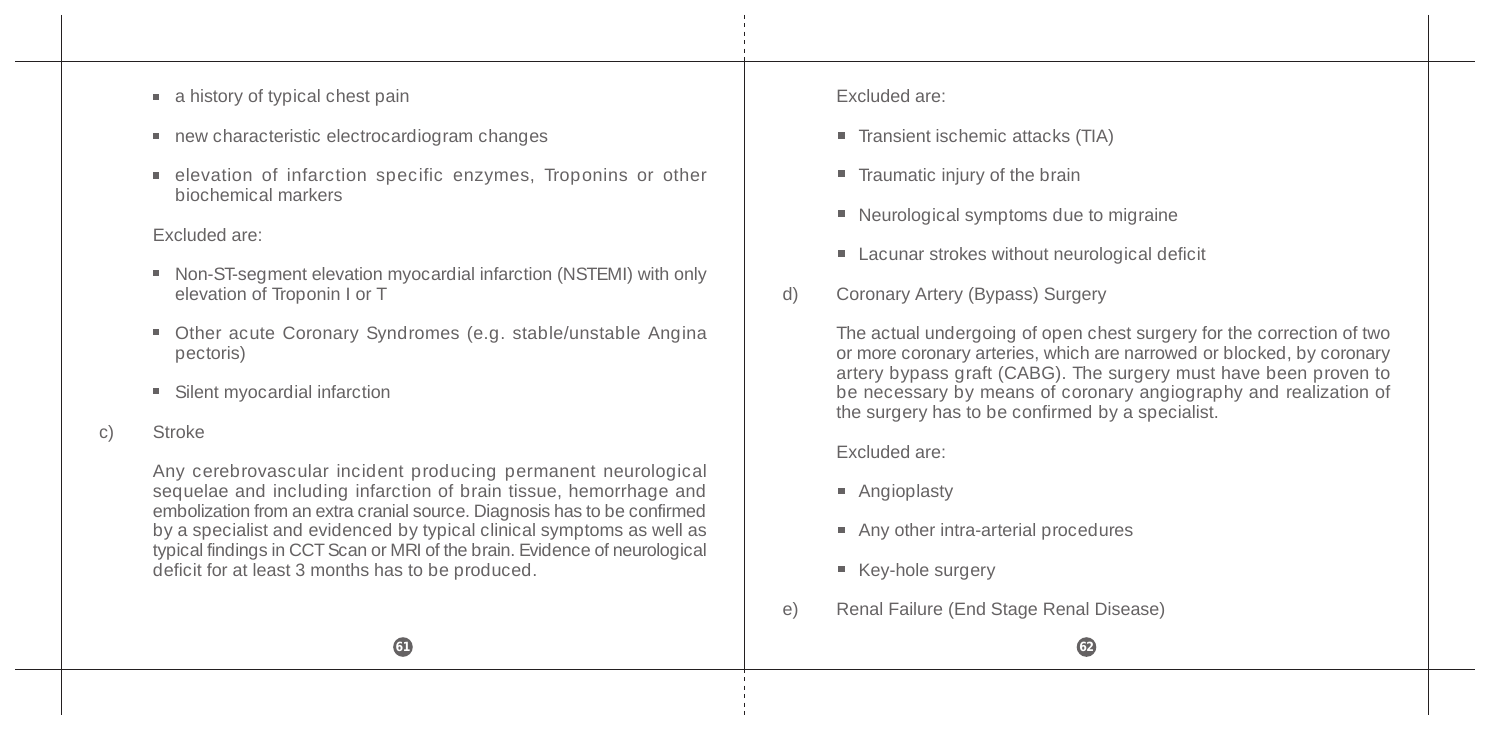End stage renal disease presented as chronic irreversible failure of both kidneys to function, as a result of which either regular renal dialysis (hemodialysis or peritoneal dialysis) is instituted or renal transplantation is carried out. Diagnosis has to be confirmed by a specialist.

# f) Major Organ Transplantation

The actual undergoing of transplantation as the recipient of a heart, lung, liver, pancreas, small bowel, kidney or bone marrow. Realization of the transplantation has to be confirmed by a specialist.

### g) Paralysis

Total and irreversible loss of use of two or more limbs through paralysis due to accident or sickness of the spinal cord. These conditions have to be medically documented by a specialist for at least 3 months.

#### Excluded is:

- Paralysis due to Guillain-Barré-Syndrome
- h) Blindness (Loss of Sight)

Total, permanent and irreversible loss of all sight in both eyes as a result of sickness or accident. Diagnosis has to be confirmed by a specialist (best by an ophthalmologist) and evidenced by specific test results.

### i) Multiple Sclerosis

Unequivocal diagnosis of Multiple Sclerosis by a specialist (preferably by a neurologist). The disease has to be evidenced by typical clinical symptoms of demyelination and impairment of motor and sensory functions as well as by typical MRI findings.

For proving the diagnosis the Insured must either exhibit neurological abnormalities that have existed for a continuous period of at least 6 months or must have had at least two clinically documented episodes at least one month apart or must have had at least one clinically documented episode together with characteristic findings in the cerebrospinal fluid as well as specific cerebral MRI lesions.

# j) Deafness (Loss of Hearing)

Total, permanent and irreversible loss of hearing in both ears as a result of sickness or accident. The diagnosis has to be confirmed by a specialist (best by an ear, nose and throat specialist) and evidenced by means of audiometry.

# 10. LIMITATIONS AND REDUCTIONS

a) No Temporary Total Disability Benefit shall be payable for the first forty five (45) days of any period of Temporary Total Disability Benefit.

b) The maximum cumulative amount of benefits from any all events

**63 63** *64 64* **<b>***64 64 64 64* **<b>***64 64 64 64 64 64 64*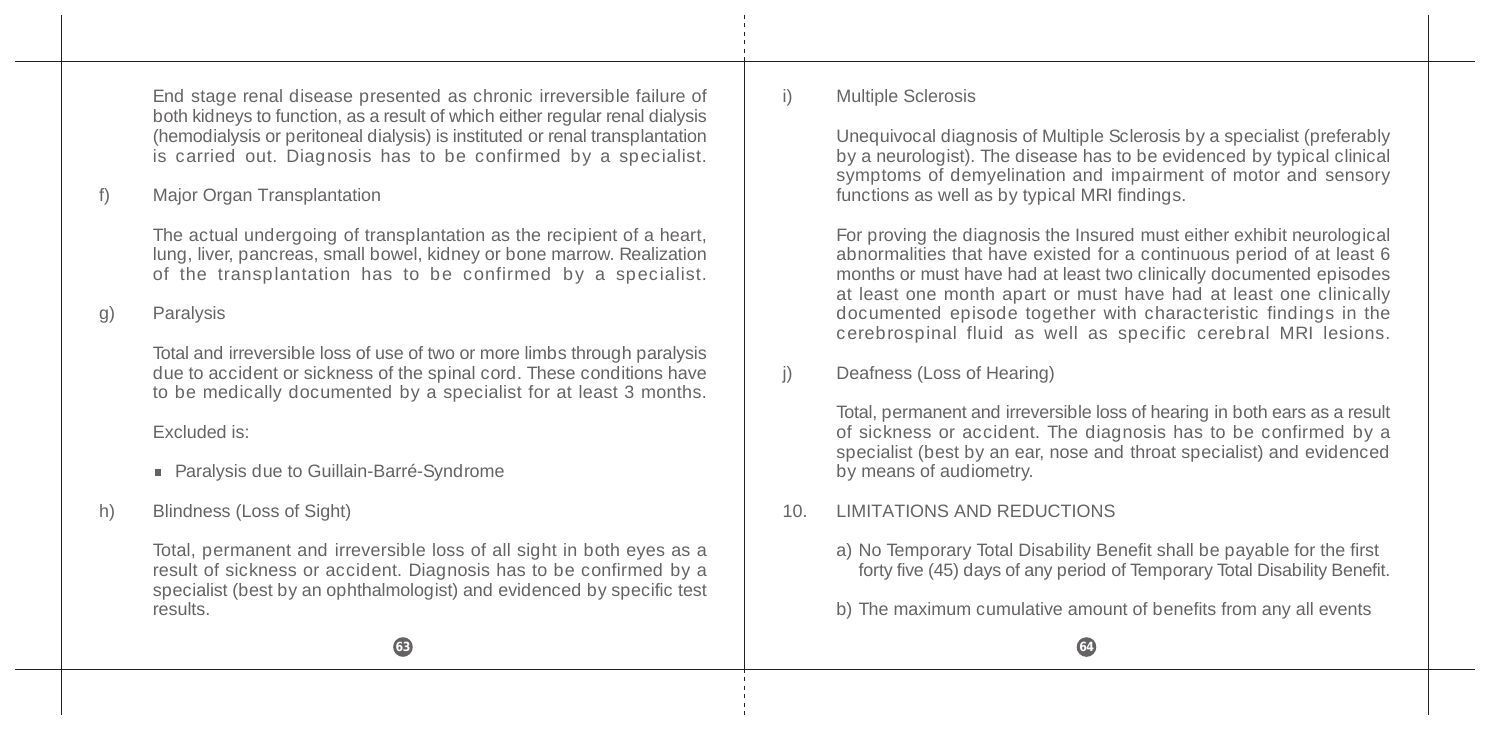giving rise to the claim under this policy shall not exceed Rs. 3,000,000.

c) If an event enables the Member to qualify for more than one Benefit, only one benefit will be paid, being the higher Benefit applicable.

# 11. CESSATION OF MEMBERSHIP

- A Member shall cease to be a Member on any of the following:
- a) The Member's death, terminal illness, permanent total disability or critical illness;
- b) Cancellation of the Member's Card Facility;
- c) The Member having attained the age of 75 years;
- d) Non payment of Takaful Contribution by the Member for more than 90 days except in case of an event giving rise to a claim;
- e) In case the Member does not pay Monthly Installment against outstanding billed amount against his Faysal Bank Card at least three months prior to the date of event.
- f) Any other date on which the Member ceases to be eligible for cover for any fraudulent or criminal reason affecting the cover hereunder. Decision of the court shall be final in such cases;

g) Notice from the Member that the cover be cancelled.

# 12. EXCLUSIONS

No benefit will be payable if the death, terminal illness, critical illness or disability of the Member results directly, wholly or partly as a result of or related to:

- a) Disease or incapacity or bodily injury which existed prior to commencement of takaful coverage;
- b) Suicide;
- c) Sickness occurring within 30 days of commencement of takaful coverage;
- d) Any deliberate self-inflicted injury
- e) Pregnancy, miscarriage, child birth or non-malignant disease accruing in or connection with female reproductive organs;
- f) Entering, servicing, operating, traveling in or ascending into or descending from any aircraft or aerial device except as a fare paying passenger on a licensed commercial airline flying on a regular scheduled flight.
- g) Riot, civil commotion, strikes and war (whether war be declared or

**65 66**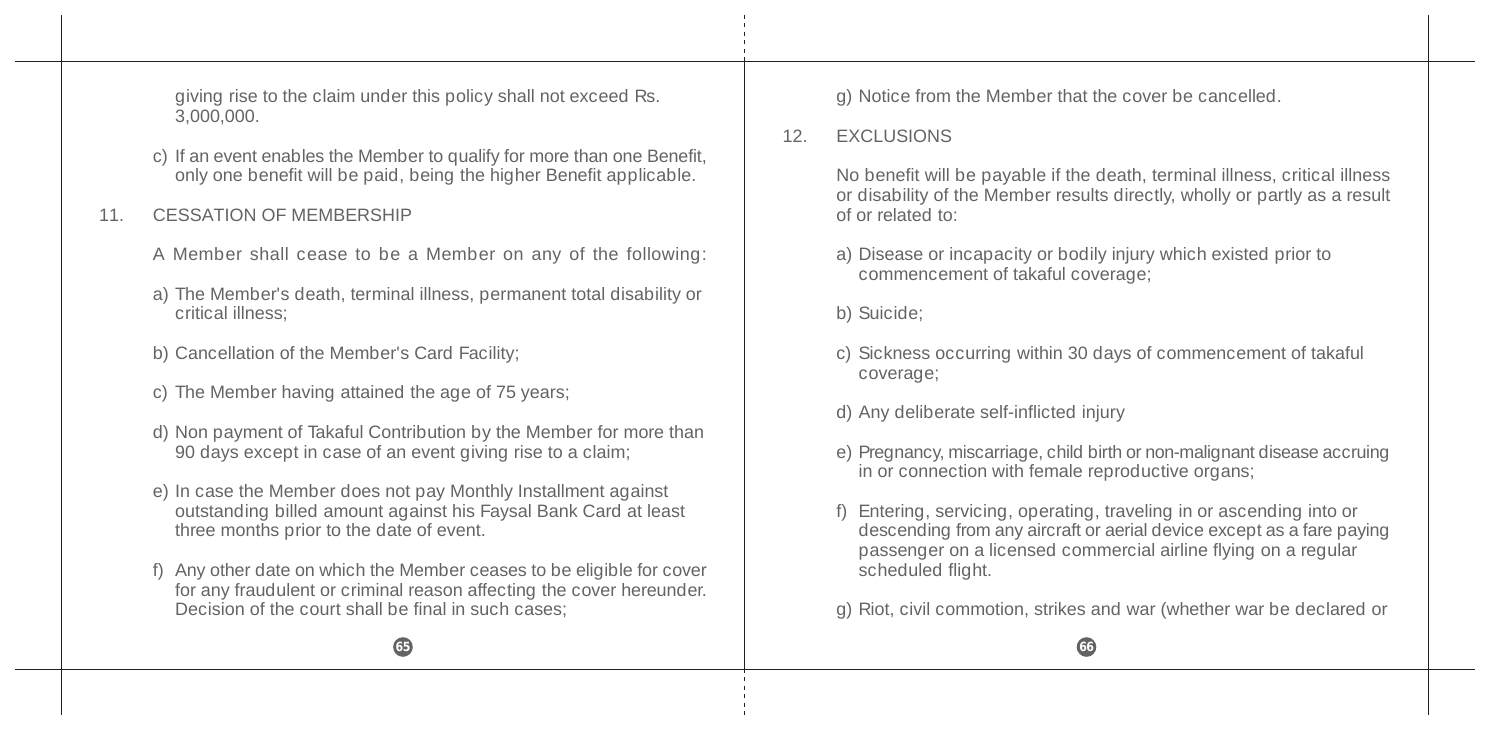not);

- h) The influence of alcohol or drugs other than proper use of drugs prescribed by a legally qualified medical practitioner;
- i) Death or any disability of a Covered Member attributable to a specific condition or illness (or aggravated by a specific condition or illness) of which the Lender has been notified by us at or prior to the Commencement Date as being excluded from cover;
- j) Acquired Immune Deficiency Syndrome (AIDS), AIDS Related Complex (ARC) as defined by the World Health Organization from time to time or Presence of Human Immunodeficiency virus (HIV) as revealed by the positive HIV anti-body or HIV test;
- k) Catastrophes such as floods, epidemics, etc. resulting in 250 or more deaths;
- l) Service on duty with armed or paramilitary forces;
- m)Hazardous sports such as motorcycling, hunting steeple chasing, mountaineering, racing of any kind, winter, sports and diving;
- n) Heatstroke or sunstroke, poison, gas or fumes;
- o) Any Critical Illness which was diagnosed prior to the commencement of takaful coverage;

No Permanent Total Disablement Benefits will be payable in respect of a Member where the Member has previously received such benefits under any Card Takaful Policy.

#### 13. ACCEPTANCE OF COVER

The written consent or verbal acceptance over telephone and the subsequent voice recording of the Card Member is deemed to be his/her consent for commencing cover under this Policy. After receiving the consent of the Cardmember, received and confirmed by the Bank, the Window Takaful Operator shall effect the cover.

The takaful contribution transaction shall be mentioned in the next Monthly Installment statement Required after the date of giving the consent. The Cardmember shall have the right to call or write to the Bank to cancel the cover. The Window Takaful Operator reserves the right to decline or to accept any Cardmember for cover or to accept him on any special terms and conditions it deems appropriate.

### 14. ASSIGNMENTS

The takaful cover provided for under this Takaful Policy and the benefits payable hereunder are not assignable.

### 15. CLAIMS

Written notice of claim must be presented to and received at the office

**67 688 688 688 688 688 688 688 688 688 688 688 688 688 688**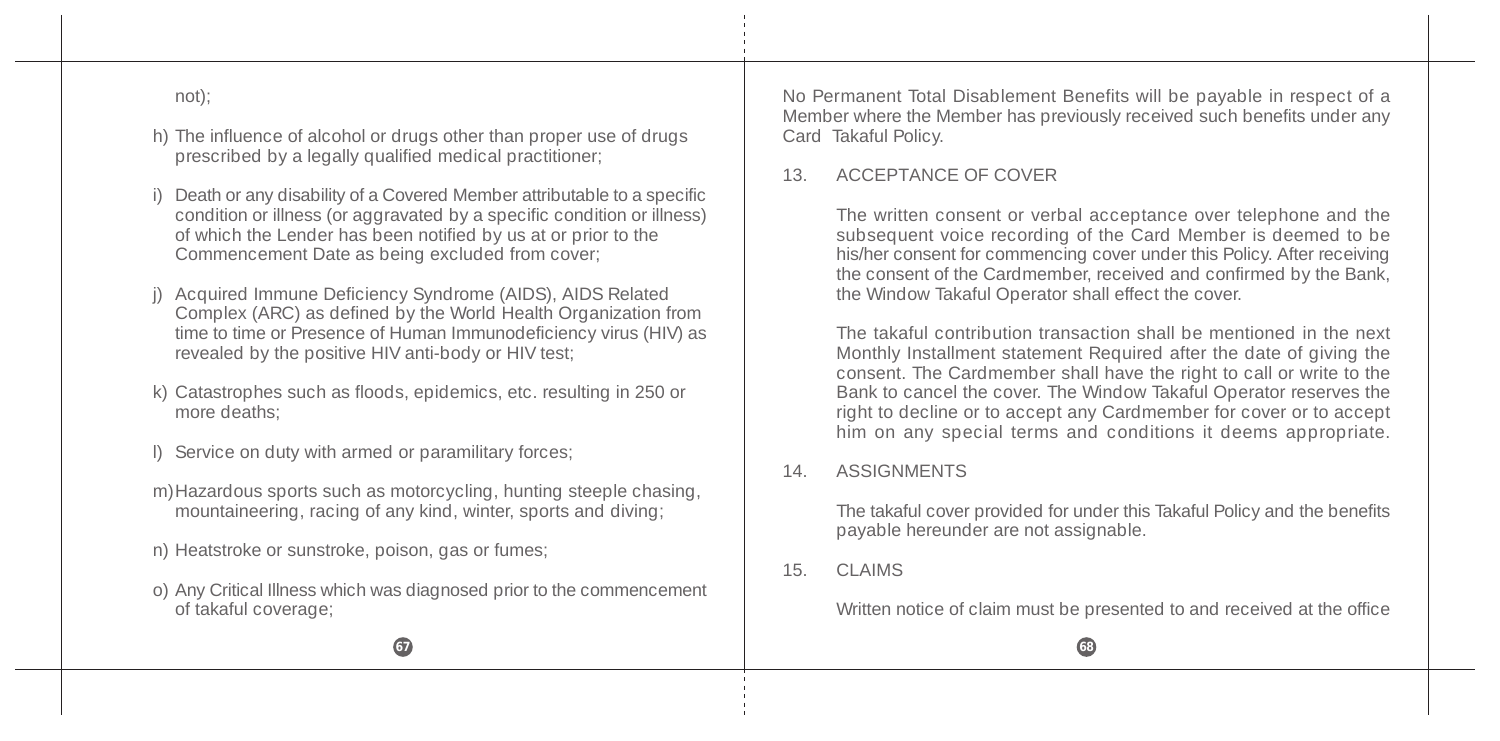of the Window Takaful Operator issuing the Policy within 90 days of occurrence of event(s). The Member will provide, at his own expense, all certificates, information and evidence required by the Window Takaful Operator in respect of claims.

The takaful cover effected hereunder shall carry no surrender or paid up value.

### 16. (A) CLAIM SETTLEMENT PROCESS

Written notice of claim must be given to EFU - WTO Life immediately but in any case not later than 90 days after occurrence of event(s). All claims will be subject to such discharge, evidence of claim and proof of age of the member as EFU - WTO Life may require. Claim forms will be available with the bank. In case of claim of an insured member, EFU - WTO Life will require following documents:

- Copy of death certificate issued by union council
- Copy of National Identity Card of covered member
- Claimant's Statement
- Attending Physician's Report
- Copy of FIR
- Postmortem report, if conducted m.
- Last six months card statement / bill
- ٠ Disability Claim Form
- Any other requirement deemed to be necessary

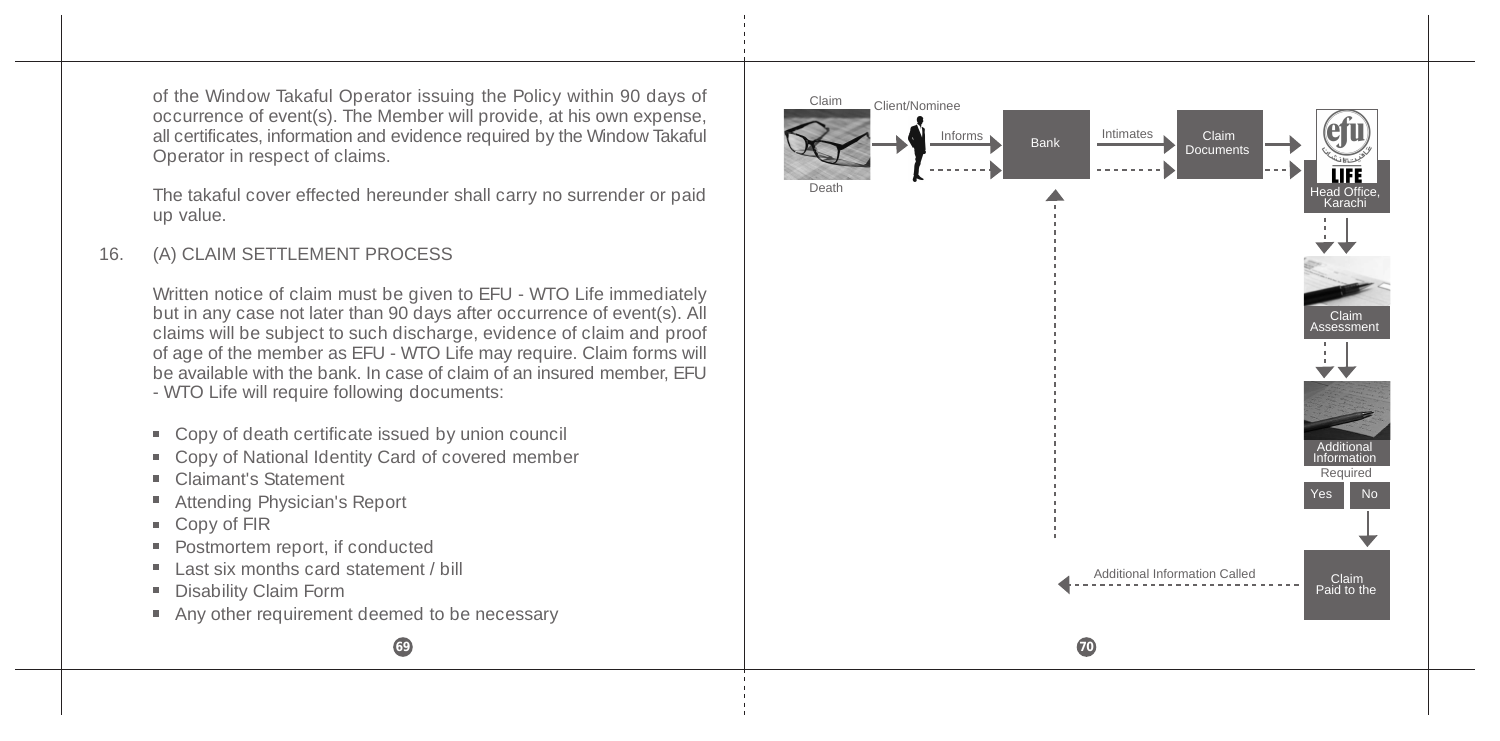#### 16. CHANGE OF OWNERSHIP

If the business of the Bank shall be transferred to or succeeded by any person or corporation then, subject to the consent of the Window Takaful Operator, the payment of Takaful Contribution under this Policy may at the option of such person or corporation be continued in which case such person or corporation shall as from the date of such transfer or succession take the place of and be treated for all purposes of this Policy as being the Bank hereof.

#### 17. TERMINATION OF THIS Takaful POLICY

Subject to these provisions and conditions, this Takaful policy is issued for an indefinite period and will remain in force as long as all the required takaful contributions are paid when due. However, the Window Takaful Operator reserves the right to terminate the Takaful Policy by giving 90 days notice. It is clarified that any such termination shall not affect the obligations assumed at any time prior to the effective date of termination.

Notwithstanding anything to the contrary in this Takaful Policy, the termination of this Takaful Policy shall have the following effects:

a) No individual sum covered shall be payable under this Policy on the death, terminal illness, critical illness or disability of any person after the time of termination.

18. LAW

This Policy shall be governed by the Laws of Islamic Republic of Pakistan subject to the principles of Shariah as interpreted by Shariah Advisor of the Window Takaful Operator.

#### 19. STATUTORY FUND

Under the provisions of the Insurance Ordinance 2000 and rule 8(3) of Takaful Rules 2012, this Takaful policy and any additional benefits shall be referable to the GFPTF of the Window Takaful Operator. The Window Takaful Operator may by endorsement to the Policy change the Statutory Fund $(s)$  to which the policy and any additional benefits are referable.

End of the Provisions and Conditions

Important Disclosures

- FBL refers to Faysal Bank (Pakistan) Limited, a banking company incorporated under the laws of Pakistan and having its registered office at Faysal House, ST-02, Shahrah-e-Faisal, Karachi.
- Facility Protection Scheme is a family takaful product underwritten, issued and subject to Terms and Conditions set by EFU Life Assurance Limited. It is not a bank product. Contact Details of Underwriter: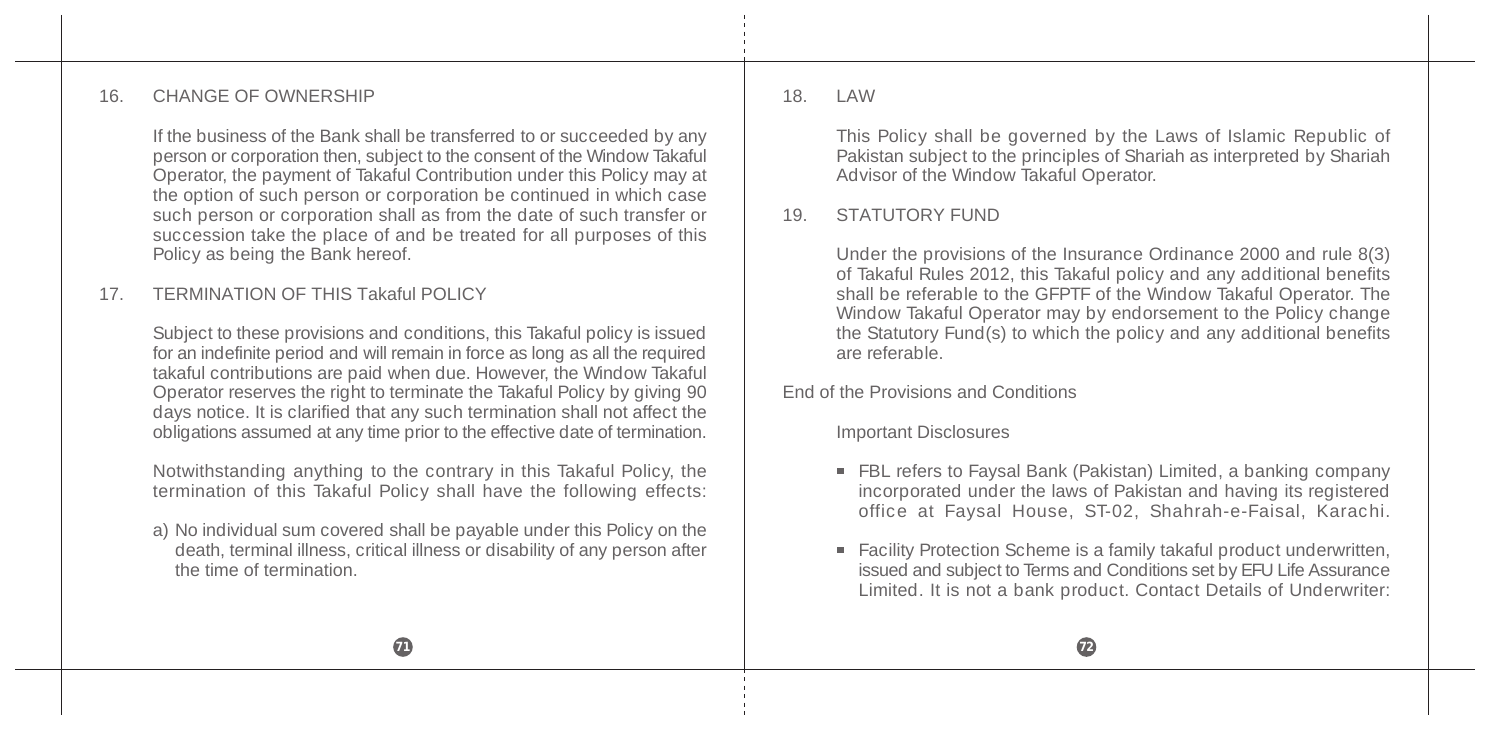EFU Life Assurance Limited EFU Life House Plot 112, 8th East Street, DHA Phase I, Karachi, Pakistan. Tel: (021) 111-EFU-111(111-338-111)

Disclaimer:

- FBL is acting only as a distributor of Facility Protector on behalf of EFU Life Assurance limited and shall not be held responsible in any manner whatsoever to any person, including but not limited to, the insured customer(s), Beneficiary or any third party.
- Purchase of a family takaful policy i.e. facility Protector is a separate product and specifically contemplated by the customer.
- FBL will not be responsible in any manner if your application or claim is rejected by EFU Life Assurance Limited WTO nor will it investigate or provide any opinion on merits of the claim.

E-MAIL / SMS STATEMENTS

**Definitions** 

"Customer" means Pakistani Resident having his / her Account with the Bank who wishes to avail Bank's E-mail / SMS statement service. Terms and Conditions:

The following terms and conditions ("Terms and Conditions") apply in the event that the Cardmember requests the Bank to transmit and provide the Cardmember periodical Statements of Account ("Statements") via Electronic Mail ("E-Mail" $\hat{I}$  "SMS")

instead of hard copy printed Statements entirely at the Cardmember's own risk and responsibility and for its convenience, and in consideration of the Bank agreeing at its absolute discretion to accept the request.

- 1. That the Bank is authorized and instructed, until written revocation instruction signed by authorized signatories to the Accounts or through standard process of Customer Interaction Center is received by the Bank, to transmit the Statement to the Cardmember via E-Mail at the E-Mail address specified instead of providing written / printed Statements by post or through counter-collection by the Cardmember.
- 2. The Cardmember hereby waives and discharges the Bank fully from any implied or express obligation of confidentiality / non-disclosure, which may result as a consequence of the Bank complying with this mandate and / or any breakdown, malfunction, erroneous or unauthorized transmission or access to the Statement and / or any claims for any loss or damage from the Cardmember.
- 3. The Bank may at any time terminate this mandate by notice in writing by giving a notice period of 30 days to the Cardmember, without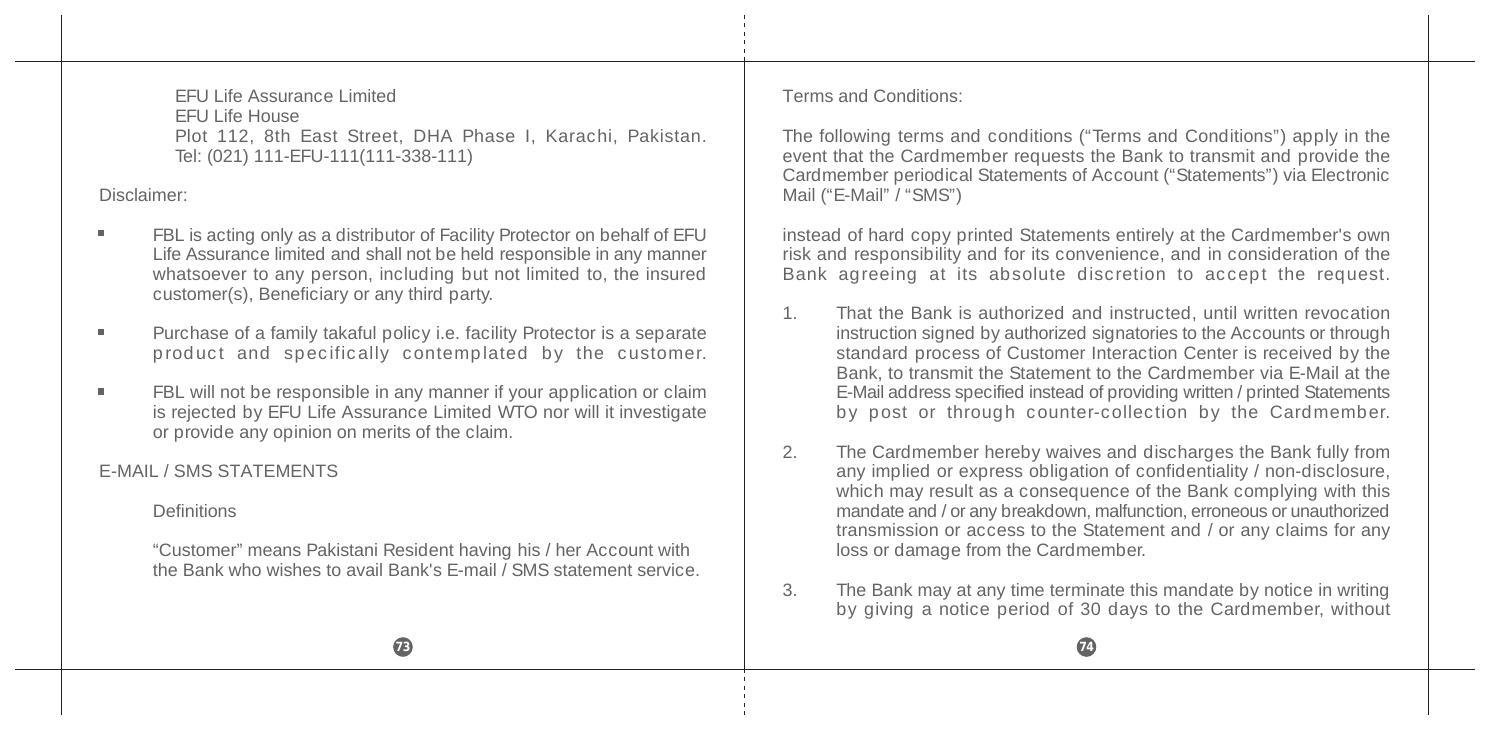assigning any reason therefore. The Cardmember may terminate this Mandate by written instruction in original or through standard process of Customer Interaction Center and such termination will only be effective on the day following the delivery of such original written instructions.

- 4. The Cardmember acknowledges and places on record that there may be inherent problems in verifying the authenticity of Email transmissions, and the Bank shall provide the Statements via E-Mail in an unencrypted form in response to the Cardmember's specific request for the convenience of the Cardmember, and in so doing, deviate from the Bank's general operating procedure at the sole risk and responsibility of the Cardmember.
- 5. The Cardmember agrees to pay any charges levied by the Bank for providing the facility of Statements via E-Mail as per the Bank's Schedule of Charges as amended from time to time.
- 6. In case of "non-delivery" "delay" or "nontransmission" of the Statement, owing to the Cardmember's mail box being full or incorrect address provided, or any breakdown, virus, malfunction of the internet service provider or similar problems whatsoever, the Bank will not be responsible. In case of no receipt of the Statement, it shall be the responsibility of the Cardmember to contact the Bank and obtain the Statements.
- 7. In case of "non-delivery" or "delay" or "nontransmission" of the Statement, the Bank or any of its employees or representatives or officers will not be responsible for any direct, indirect, incidental or consequential loss,

that the Cardmember may suffer.

8. It is expressly agreed that the arrangements contained herein will be without prejudice to the Cardmember's obligations in respect of the Card and the Terms and Conditions applicable thereto.

#### SMS Alerts Definitions

Unless the context requires otherwise, the following words and phrases shall have the respective meaning ascribed hereto:

"Card Holder" means any individual who have an active Faysal Bank Credit Card

"Access" means the use of the network for the purpose of providing SMS based access to account information to the Customers.

"Alert" means the information provided by the Bank to the Customer relating to the account information and product information through the network based on SMS messages sent to the Customer generated by the Bank and / or sent to the Customer by the Bank at the specific request of the Customer.

"Account" means a specific account or more than one account including the Card Account which is linked to the network at the request of the Customer thereby enabling the Customer to utilise the services.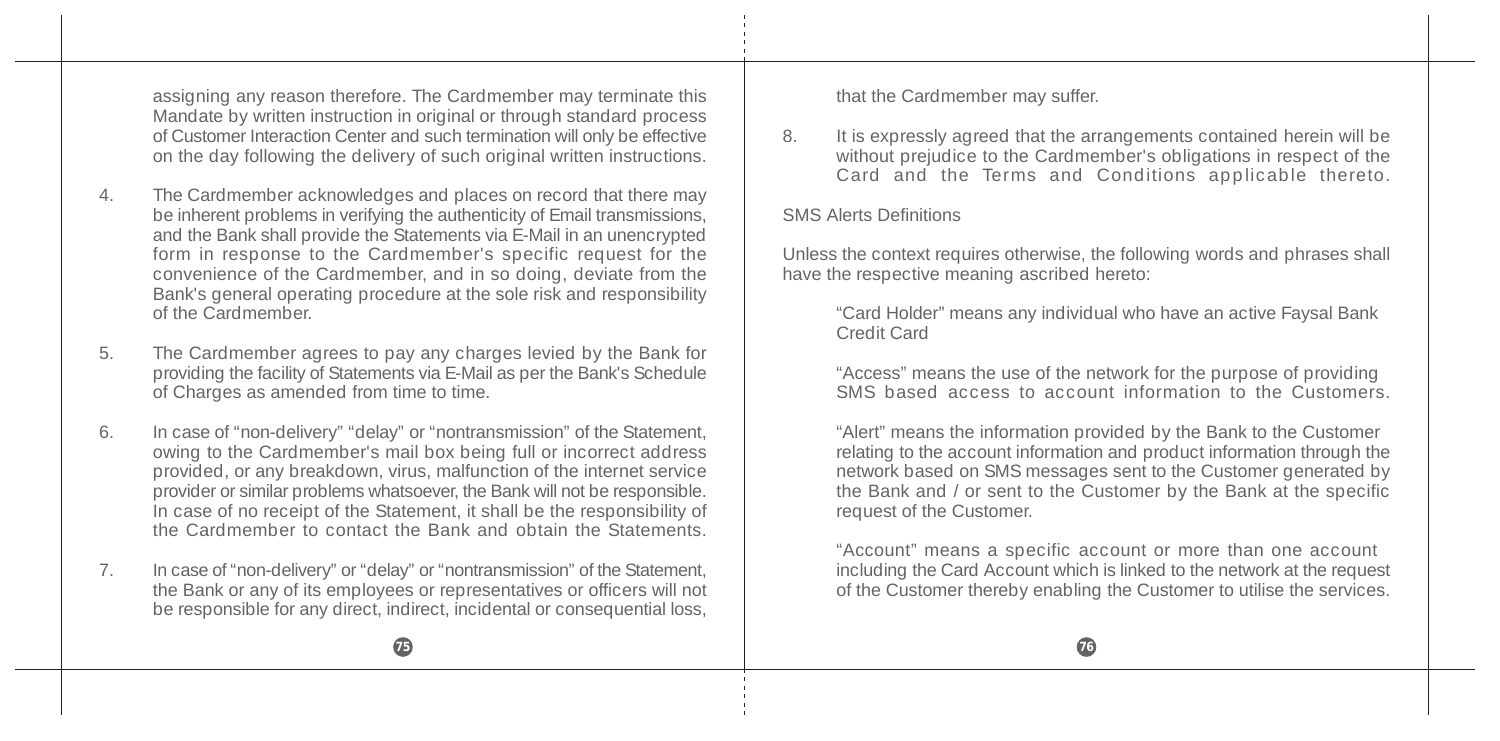"Account information" means information pertaining to the account(s) maintained by the Customer with the Bank

"Telco" means the cellular phone company which has entered into agreement with the Bank for the purposes of providing mobile phone banking facilities to the customers of the Bank.

"Customer" means any individual who maintains a Bank account with the Bank and is a subscriber of services offered by the Telco card holder.

"Network" means access to the services over the GSM / TDMA cellular telephone network of the Telco.

"Product Information" means the information pertaining to various products of the Bank provided to the customer from time to time at the Bank's discretion.

"Services" means the SMS-based information services provided to the customers through the network.

"SMS" means short messaging service which includes the storage, routing and delivery of alphanumeric messages over GSM / TDMA telecommunications system.

9. The capitalised terms used above would have the same meaning as those contained in the Card Terms and Conditions.

#### Terms and Conditions

- The card holder is registered to the SMS Alert facility of the Bank on  $\blacksquare$ availing the Card whereby the card holder shall receive Short Messaging Service ("SMS") Alerts on the card holder's mobile phone number in the form of customised messages. The card holder shall not be able to undertake any transaction through the SMS Alert facility. The SMS Alerts shall only be sent to the mobile phone number which has been specifically provided by the card holder for the purposes of this clause.
- Such SMS Alerts will be available to the card holder only if the card  $\blacksquare$ holder is within the cellular service range of the particular cellular service provider of the card holder.
- If the card holder suspects that there is an error in the information m. contained in the SMS Alert sent to him, he / she shall inform the same to the Bank as soon as possible and the Bank shall endeavor to correct the error wherever possible on a best effort basis.
- The card holder agrees that the SMS Alert facility provided to the card  $\blacksquare$ holder is an additional facility for his / her convenience and is susceptible to delay, error, omission and / or inaccuracy. The card holder shall not hold the Bank liable for any loss, damages etc., that may be incurred / suffered by the card holder on account of the SMS Alert facility.
- The Bank shall not be liable for any unauthorized use / access to them.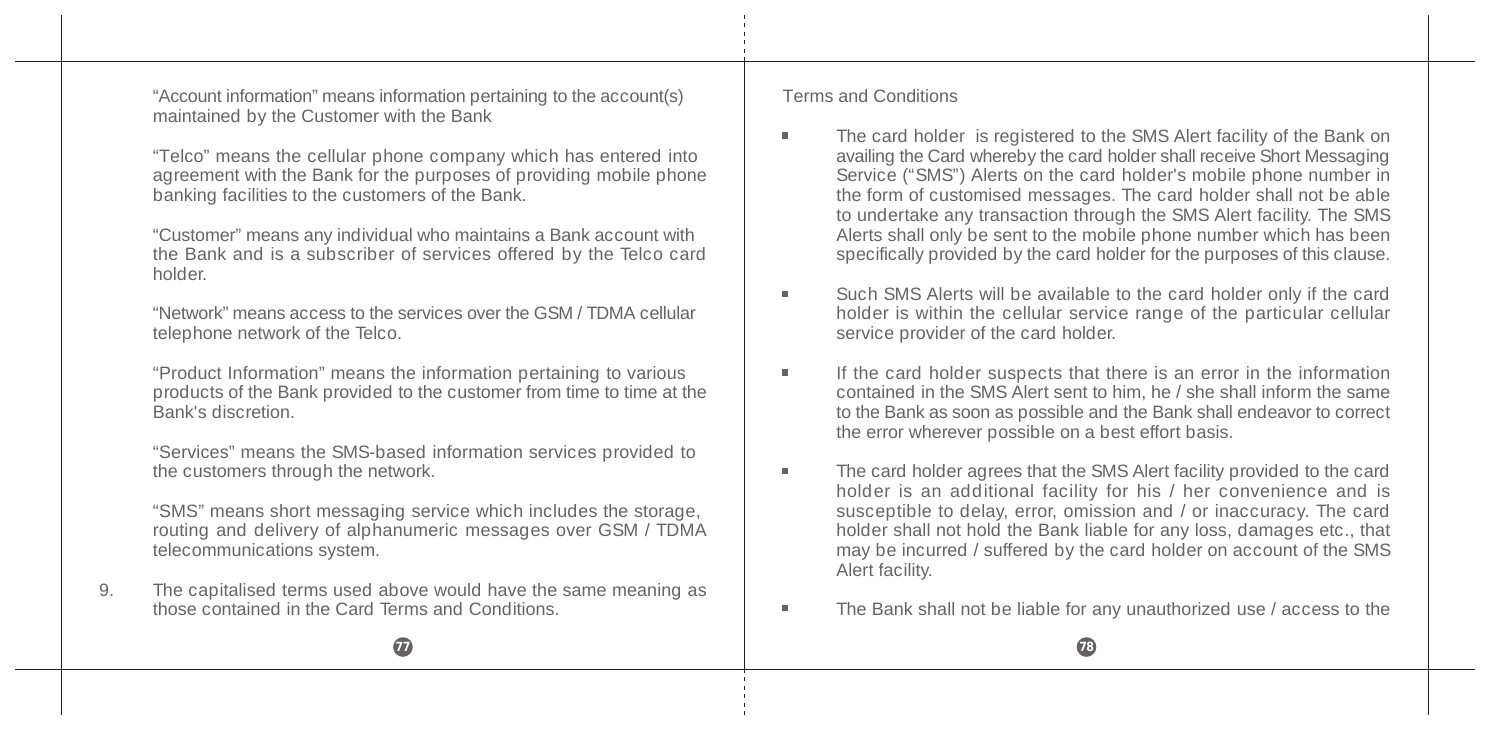information and / or SMS Alert sent by the Bank to the mobile phone number of the card holder or for fraudulent duplicate or erroneous use / misuse of such information by any third person.

- Notwithstanding the above, it is clarified that even though the card holder has hereby subscribed to the SMS Alert facility, the Bank is under no obligation to send SMS Alerts to the card holders. Furthermore, the Bank reserves the right to send the SMS alerts to only those card holders who are availing the services of a specific cellular service provider.
- The Customer hereby authorizes the Bank to send promotional messages including the products of the Bank, greetings or any other messages the Bank may choose to send from time to time.
- The Customer agrees, unconditionally and irrevocably, that such messages / calls made by the Bank or its agents will not be considered as a breach of privacy.
- The Customer acknowledges and accepts that the services being provided are dependent on the infrastructure, connectivity and services being provided by the Telcos within and outside the country and that the time lines and accuracy of the information sent by the Bank will depend on factors affecting the Network within and outside the country. The Bank shall not under any circumstances whatsoever, be liable for non-delivery or delayed delivery of information nor for error, loss or distortion in transmission of information to the Customer.
- The Bank will not be held responsible for any failure or delay on the part of the Telco to reload prepaid airtime of the Customer nor will the Bank be concerned with or held responsible for the suspension or permanent / temporary blocking of airtime allocated to Customers utilising postpaid airtime from the Telco. Customer complaints against the Telco will be addressed directly by and between the Customer and the respective Telco.
- The services being provided by the Bank in relation to Mobile Phone ٠ Banking facility may be temporarily suspended at any time for the purpose of carrying out repair and maintenance work in respect thereof, such suspension may also be carried out with respect of any security procedure required to be followed by the Bank.
- The Customer acknowledges that the services of the Bank will be  $\blacksquare$ implemented in different phases and that the Bank may decide to add certain facilities in addition to the services already provided. Conversely, the Bank may in its absolute discretion decide to cancel or remove any part of or the entire services being provided to the Customer at any time without prior notice in respect thereof.
- The services being offered by the Bank shall be subject to charges as ٠ provided in the Schedule of Charges (SOC) of the Bank, which may be revised from time to time and communicated through revised / latest SOC. Further, the Customer shall be liable for payment of aforementioned services and / or such airtime or other charges which may be levied by the Telco or the Bank in connection with receiving the Alerts. In the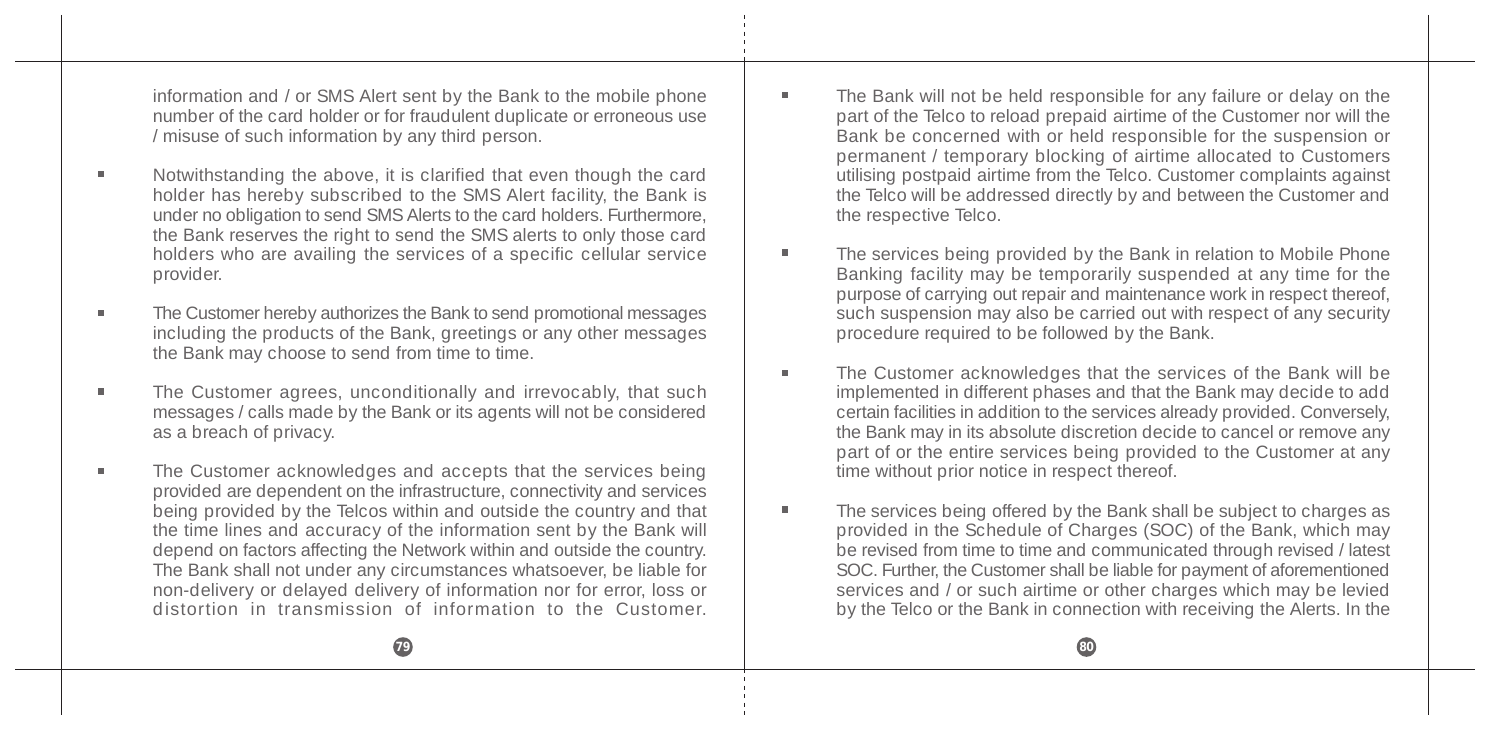event that the Customer is required to make any payment in connection with the use of the services, the Bank shall have the right to debit the Customer's account(s) with the Bank. However, in case neither the Customer pays the charges nor sufficient balance available in his / her account, the Bank reserves the right to suspend the services without any prior notice.

### SMILE POINTS (REWARDS) PROGRAMME

#### Definitions

Capitalised terms used in relation to the Rewards shall have the following meaning and if not defined below shall have the same meaning as attributed to the terms in the definitions applicable to the Terms and Conditions of the FBL Islami Card

"Card" means MasterCard issued by the Bank to a Cardmember.

"Cardmember" means the primary Cardmember, and specifically excludes the Supplementary Cardmembers.

"Redemption Partner Outlets" means any merchant, outlet, shop, restaurant, chain store, hotel, gas station, boutique, shopping mall, grocery store, retailer, super store or another similar establishment which is in the business of selling goods and services to Customers,which offers rewards on the Card under the Rewards Programme.

"Rewards" means a product, gift, service, voucher or entitlement available to a Cardmember under the Reward Programme, and is redeemable at the Redemption Partner Outlet of the Bank.

"Eternal Rewards" means rewards points that will be redeemed by the Bank for charity & donation on quarterly basis on behalf of the customer

"Smile Point (Rewards) Programme" or "Rewards Programme" means the benefit program for the Cardmembers operated by the merchants who are in contract with the Bank and facilitated by the Bank through its Card issuance and the CHIP / Magnetic Strip Card acceptance machines placed at the above merchants and pursuant to these Terms and Conditions as amended from time to time.

"Point" means a point accumulated by a Cardmember towards participation in the Rewards Program through the use of Card by the Cardmember. Point calculation is determined by the Rewards Programme mechanism.

#### Smile Points (Rewards) Conditions

- 1. The Smile Points (Rewards) Programme is an incentive and promotional offer available only to the basic Cardmember (and specifically excludes the Supplementary Cardmember).
- 2. During the continuation of the Smile Points (Rewards) Programme, the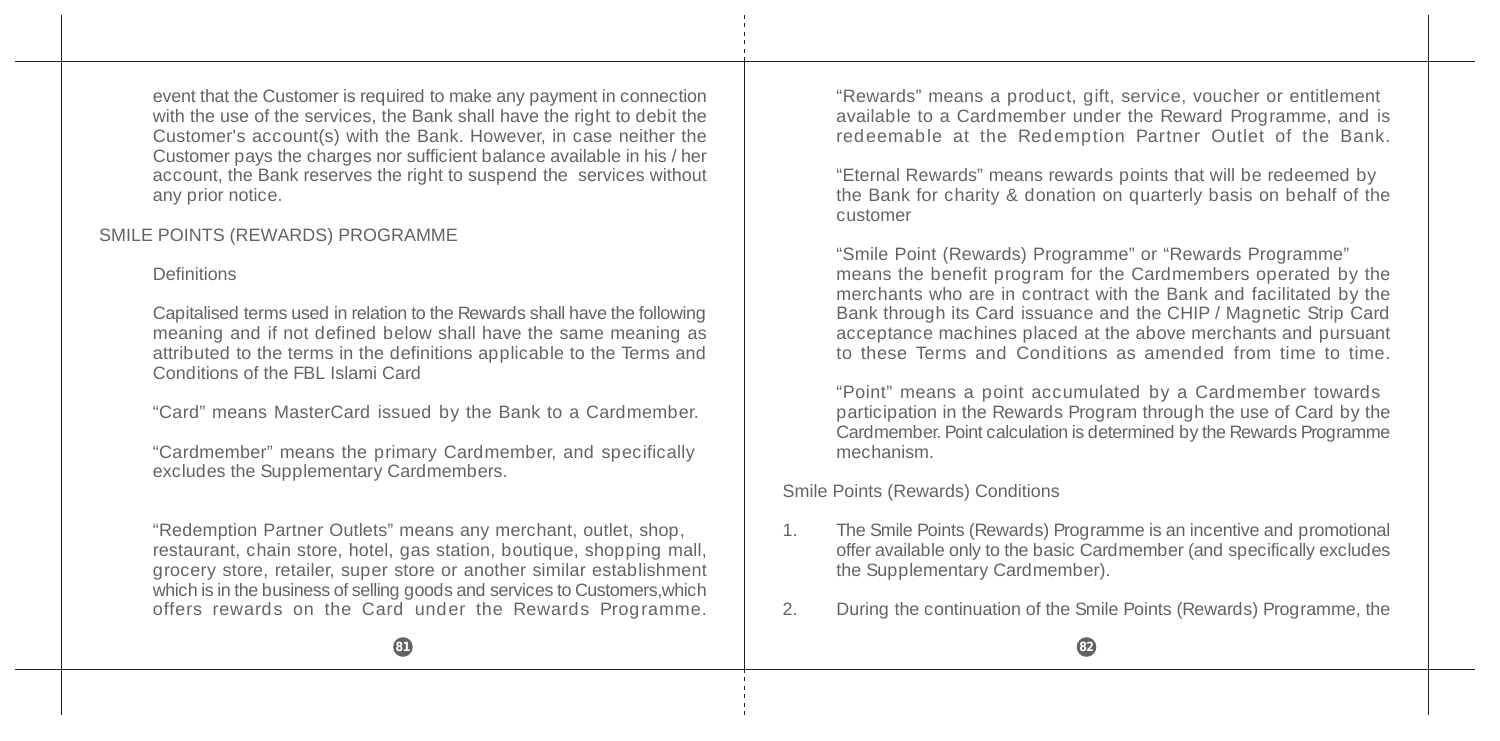Cardmember will be awarded one (1) Smile Point on each spend of Rupees (PKR 50 or equivalent foreign currency) and the Customer Account is charged for the said amount only, or retail purchase, utility bill payments and balance transfer. The Bank reserves the right to change, at any time, the amount requisite to earn one (1) Smile Point)

- 3. Cardmember has to make payment using his / her Card at the Redemption Partner Outlets to qualify for the Smile Points (Rewards) Programme.
- 4. The Rewards will only be redeemed by inserting the Card Chip / Magnetic Strip into an E-access terminal at the payment counter of the Redemption Partner Outlets.
- 5. The Cardmember can find out the status of the Smile Points by calling the Bank's 24 hour Customer Interaction Centre at 111 060 606 or by checking the last Card Statement of Account, inserting or swiping the Card at any E-access terminal present at a Redemption Partner Outlet.
- 6. The Smile Points accumulated under the Account are only redeemable by the Cardmember if the Card Account is open (i.e. not cancelled or terminated by either the Cardmember or the Bank), is not fraudulently operated, and is current (i.e. there are no Outstanding Balances in respect of the Card Account).
- 7. Points are not transferable to any other person and are not exchangeable, refundable, or redeemable for cash or credit under any circumstances,

are not replaceable in the event of loss or destruction after being issued and are subject to such Terms and Conditions as may be prescribed by the issuer of the same.

- 8. The Smile Points may be used for part payments of goods and / or services. You may pay the balance in cash or charge it to your Customer Account.
- 9. Points earned by a Supplementary Cardmember will be credited to the account of the Cardmember and may be redeemed only by the Cardmember.
- 10. In case the merchant or the Cardmember forgets to insert the Chip / Magnetic Strip after the Card Transaction, no Reward Points will accrue to the Cardmember.
- 11. Smile Points accumulated under the Account will be cancelled / forfeited in the following events:
	- The Cardmember has failed to pay the Liabilities as demanded by the Bank, resulting in the Card being cancelled and the Card Account being declared delinquent.
	- (ii) The Cardholder himself opted for the cancellation of his Card, resulting in his Card Account being declared cancelled/closed in the Bank system.

# **83 84**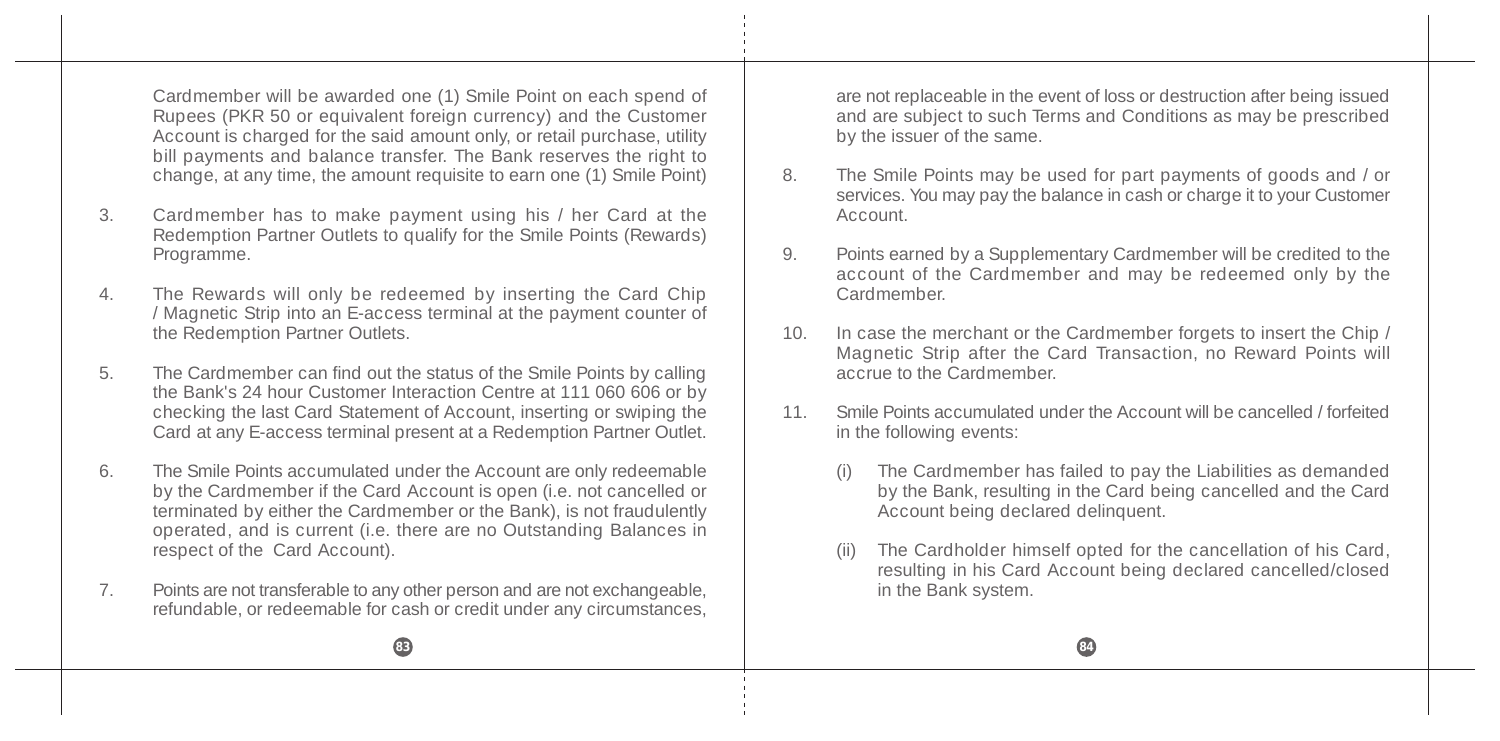- The Card Account has expired or has ceased to be effective
- The Cardmember has failed to comply with the FBL Islami Card Terms andConditions
- (v) Accumulated Smile Points are not redeemed within 18 months
- 12. A Cardmember shall not accumulate any points with respect to cash Withdrawal transactions, Profit payment, Musawammah Payment, return cheque charges, conversion fees, disputed transactions, and takaful cover contribution.
- 13. The Bank shall not be liable / responsible in respect of any issues / complaints /demands / claims / loss and / or damage related to / in connection with all or any benefits / services / rewards offered to the Cardmembers by the Bank.
- 14. In performance of the Smile Points (Rewards) Programme, Bank shall not be responsible for any delay or nonperformance from the participating Redemption Partner Outlets.
- 15. Bank gives no warranty (whether express or implied) whatsoever with respect to goods and services availed through exchange of accumulated Smile Points. In particular but without limitation, Bank gives no warranty with respect to the quality of the goods or services or their suitability or fitness for any purpose.
- 16. The Bank shall not be liable if the items purchased through Redemption of Smile Points from the participating Redemption Partner Outlets are not of standard quality, defective or damaged.
- 17. Bank is entitled at any time by giving a 30 day notice to the Cardmember in any manner whatsoever to terminate Smile Points or cancel or vary its benefits of features, or vary, or add to or delete any of these Terms and Conditions, or withdraw or change the participants of Smile Points, or modify or limit the value of Smile Points and  $\ell$  or the manner of their redemption even though any of such acts may diminish the value of the Smile Points already accumulated.
- 18. Items purchased through Redemption of Smile Points are not exchangeable, refundable, or redeemable for cash or credit under any circumstances, are not replaceable in the event of loss or destruction once bought and are subject to such Terms and Conditions as may be prescribed by the participating Redemption Partner Outlets.
- 19. The Bank shall not be liable if the Bank is unable to perform its obligations under these Terms & Conditions, due directly or indirectly to the failure of any machinery or communication system, including E-access POS Terminals, industrial dispute, war, act of God, or anything outside the control of the Bank, nor shall the Bank be responsible for any delay in the transmission to the Bank of evidence of Reward Transactions by the participating Redemption Partner Outlets or any other third party.
- 20. If at any time any dispute arises in connection with either the Smile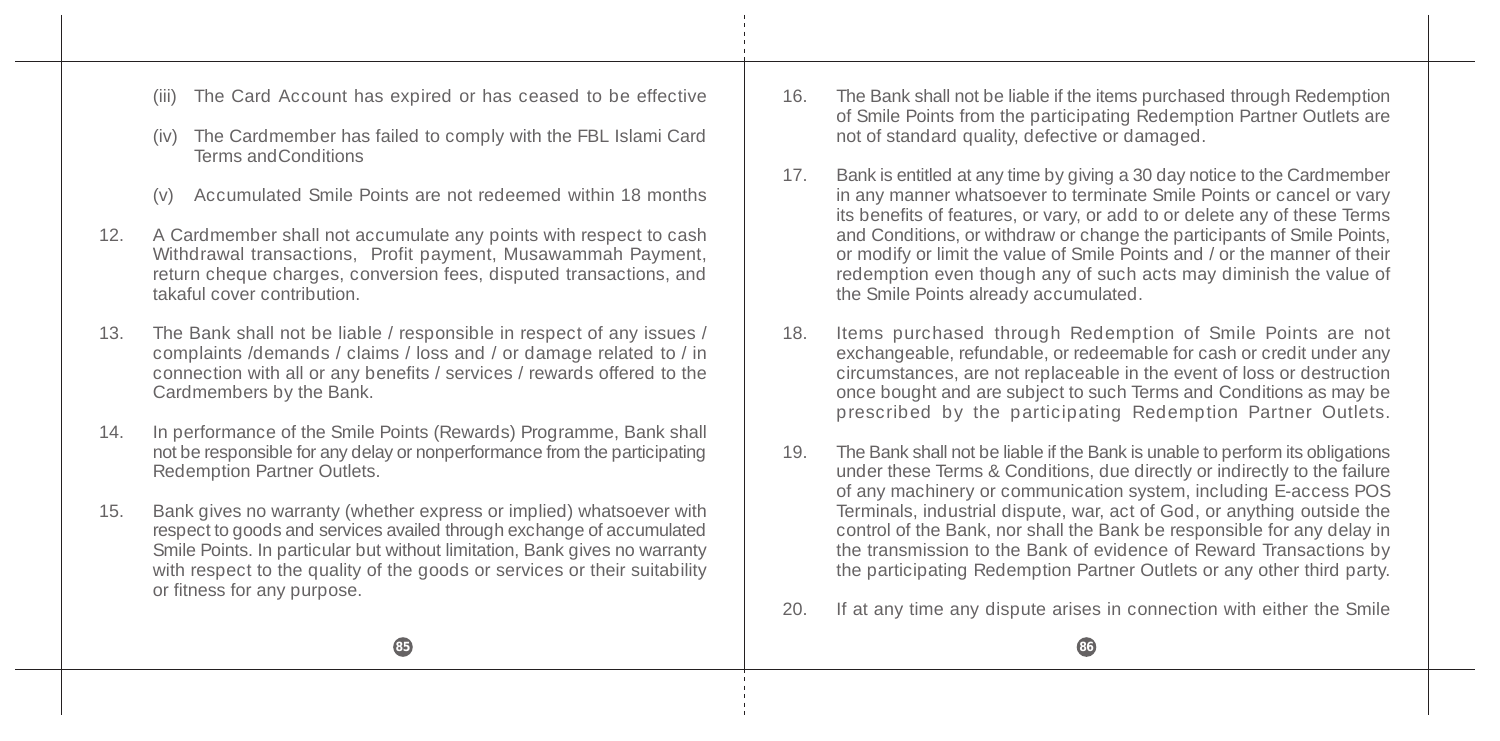Points or these Terms and Conditions, the Bank's decision in connection with the same shall be final and binding.

- 21. For the purpose of Eternal Rewards, Cardmember authorizes the Bank to redeem the reward points earned on Card spend which are available on thier FBL IslamiCard and pay to any charitable organization under charity/donation (as Sadqa) ambit at its own discretion. Cardmemebr also acknowledges that this donation/charity amount will not be accounted under Zakat
- 22. Disputes & Resolution
	- i). The Bank shall be entitled, in its discretion to withdraw a claim by a Cardmember in which a Cardmember has claimed that a Card Transaction(s) is fraudulent and denies carrying out the relevant Card Transaction(s), if an investigation by the Bank subject to (chargeback) rights available in compliance with franchise rule of MasterCard/VISA, it is proven that the Cardmember had received SMS from the Bank, in the registered mobile number of the Card member informing the Cardmember of the alleged disputed Card Transaction(s) but the Card member failed in blocking the Card by informing the Bank on an immediate basis by calling the helpline and blocking the Card. The Card Transaction(s) which are posted to the Card Member's Card Account as a result of the Card Member's failure to block the Card as aforesaid shall be treated as authorized Card Transaction(s).

The Bank shall be entitled, in its dicretion to withdraw a Card member Card Transaction investigation claim, relating to Card Absent Environment, in accordance with the franchise rules of MasterCard in case the Customer notifies the Bank of the lost, stolen or misused Card after the Card Transactions have exceeded 15 in number.

#### RESTRICTION OF CARD USE ON SPECIFIC MERCHANT CATEGORY CODES:

In view of Faysal Bank Shariah Complaince , following Merchant Category Codes (MCC) are classfied as Non-sahriah complaint and will be blocked for use of Faysal Bank IslamiCard

| <b>MCC 5733</b> | Music Stores-Musical Instruments, Pianos, Sheet Music |
|-----------------|-------------------------------------------------------|
| <b>MCC 5813</b> | Bars, Cocktail Lounges, Discotheques, Nightclubs, and |
|                 | Taverns- Drinking Places (Alcoholic Beverages)        |
| <b>MCC 7221</b> | Photographic Studios                                  |
| <b>MCC 7297</b> | Massage Parlors                                       |
| <b>MCC 7800</b> | Government Owned Lottery (US Region only)             |
| <b>MCC 7801</b> | Internet Gambling                                     |
| <b>MCC 7802</b> | Government Licensed Horse/Dog Racing                  |
| <b>MCC 7832</b> | <b>Motion Picture Theatres</b>                        |
| <b>MCC 7911</b> | Dance Halls, Schools, and Studios                     |
| MCC 7922        | Theatrical Producers (except Motion Pictures), Ticket |
|                 | Agencies                                              |
| <b>MCC 7929</b> | Bands, Orchestras, and Miscellaneous Entertainers-not |
|                 | elsewhere classified                                  |
|                 |                                                       |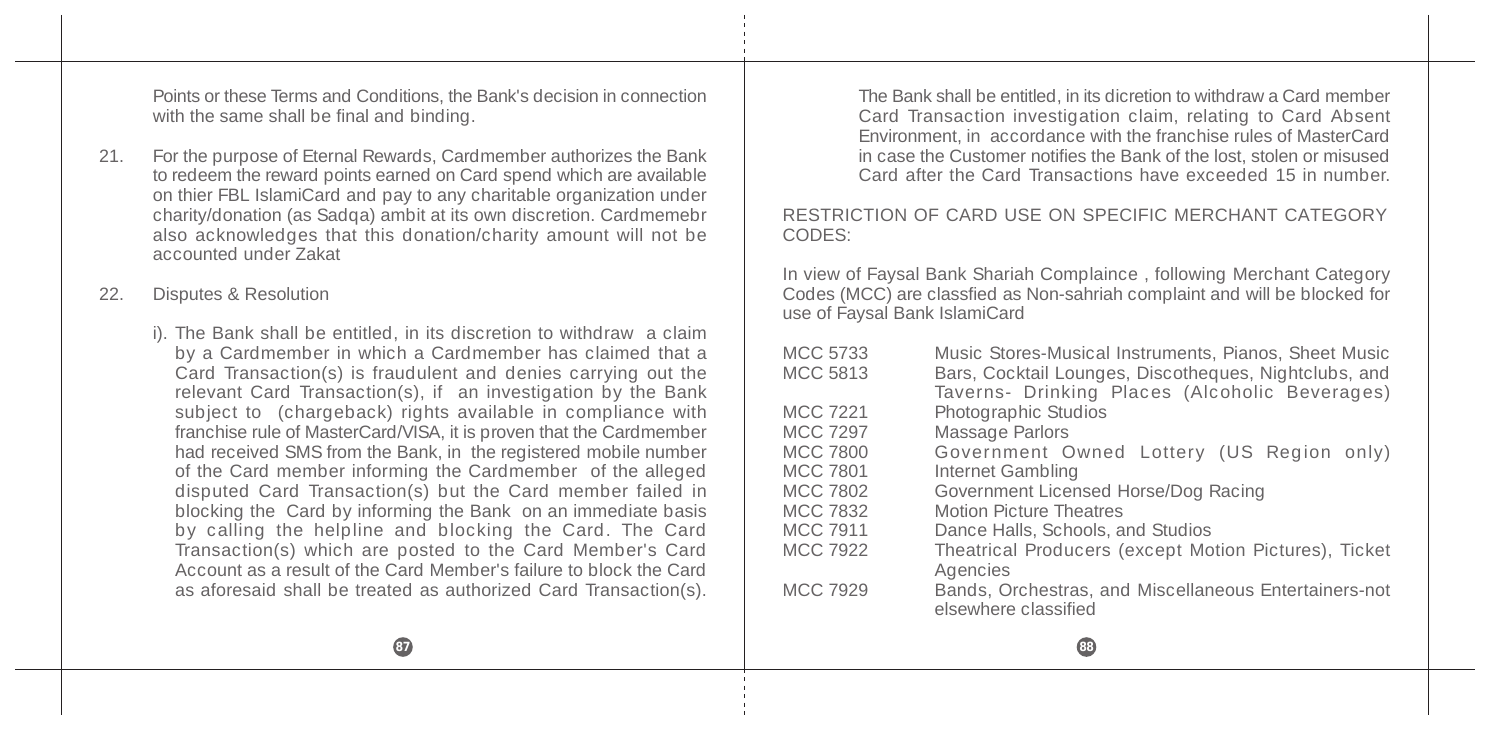#### 3D SECURE SERVICE

3D Secure is a service which provides the Card holder with additional security when shopping online using their Card on merchant websites which subscribe to the services of 3D Secure.

### TERMS AND CONDITIONS

The terms (the "Terms") regulate the usage of3D Secure services implemented for Cardholders using their Cards for online transactions on merchant websites ("3D Secure service"). All capitalised terms used herein but not defined shall have the same meaning as prescribed under the Card Terms and Conditions

3D Secure Service Provided by the Bank and Acceptance of Terms:

- The Bank provides 3D Secure service to the Cardmember, but the Bank may use third-party service providers to operate the service or part of it on its behalf.
- The Bank shall provide Cardmembers with3D Secure services to enable Cardmembers to pay for goods and services over the internet for all3D Secure Service Websites. Any applicable terms and conditions related to E-commerce shall be displayed on the3D Secure Services Website, which regulate the processing of virtual transactions and have to be read in conjunction with these Terms and Conditions. It contains important information about the Cardmember's legal rights and obligations, as well as the Bank's

legal rights and duties. It is the Cardmember's duty to speak to the Bank if they do not understand any part of the Terms and Conditions and/or any product and/or service-specific terms and conditions, prior to entering into the 3D Secure transaction.

■ The Cardmember hereby agrees that use of 3D Secure service shall represent the Cardmember's explicit acceptance of these Terms, and that any continued use of 3D Secure service after the Cardmember has been advised of revisions to these Terms shall constitute the Cardmember's agreement and acceptance to such revised Terms, and any applicable posted guidelines or rules. Unless explicitly stated otherwise, any new features that augment enhance or otherwise change 3D Secure service shall be subject to these Terms. Upon the Bank's discretion and request, the Cardmember agrees to sign a non-electronic version of these Terms.

#### 5.2 Internet Access

- 5.2.1 In order to use 3D Secure service, the Cardmember must have the ability to access the Internet and must pay any service fees associated with such access. In addition, the Cardmember must have the equipment necessary to make such a connection to the internet, including a computer and modem or other relevant device.
- 5.2.2 The Cardmember must register a valid mobile phone number and/or e-mail address with the Bank to use 3D Secure service. The Cardmember shall ensure the latest mobile phone number and/or e-mail address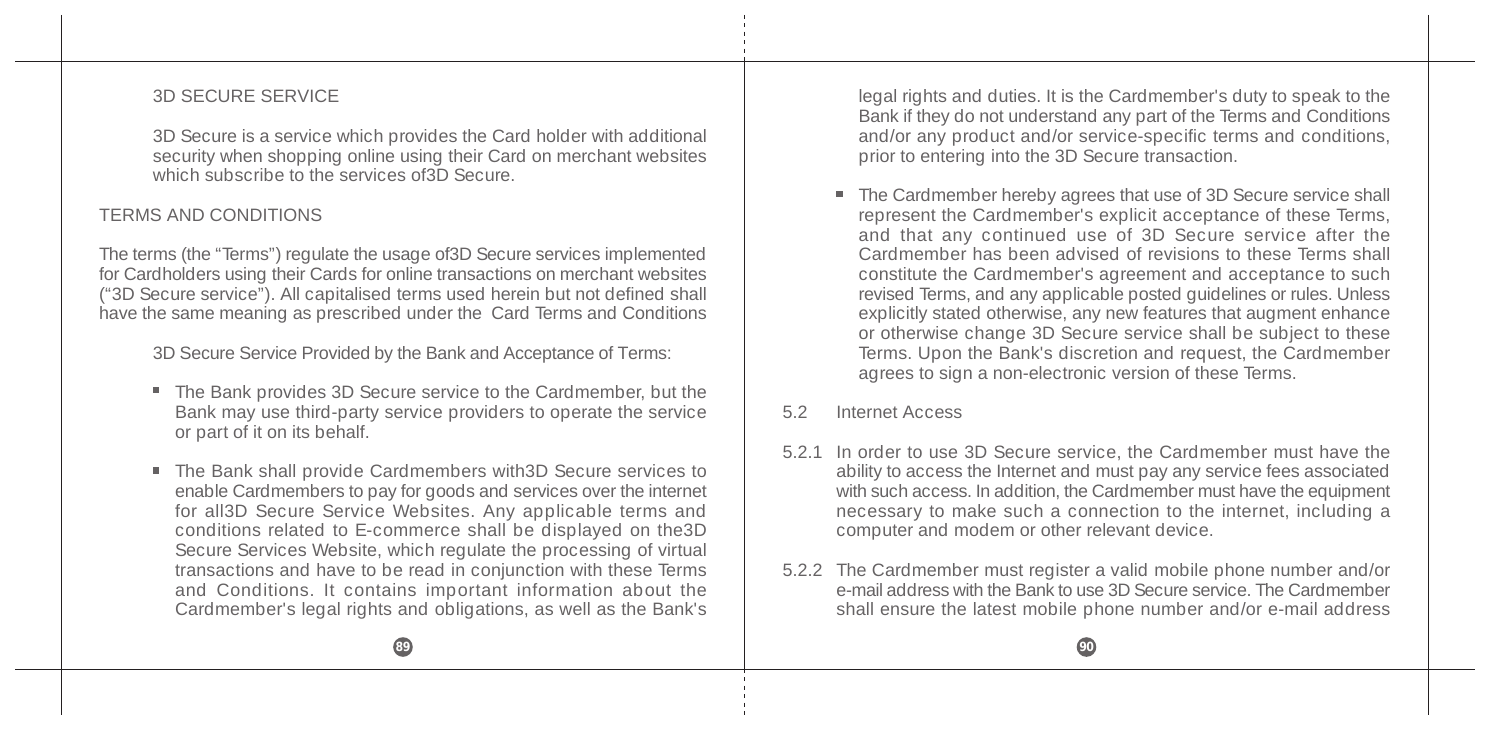that the Bank has in its files is the Cardmember's most up-to-date number and/or email address before using 3D Secure service. In case the Cardmember's mobile phone number is not registered with the Bank, the Bank shall not be responsible for failure to provide the 3D Secure service and/or any loss caused to the

- 5.2.3 By selecting the channel of One Time Password ("OTP") communication, the Cardmember authorises the Bank to send the six (06) digit OTP at his/her mobile number and/or email address, registered with the Bank.
- 5.2.4 The Cardmember hereby, acknowledges and agrees that SMS delivery and/or e-mail delivery is beyond the Bank's control. Besides, there may be delays/non-delivery of the SMS delivery and email delivery, for which the Bank shall by no means be liable/responsible in any manner whatsoever.
- 5.3 Use of 3D Secure service
- 5.3.1 To prevent unauthorised use of your Card online, 3D Secure service will introduce a new security step when the Cardmember makes an online payment on any3D Secure Service Website. All3D Secure Service Websites shall have a "3D Secure", "Verified by Visa" and/or "MasterCard Secure Code" logo appearing on that website.
- 5.3.2 Every time the Cardmember uses3D Secure service on a3D Secure Service Website, the Cardmember shall be directed to an3D Secure webpage. All Cardmembers are automatically registered for the 3D

Secure service.

- 5.3.3 Every time the Cardmember tries to make an online payment with a3D Secure Service Website, the Cardmember will be prompted to click on a button to request a unique, six (06) digit OTP. An OTP will then be sent by SMS and/or email as per the Cardmember's preference. The OTP the Bank sends the Cardmember shall be unique for each transaction and shall be valid for only 10 minutes.
- 5.3.4 If the OTP is entered incorrectly by the Cardmember, the merchant may reject the corresponding transaction, for which the Bank shall not be liable in any manner whatsoever.
- 5.3.5 By using 3D Secure service, the Cardmember assents to the use of 3D Secure service to evidence the Cardmember's identity, including for purposes of authorisation of transactions authorised in advance to recur at substantially regular intervals.
- 5.3.6 The Cardmember hereby understands and unconditionally agrees to a lag between Card activation/contact update enrolment of SMS Alerts and/or e-Statement and being able to use 3D Secure services is not in the control of the Bank, and further agrees to absolutely keep and hold the Bank harmless and indemnified in that regard.
- 5.3.7 To successfully use 3D Secure services, the Cardmember must provide accurate and up-to-date contact information to the Bank and have access to the Cardmember's mobile phone and/or email account.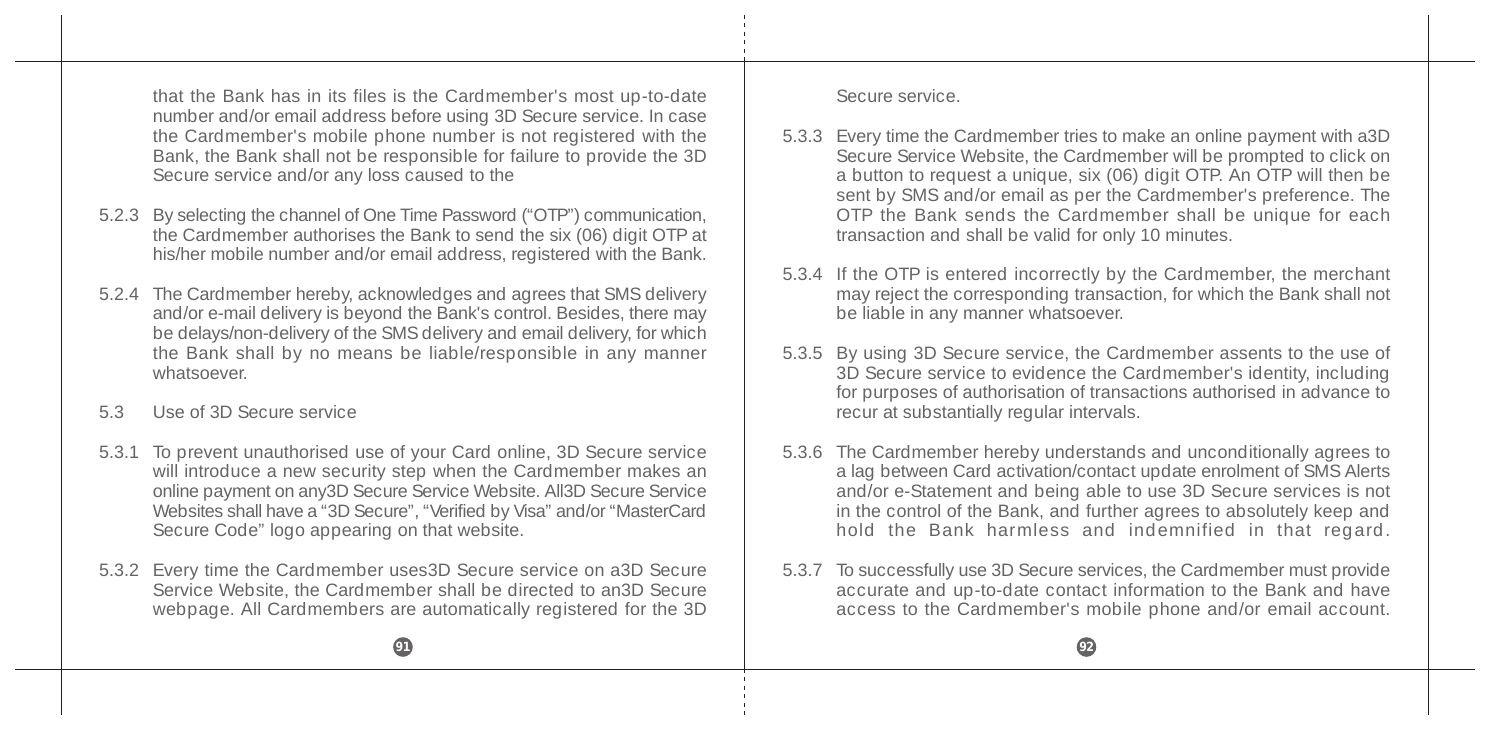Please note that any Cardmemer that does not provide the Bank with their updated contact details and is not enrolled for SMS Alerts and/or e-Statement service for their Card, shall not be allowed to use the 3D Secure service.

- 5.3.8 The contact information used by the Bank will be the contact information provided by the Cardmember in their initial application, as may be updated by the Cardmember from time to time. For supplementary Cardholders, the contact information used will be the contact information provided at the time of initial application, or updated from time to time by the Cardholder or the Supplementary Cardholder. Please note that enrolment for SMS Alerts and/or e-Statement service is not applicable for Supplementary Cardholder.
- 5.3.9 If the Cardmember provides any contact data that is untrue, inaccurate, not current or incomplete, or if the Bank has reasonable grounds to suspect that the Cardmember's contact data is untrue, inaccurate, not current or incomplete, the Bank shall have the right to suspend, terminate, or refuse the Cardmember's current or future use of the 3D Secure service.
- 5.3.10 If the Cardmember is unable to provide adequate information to validate their identity, the Bank may not be able to provide the 3D Secure service to such Cardmember, and therefore the Bank reserves the right to not allow the Cardmember to use the 3D Secure service. The Cardmember hereby warrants that the information is correct and that the Cardmember

has the legal right to use the Card they transact with using this 3D Secure service.

- 5.3.11 If there is any inconsistency between Bank's internal records, and information relating to Card and related account(s) or the Cardmember's use of the 3D Secure service, the Bank's internal records shall prevail in the absence of evidence to the contrary.
- 5.3.12 In the event the Cardmember has a question regarding the 3D Secure transaction, or about using 3D Secure service, they shall direct that question to the Bank's 24-hour Phone Banking at 021 111 11 06 06 06
- 5.4 Discontinuation/Suspension 3D Secure service
- 5.4.1 The Bank reserves the right to discontinue or suspend 3D Secure service any time and for any reason, subject to 30-day prior written notice. The Bank shall not be liable to the Cardmember if a duly executed discontinuation causes the Cardmember any loss.
- 5.4.2 The Bank shall discontinue or suspend the 3D Secure service for the Cardmember forthwith, if any of the data the Cardmember has provided to the Bank is incorrect, not current or incomplete, or the Bank has reasonable ground to suspect it might be. In the event that the Bank is required to discontinue the 3D Secure service in order to comply with a statutory requirement, or under a regulatory or government order or directive, and such discontinuation must occur in less than 30 days, the Bank shall provide to the Cardmember advance written notice of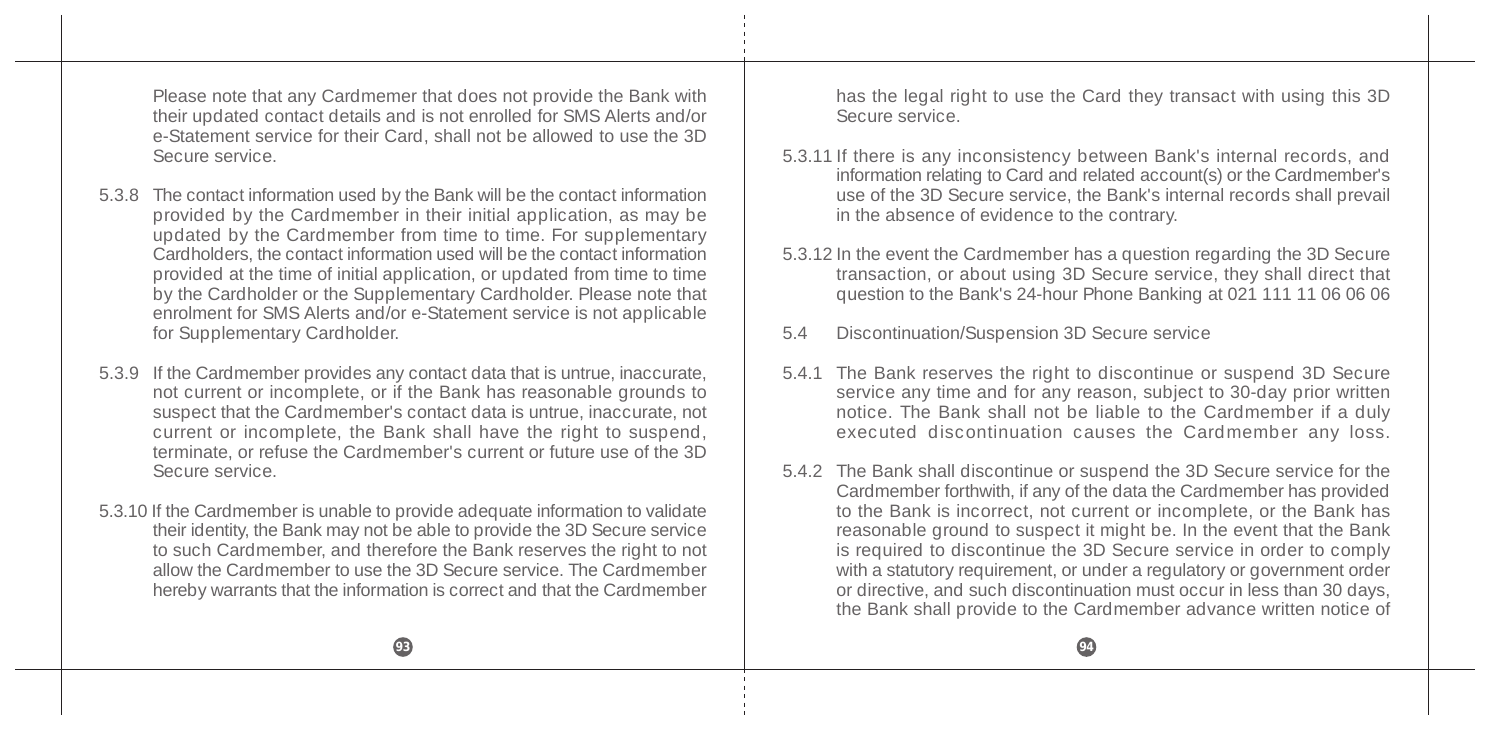such discontinuation in accordance with the statute, order, or directive.

#### Cardmember's Responsibilities

- i. The Cardmember undertakes to comply with all applicable laws, statutes, ordinances, and regulations in the Cardmember's use of 3D Secure service or3D Secure Websites.
- ii. The Cardmember also acknowledges and agrees to the following responsibilities:
	- a) To verify that the information entered on all merchant order forms is accurate;
	- b) To verify that the information displayed in the 3D Secure service transaction screen is correct for each purchase;
	- c) To be fully responsible for all transactions or other activities that occur or are undertaken using the Cardmember's Card, 3D Secure service, and/or any OTP issued;
	- d) To safeguard the confidentiality of any OTP for 3D Secure service, and to not transfer or sell the use and/or access of such OTP to any third party;
	- e) To immediately report to the Bank if any OTP or Card issued to the Cardmember for 3D Secure service is stolen or compromised,

or if any of the Cardmember's verification information is compromised;

- f) To defend, indemnify, and hold harmless the Bank and its service providers from all third party claims; and
- g) To be conversant with the statement of charges of Cardmembers, which the 3D Secure service is governed under along with any applicable charges, as may be amended from time to time.
- iii. Things Not to Do The

Cardmember hereby agrees, acknowledges, covenants, confirms, and undertakes not to do the following under any circumstances whatsoever:

- a) Upload, post, email or otherwise transmit any material that contains software viruses or any other computer code, files or programs designed to interrupt, destroy or limit the functionality of any computer software or hardware or telecommunications equipment used by 3D Secure service;
- b) Spam or flood any3D Secure Service Website;
- c) Modify, adapt, sub-license, translate, sell, reverse engineer, decompile or disassemble any portion of the 3D Secure service,3D Secure Service Website, or the software used in connection with 3D Secure service;

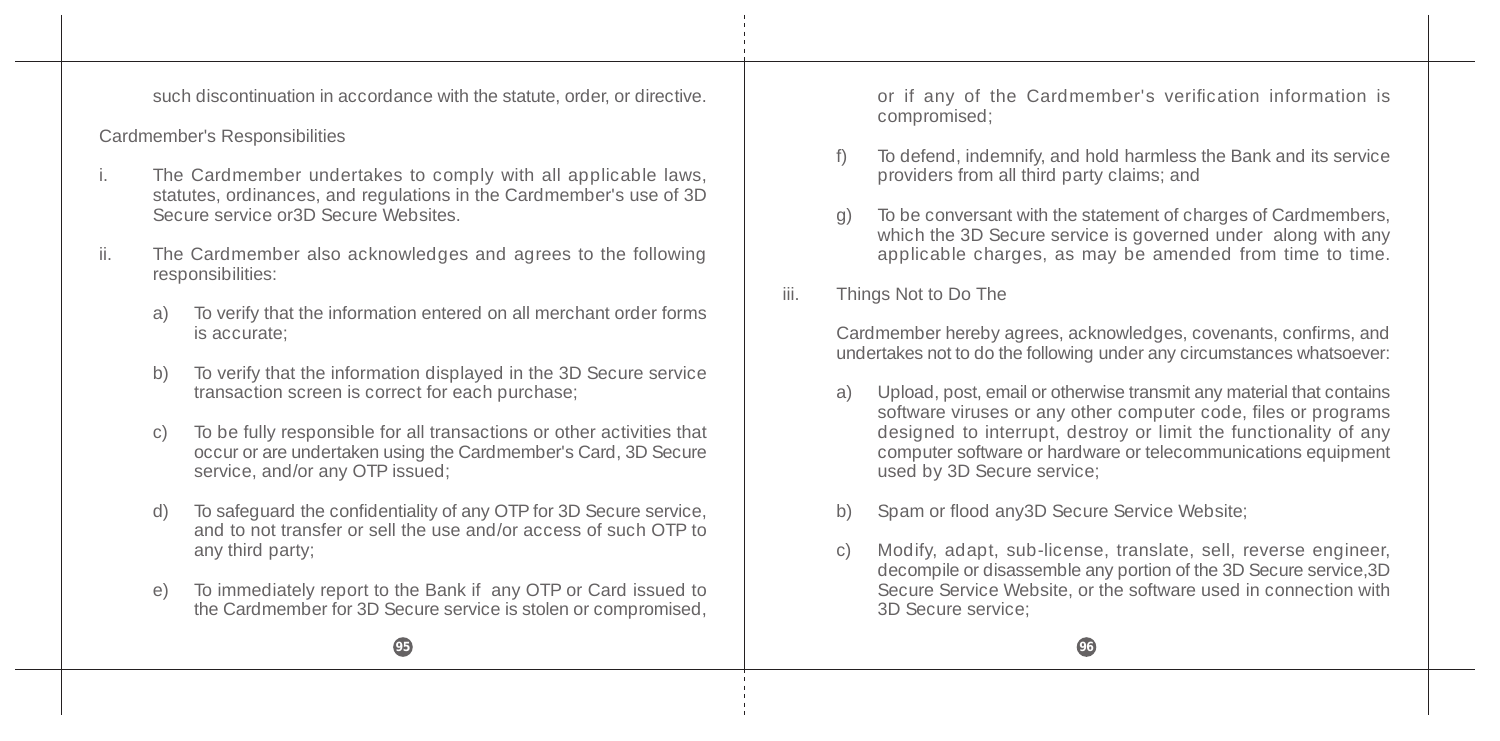- d) Remove any copyright, trademark, or other proprietary rights notices contained in 3D Secure service;
- e) "Frame" or "mirror" any part of the3D Secure Service Website whatsoever, or 3D Secure service without the prior written authorisation of the Bank;
- Use any robot, spider, site search/retrieval application, or other manual or automatic device or process to retrieve, index, "datamine", or in any way reproduce or circumvent the navigational structure or presentation of the3D Secure Service Website, or the 3D Secure service or its contents;
- g) Otherwise interfere with, or disrupt, 3D Secure service, any3D Secure Service Websites, or servers or networks connected to 3D Secure service, or violate these Terms and Conditions or any requirements, procedures, policies or regulations of 3D Secure service or of any networks connected to 3D Secure service;
- h) Intentionally or unintentionally violate any applicable local, state, national or international statute, regulation, regulatory guideline or judicial or administrative interpretation, or any rule or requirement established by the Bank or its service providers in connection with the Cardmember's use of 3D Secure service;
- i) Resale 3D Secure service, or any3D Secure Service Website or any part thereof; make a derivative of 3D Secure service or this

website or any part thereof; collect or use any information provided by other users without their express written consent, or engage in any form of data mining or data extraction with respect to any data accessible through 3D Secure service or this website;

- j) Use 3D Secure service or3D Secure Service Website in a manner that would:
	- (i) infringe any third party copyright, patent, trademark, trade secret, or other proprietary rights or rights of publicity or privacy;
	- (ii) be fraudulent or involve the sale of counterfeit or stolen items;
	- (iii) violate any law, statute, ordinance, or regulation (including without limitation those governing export control, consumer protection, unfair competition, anti-discrimination, or false advertising);
	- (iv) be false, misleading, or inaccurate;
	- (v) create liability for the Bank or its service providers, or cause the Bank or its service providers to lose (in whole or in part) the services of its third party providers;
	- (vi) be defamatory, trade libelous, unlawfully threatening, or

**97 98**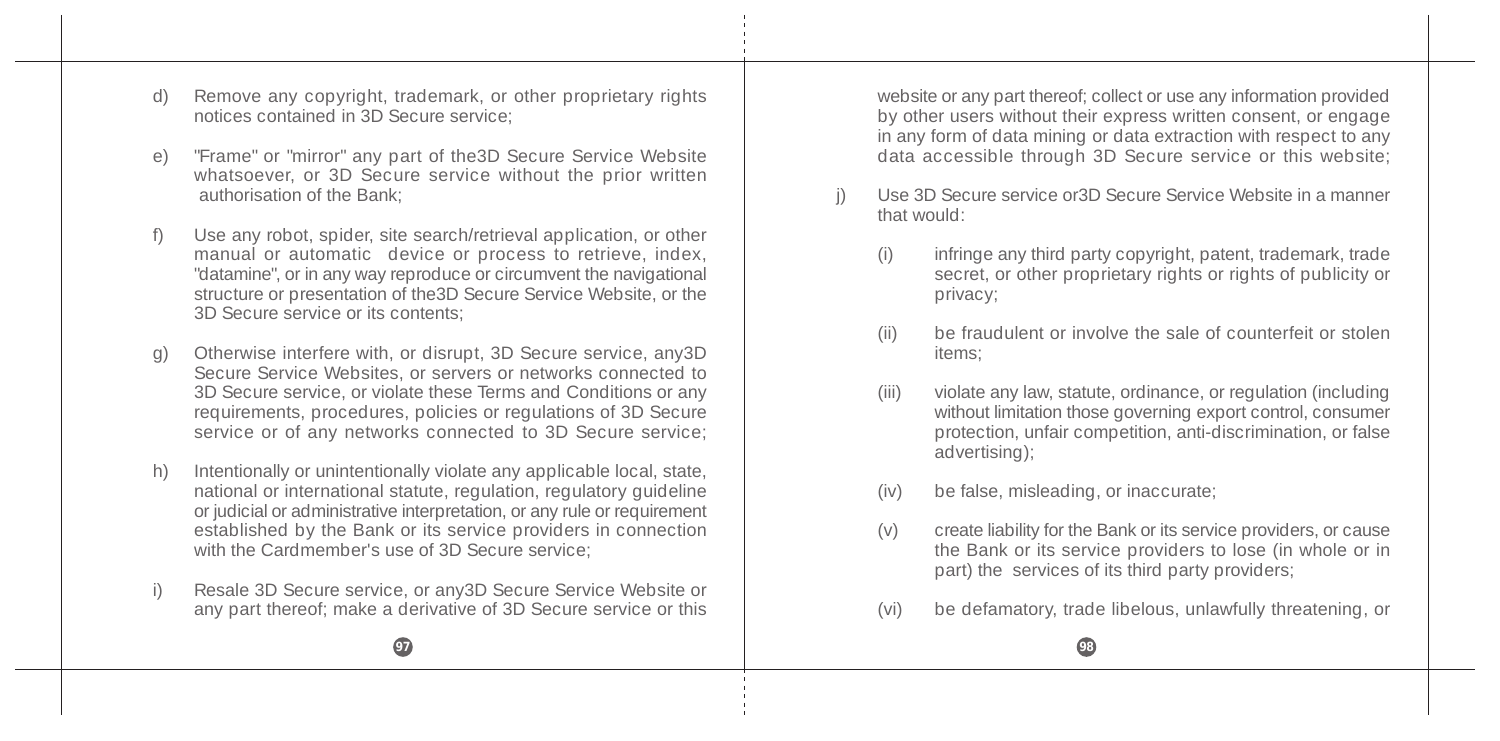unlawfully harassing; or

- (vii) be obscene, pornographic, or contain child pornography;
- k) Gain access or attempt to gain access to any information, software or data on the Bank's or its service providers' servers or otherwise within their control which is encrypted, protected by security procedures or devices or (except for the Cardmember's personal information) otherwise not generally made available to the public;
- l) Use 3D Secure service or3D Secure Service Website in a manner which will or might interfere with the full use and enjoyment by other users of 3D Secure service or3D Secure Service Website; or
- m) Impersonate any person or entity using3D Secure service. The Cardmember acknowledges that various goods or services offered from retailers may be prohibited in the Cardmember's geographic area.
- 5.8 The Bank's Liability
- 5.8.1 The Bank shall not be liable to the Cardmember or any third party for any modification, suspension or discontinuance of 3D Secure service.
- 5.8.2 Under no circumstances shall the Bank be liable for any consequential, incidental, special or indirect losses or other damages, such as any

damage to the Cardmember's computer or telephone service resulting from the Cardmember's use of 3D Secure service.

- 5.8.3 The Bank shall not accept any responsibility for, and will not be liable for, any damages to, or any viruses which may affect, the Cardmember's computer equipment or other property on account of the Cardmember's access to, use of, or downloading from3D Secure Service Website.
- 5.8.4 If the Cardmember has acted negligently or fraudulently, or in contravention of the clauses of these Terms or the Terms and Conditions, the Cardmember shall be liable for all claims, losses and consequences arising from or in connection with the Cardmember's use of the 3D Secure service.
- 5.9. Cardmember Disputes with the Retailer
- 5.9.1 The Cardmember's correspondence or business dealings with, or participation in promotions of, online retail or other merchants on or through 3D Secure service including payment and delivery of related goods or services, and any other terms, conditions, warranties or representations associated with such dealings, are solely between the Cardmember and such merchant and the Bank shall not be responsible or liable for any loss or damage of any sort incurred as a result of any such dealings in any manner whatsoever.
- 5.9.2 By making 3D Secure service available to the Cardmember, the Bank is not representing, giving any warranty, or indicating that the Bank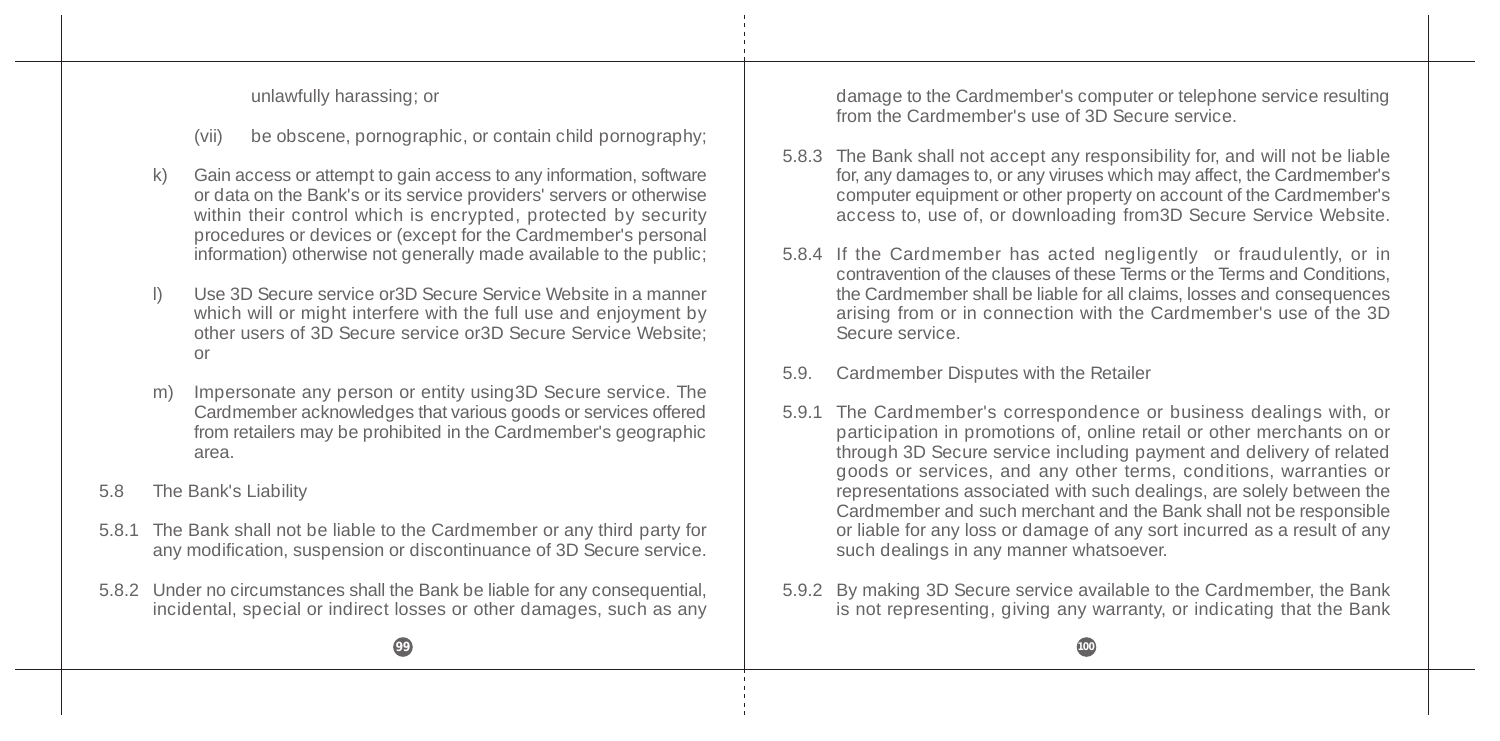recommends or endorses any merchants, nor does the Bank verify the merchant's identity. The Bank hereby disowns any representation/ warranties in this connection.

- 5.9.3 The Cardmember hereby expressly understands and agrees that any software obtained through the use of 3D Secure service is downloaded and used at the Cardmember's own discretion and risk and that except as otherwise provided in these Terms as may be revised/updated from time to time, the Cardmember shall be solely responsible for any damage to the Cardmember's computer system or loss of data that results from the download or use of any such software or other materials through 3D Secure service.
- 5.9.4 Except as otherwise required by any applicable state law, the Bank makes no representations or warranties about 3D Secure service of any kind, express or implied, including any warranties as to merchantability or fitness for a particular purpose. Applicable law may not allow the exclusion of implied warranties, so the above exclusions may not apply to you.
- 5.10 Amendments in Terms and Conditions
- 5.10.1 The Bank reserves the right to amend these Terms, from time to time as the case may be. In the event of such amendment, the Bank shall upload the latest version on the Bank's website and continued use of 3D Secure service from there on by the Cardmember shall be constituted as the Cardmember's acceptance to the amended Terms and Conditions.

5.10.2 The Bank shall try to give Cardmember notice of any changes the Bank makes to these Terms as soon as practicable. If the Bank makes a change which is (in the Bank's sole discretion) detrimental to the Cardmember, the Bank shall give the Cardmember at least 30 days' notice. Any notice the Bank provides the Cardmember relating to these Terms may be through any of a number of channels, which could include uploading the new Terms on the the Bank's website), sending the Cardmember an SMS, or other electronic means of communication, as the Bank shall deem fit.

#### 5.11 Intellectual Property Rights of 3D Secure Service Website

5.11.1 3D Secure service and3D Secure Service Website, and the proprietary rights and Intellectual Property rights are owned by the Bank and/or its service providers. Intellectual Property means inventions, know-how, patents, patent rights, and registrations and applications, renewals and extensions therefor, copyrights, copyrightable works/authorship (including, but not limited to, computer code, themes, objects, concepts, artwork, animation, sounds, audio-visual effects, methods of operation and any related documentation), copyright registrations and applications, renewals and extensions therefore, trademarks, service marks, trade names, trademark registrations and applications, renewals and extensions therefor, rights-in-trade dress, rights of paternity, attribution, integrity and other similarly afforded "moral" rights, trade secrets and other intellectual property and proprietary rights recognised by Pakistan law and applicable foreign and international laws, treaties and conventions.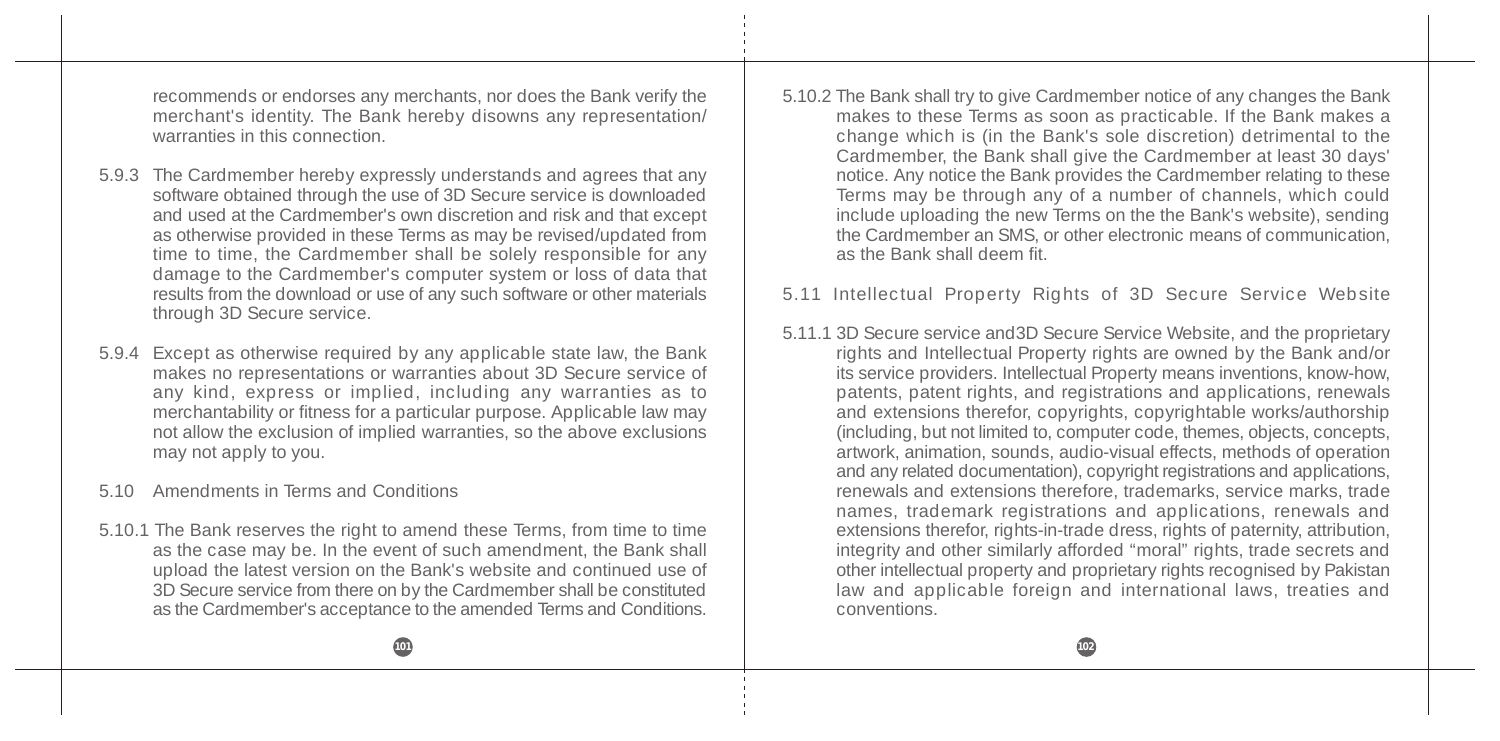5.11.2 3D Secure service, the Bank's website, and3D Secure Service Website are protected by copyright and other laws of the Pakistan and other countries. The Bank and/or its suppliers retain all rights, title, and interest in 3D Secure service, the Bank's website, and3D Secure Service Website and all content, information, websites, software, and other materials related thereto, excluding certain content and technology which may have been created and/or is owned by retailers or third parties.

- 5.11.3 The Cardmember agrees not to act in any way whatsoever, so as to infringe, or appear to infringe upon any of the Intellectual Property rights pertaining to 3D Secure service, and its corresponding website, for any reason whatsoever, or for any purpose whatsoever, without the express prior written consent of the owner of such specific Intellectual Property right in each instance.
- 5.12 Indemnification

By accepting these Terms, the Cardmember agrees to defend, indemnify and hold harmless the Bank and its service providers from and against any and all third party claims, damages, liabilities, costs and expenses, including reasonable legal fees and expenses, arising out of or related to any breach by the Cardmember of these Terms, or any use of 3D Secure service by the Cardmember or under Cardmember's authorisation/control. The Bank reserves the right, at its own expense, to assume the exclusive defense and control of any matter otherwise subject to indemnification by the Cardmember, in which event the

Cardmember will cooperate with the Bank in asserting any available defenses. The Cardmember shall not settle any action or claims on the Bank's behalf without the Bank's prior written consent.

### 5.13 Governing Laws

These Terms and Conditions shall be subject to the applicable laws of Pakistan and all disputes shall be referred to the courts of law (as applicable).

### 5.14 Age and Responsibility

The Cardmember represents that they are of sufficient legal age to use 3D Secure service and to create binding legal obligations for any liability the Cardmember may incur as a result of the use of 3D Secure service. Except as otherwise provided by Applicable Law or in Terms and Conditions, the Cardmember understands that they are financially responsible for all uses of 3D Secure service by the Cardmember and those authorised by the Cardmember to use their password or other verification information.

# CHIP & PIN

Your Faysal Bank Cards have an embedded microchip on which your Card data is securely stored ensuring that your Card is unique and cannot be duplicated.